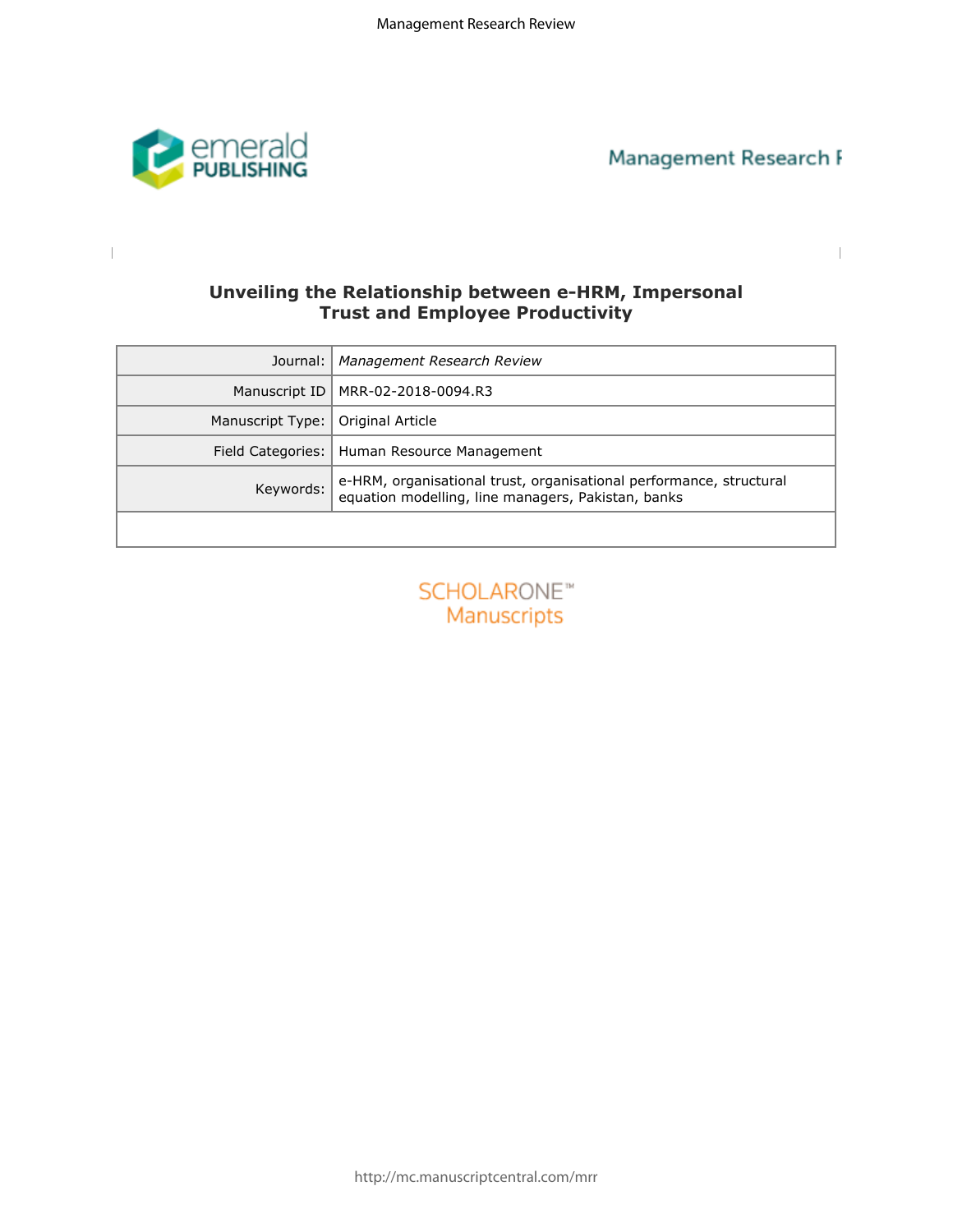## **Unveiling the Relationship between e-HRM, Impersonal Trust and Employee Productivity Abstract**

Purpose: This study draws upon social exchange theory to explore the role of impersonal trust as an intermediate value-creating factor between relational e-HRM and productivity. This paper seeks the antecedents and consequences of impersonal trust within organisations to provide a holistic view of e-HRM and employee productivity. This is the first study to examine how impersonal trust mediates the relationship between e-HRM and employee productivity.

Design: The data were collected through a large-scale survey of 700 line managers in Pakistani banks. The data were analysed using structure equation modelling.

Findings: The empirical results validate all of the study's hypotheses, including the role of impersonal trust, which partially mediates the relationship between e-HRM and employee productivity. The results provide empirical evidence that technology-enabled HRM supports organisations by enhancing organisational trust and productivity outcomes.

Example Translation and productivity. This the matter of the matter of the matter of the matter of the matter<br>
Management Review of e-HRM and employee productivity. This is the first study to examinal trust mediates the re Originality: Such findings contribute to the HRM literature: e-HRM and organisational trust are key predictors for improving employee productivity. The existing literature suggests that e-HRM has a positive impact on employees' trust in the HRM department. The results provide valuable insights for HR practitioners allowing them to enhance employee productivity by using e-HRM to improve employees' trust in the organisation.

Keywords. E-HRM; organisational trust; organisational performance; structural equation modelling; line managers; Pakistan; banks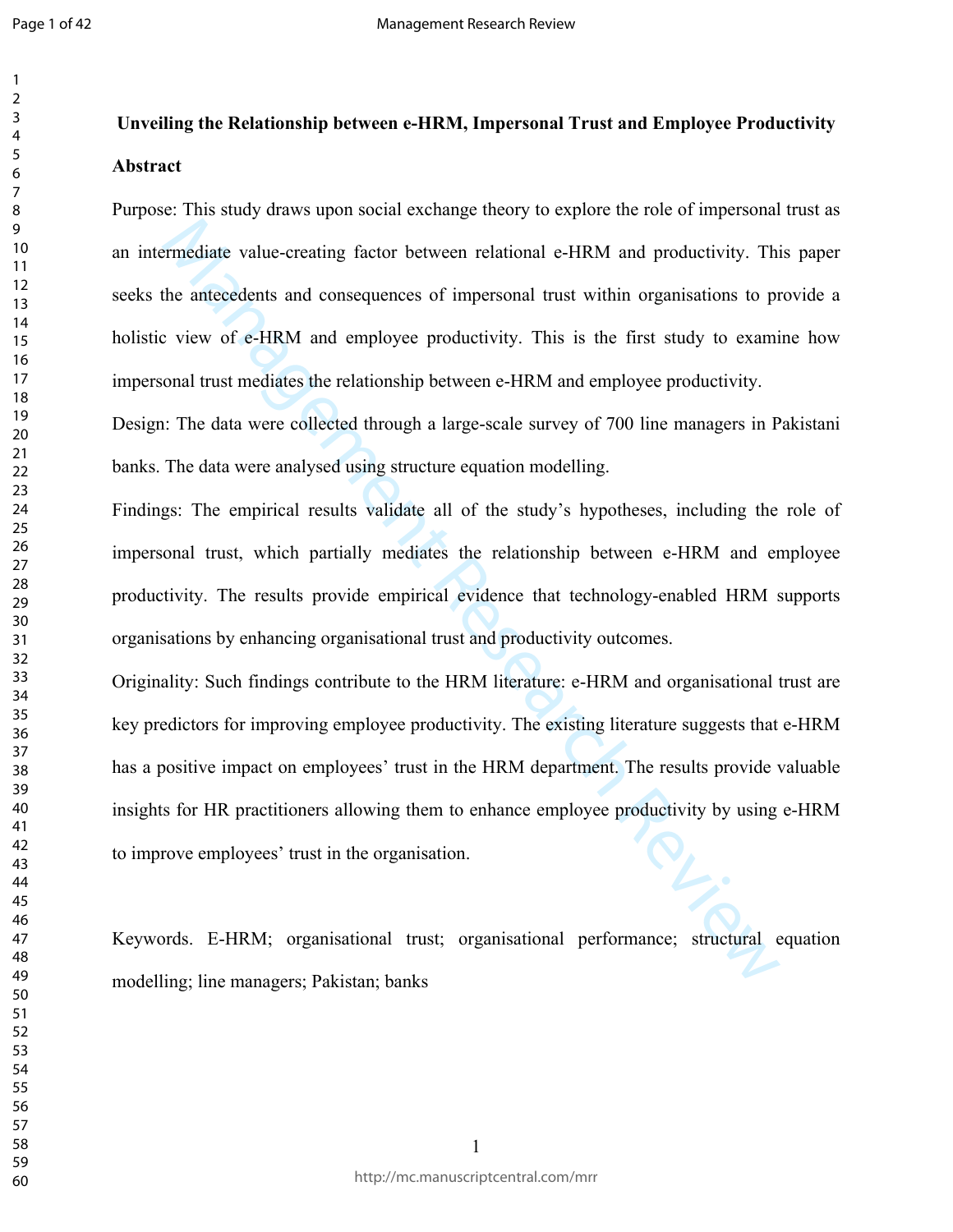ages by creating value for their 'internal customers' or employees (Tzafrir et al.<br>
ver, a lack of trust between employees and their employees is likely to result is<br>
virtivity that will reduce the firm's performance (Vanh Apart from focusing on conventional strategies, such as improving the quality of services, product development and organisational routines, firms are seeking to enhance their competitive advantages by creating value for their 'internal customers' or employees (Tzafrir et al., 2004). However, a lack of trust between employees and their employers is likely to result in lower productivity that will reduce the firm's performance (Vanhala and Ahteela, 2011). Therefore, organisations face an increasing need to focus on value-creating practices to foster trust to improve employee productivity. One approach is – through the use of e-HRM (Bissola and Imperatori, 2014) – to enhance impersonal trust in organisations, which 'refers to trust in impersonal organisational factors such as vision and strategy, top management, the management group's goals and capability, technological and commercial competence, justice, fair processes and structures, roles, technology and reputation, and HRM policies' (Vanhala et al., 2011: 486). More broadly, firms are adopting a variety of workplace practices to improve employee performance by developing an environment of trust (Vanhala and Ritala, 2016).

Various studies have acknowledged that organisational trust is a key factor that influences a range of organisational outcomes, including productivity (Katou, 2015; Martins and Terblanche, 2003; Vanhala & Dietz, 2015; Vanhala & Ritala, 2016). Research indicates that electronic or e-HRM is an important tool to enhance interactions between different groups of employees (Bissola & Imperatori, 2014; Bondarouk, Harms, & Lepak, 2017; Marler and Fisher, 2016; Panos and Bellou, 2016). Drawing on various conceptualisations of e-HRM that we detail below, we define e-HRM as the integration of various HRM and IT processes to improve workplace conditions to add value for the organisation; it is characterised by a shift away from traditional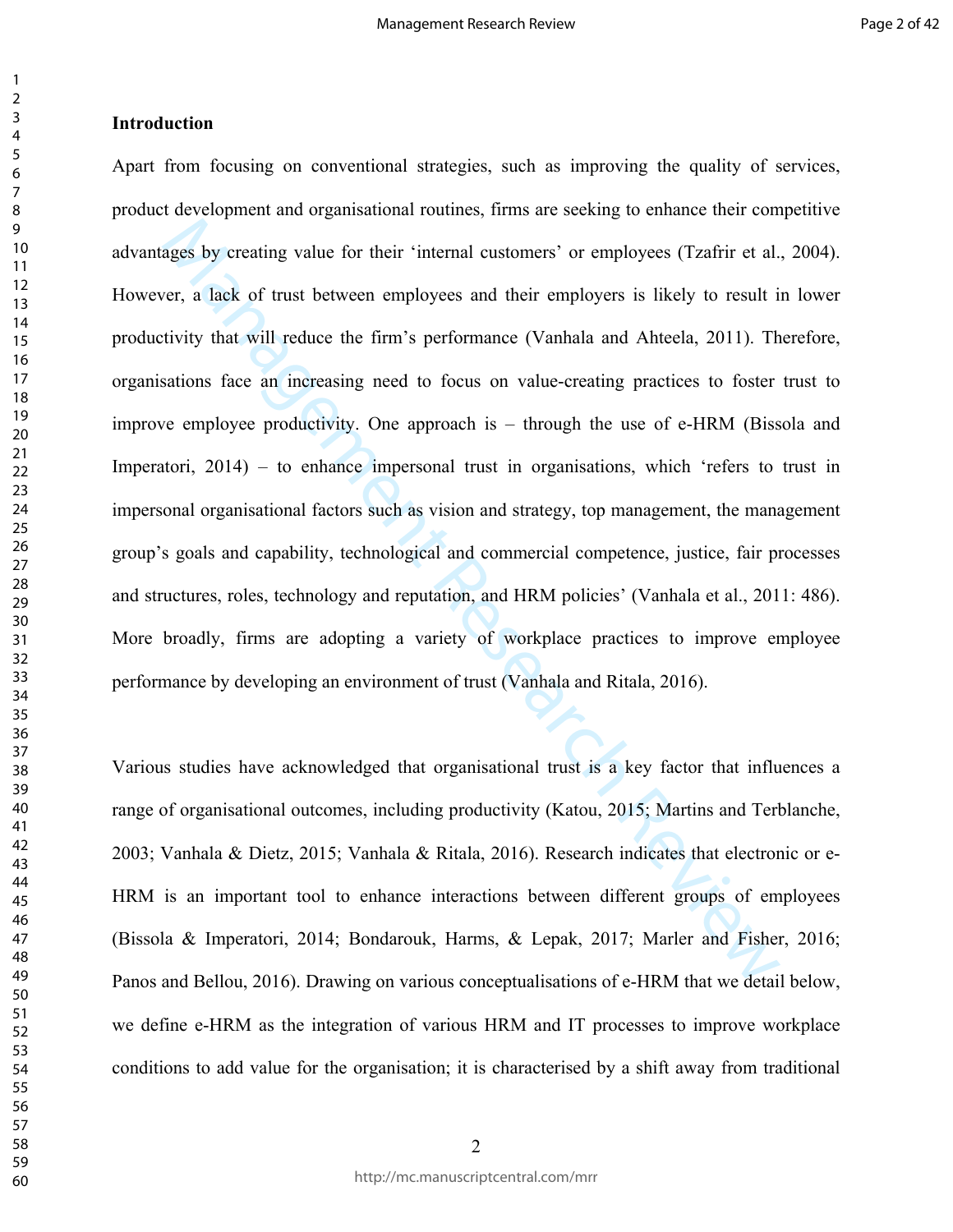#### Management Research Review

HRM which is labour-intensive, towards a more technology-intensive, standardised, and efficient approach to HRM (Bondarouk, Harms, & Lepak, 2016; Iqbal et al., 2018; Parry & Tyson, 2011). e-HRM may, therefore, affect organisational trust because it affects employees and managers (Bissola and Imperatori, 2014), and can help to improve the relationship between employees and the HRM department (Bissola  $\&$  Imperatori, 2014). The HRM literature suggests that impersonal trust has a positive effect on productivity and organisational performance (Katou, 2015; Vanhala & Dietz, 2015; Vanhala and Ritala, 2011). Although firms are increasingly using e-HRM, no studies have examined how e-HRM impacts employee productivity both directly and through its effect on organisational trust.

and Imperatori, 2014), and can help to improve the relationship between employ<br>Melepartment (Bissola & Imperatori, 2014). The HRM literature suggests that im<br>sa positive effect on productivity and organisational performanc e-HRM is not just the 'digitalisation' of the HRM system. Studies that draw on social exchange theory argue that HRM practices influence employee attitudes; in particular, employees' trust in the organisation is likely to be positively associated with their perceptions of the fairness of the HRM system. Therefore, trust is an important value-creating factor in the potential causal relationship between e-HRM and organisational outcomes, suggesting a mediating effect of organisational trust between e-HRM and employee productivity. However, there is a lack of empirical evidence whether e-HRM does actually influence impersonal trust. Therefore, this study contributes by examining the role, if any, of e-HRM in enhancing impersonal trust. Some recent e-HRM studies have stressed the importance of intervening variables to link e-HRM to various organisational outcomes (Bellou, 2016; Wahyudi and Park, 2014), including a potential mediating role for e-HRM (Vanhala and Ritala, 2016). We build on this work to assess any mediating role that impersonal trust may play between e-HRM and employee productivity. This paper, therefore, examines how e-HRM and impersonal trust influence strategic outcomes and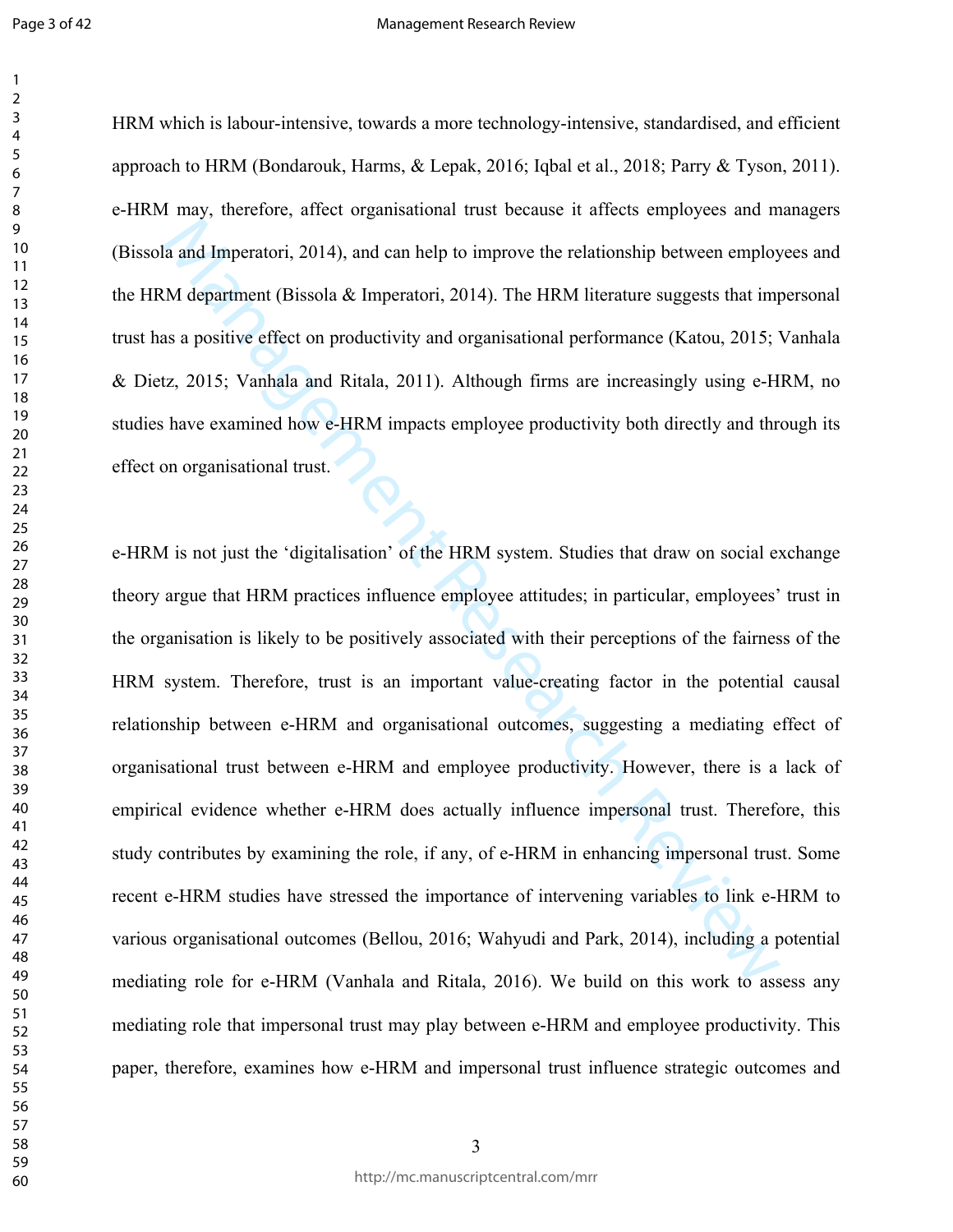tries to un-lock the black box of HRM by identifying a theoretically and empirically compelling path through which e-HRM delivers value to the organisation via the mediator of impersonal trust.

## **Literature Review**

## *e-HRM definition*

*Management*<br> *Management* Condenous, Parry, & Furthmeller, 2017; Stone & Dulebohn, 2013).<br>
Stane been made to define e-HRM. Ruel, Bondarouk, & Looise (2004, p. 16) de<br>
as a 'way of implementing HRM strategies, policies, a HRM departments continue to move towards technology-enabled HRM systems to add value for their organisations (Bondarouk, Parry, & Furtmueller, 2017; Stone & Dulebohn, 2013). Various attempts have been made to define e-HRM. Ruël, Bondarouk, & Looise (2004, p. 16) defined e-HRM as a 'way of implementing HRM strategies, policies, and practices in organizations through the conscious and direct support of and/or with the full use of channels based on webtechnologies'. e-HRM has been used to refer to how, using technology, organisations implement HRM strategies, policies and practices to help them achieve their objectives (Parry and Tyson, 2011). Bondarouk et al. (2009) defined e-HRM as an integrative mechanism between HRM and IT that aims to create value within and across organisations for targeted employees and management (Bondarouk & Ruël, 2009). We draw on these to define e-HRM as the integration of various HRM policies and practices with IT processes to improve workplace conditions to add value for the organisation.

## *e-HRM and traditional HRM*

Bissola & Imperatori (2010) argued that e-HRM improves traditional HRM processes. Research suggests that e-HRM improves HR service quality (Bondarouk, Harms, & Lepak, 2016; Iqbal et al., 2018). e-HRM marks a shift from traditional labour-intensive practices to technology-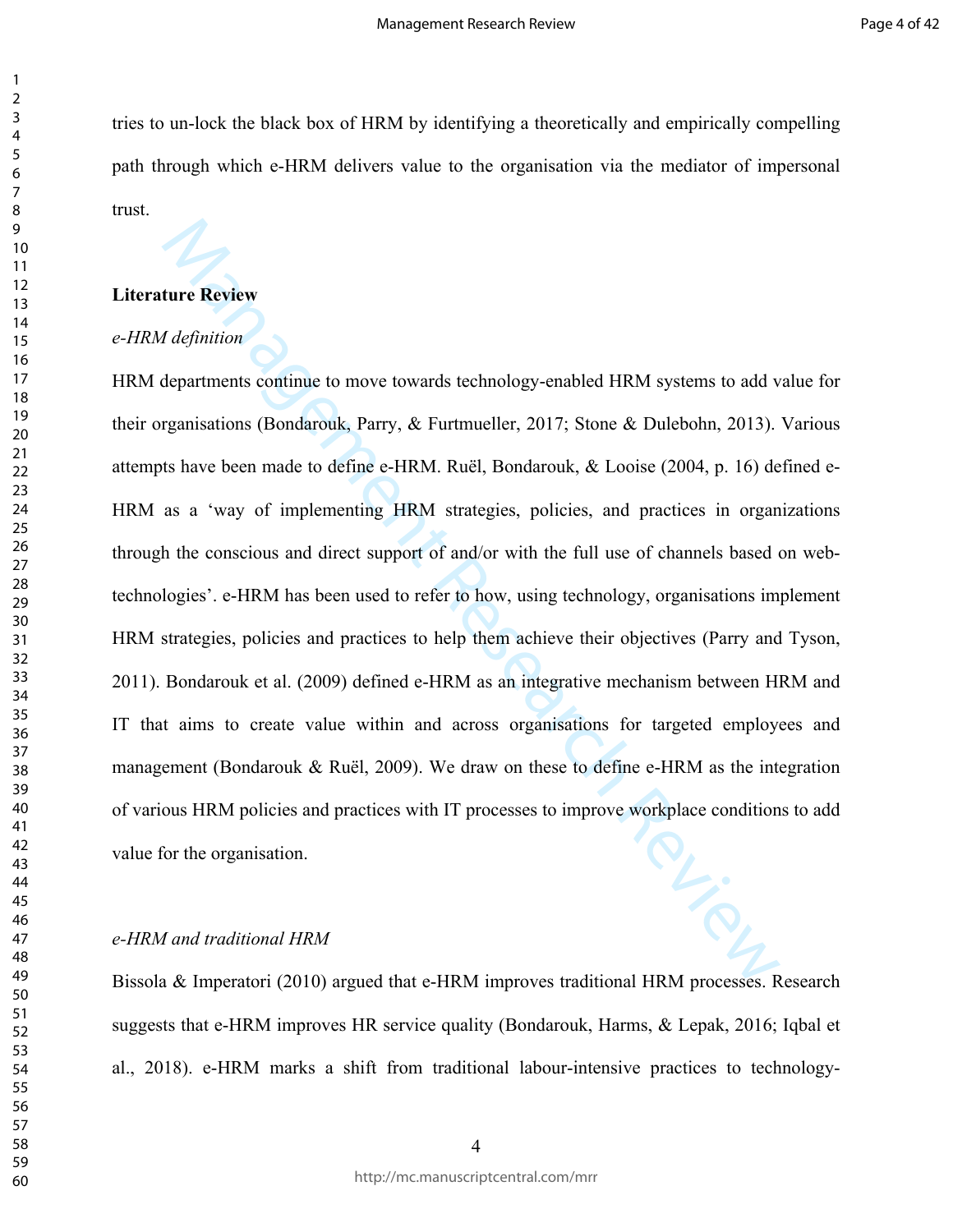#### Management Research Review

supported ones in which employees, using HRM software rather than HRM staff, perform a majority of operational HR activities (Parry and Tyson, 2011). It represents a potential shift towards a more strategic, unambiguous and integrated approach to HRM (Bondarouk, Harms, et al., 2017).

17).<br>
The traditional HRM approach, HR department employees largely deliver and manage<br>
interactional HRM anables the organisation to deliver IR services through info<br>
logy, enabling firms to involve line managers in IRR In the traditional HRM approach, HR department employees largely deliver and manage most HR services, while e-HRM enables the organisation to deliver HR services through information technology, enabling firms to involve line managers in HR activities to a greater extent and freeing HR professionals from administrative overload to focus on strategic activities (Bondarouk et al., 2017; Marler and Fisher, 2013). The primary changes brought by e-HRM may have significant implications that go far beyond operational efficiencies and extend to relational and transformational outcomes (Lengnick-Hall and Moritz, 2003), by, for instance, supporting internal customers' personal and work life and by enhancing procedural justice (Bissola and Imperatori, 2014).

## **Hypothesis Development**

HRM can play a vital role in improving firm performance (Jiang et al., 2012; Vanhala and Dietz, 2015). Moreover, e-HRM offers various value-creating opportunities to improve productivity (Bellou, 2016; Bondarouk, Harms, et al., 2017; Marler and Parry, 2016; Obeidat, 2016; Wahyudi and Park, 2014). Reputation and a trust-based employment relationship are imperative for an organisation to compete in developing economies (Bissola and Imperatori, 2014).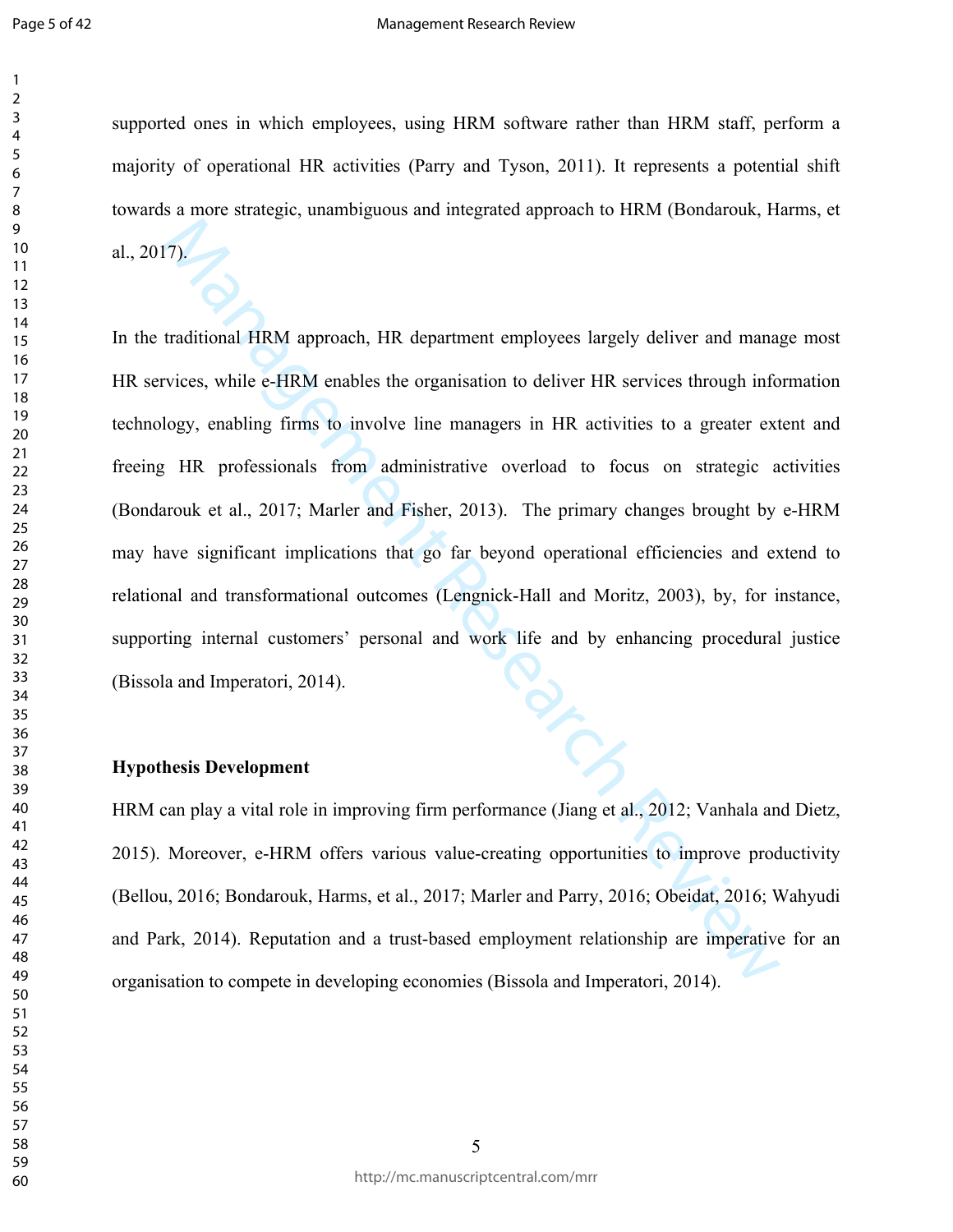p a positive employment relationship by reinforcing trust in organisational routine<br>ures and systems (Bissola and Imperatori, 2014; Searle and Dietz, 2012).<br>There as a potential source of sustainable competitive advantage One aim of e-HRM is to manage and strengthen workplace relationships by empowering employees (Ruël et al., 2004). Many firms are continuously investing in HRM systems to develop a positive employment relationship by reinforcing trust in organisational routines, rules, procedures and systems (Bissola and Imperatori, 2014; Searle and Dietz, 2012). Trust is considered as a potential source of sustainable competitive advantage due to rapid changes in the workplace environment (Vanhala and Ahteela, 2011). Based on adaptive structuration theory (AST), social factors and technological characteristics interact to affect group outcomes. AST has been suggested as a viable theoretical approach for probing the impact of information technology on organisational change (Desanctis and Poole, 1994). AST argues that technology should be viewed as part of social processes. Technology and institutions provide social structures to engage employees in social interaction that both enable and constrain human action within the firm (Ajjan et al., 2016). The AST theory focuses on social and relational factors through the use of technology (Derosa et al., 2004); therefore, it is a key theoretical framework for examining the relationship between e-HRM and trust.

By employing AST theory, DeRosa et al. (2004) recognise that the development and maintenance of trust are factors that can help to explain organisational success. Previous research has established a statistically significant relationship between e-HRM and employees' clarity over HRM process (Bissola and Imperatori, 2014). One reason for this is that technology-based e-HRM can make HR policies and their use more transparent, unambiguous and relevant to employees and can enhance or reinforce the role of traditional paper-based HRM (Bondarouk, Harms, et al., 2017). Such findings suggest that e-HRM will enhance employees' impersonal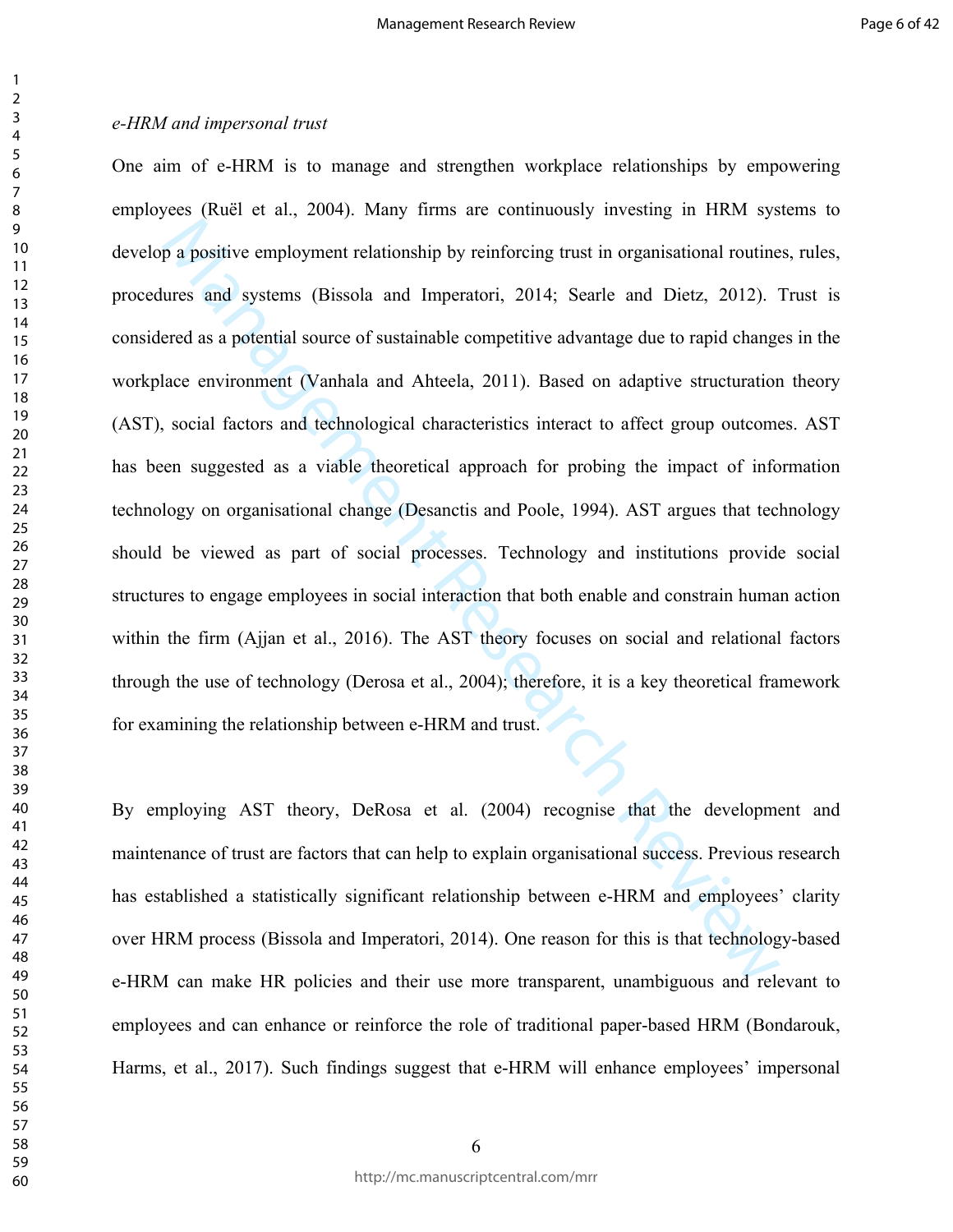#### Management Research Review

trust in the organisation. Indeed, the perception of the clarity and openness of the HRM system, including key elements, such as performance and the appraisal system, directly influences impersonal trust because employees perceive that the firm has an accurate, reliable and transparent performance recognition system in place (Bissola and Imperatori, 2014).

arent performance recognition system in place (Bissola and Imperatori, 2014).<br>
Signific the fair treatment of employees, e-HRM can lead to trust in organisational pi<br>
turn, can enhance impersonal trust and improve organis By boosting the fair treatment of employees, e-HRM can lead to trust in organisational processes that, in turn, can enhance impersonal trust and improve organisational outcomes (Katou, 2013; Sankowska, 2013; Searle et al., 2011; Searle and Dietz, 2012). The increased use of technology, in general, enables employees to trust organisational procedures and systems (impersonal trust); more specifically, e-HRM can make HR procedures even clearer and more transparent as they can be made readily available on a digital repository to all employees (Bondarouk, Harms, et al., 2017). Bissola & Imperatori (2014) suggested that e-HRM influences procedural justice and employees' trust in the HRM department. Based on AST theory, e-HRM is seen as a way to develop and maintain impersonal trust. Drawing on this material, we put forward our first hypothesis:

H1: *There is a positive relationship between the use of e-HRM practices and impersonal trust.*

### *Impersonal trust and employee productivity*

Relational rationality, such as fairness, legitimacy and procedural justice, implies treating employees well. Paauwe (2009) suggested that it should be directed towards lower absenteeism, increased employee satisfaction and greater efforts, all leading to improvements in employee productivity. A relational perspective stresses how a supportive and co-operative workplace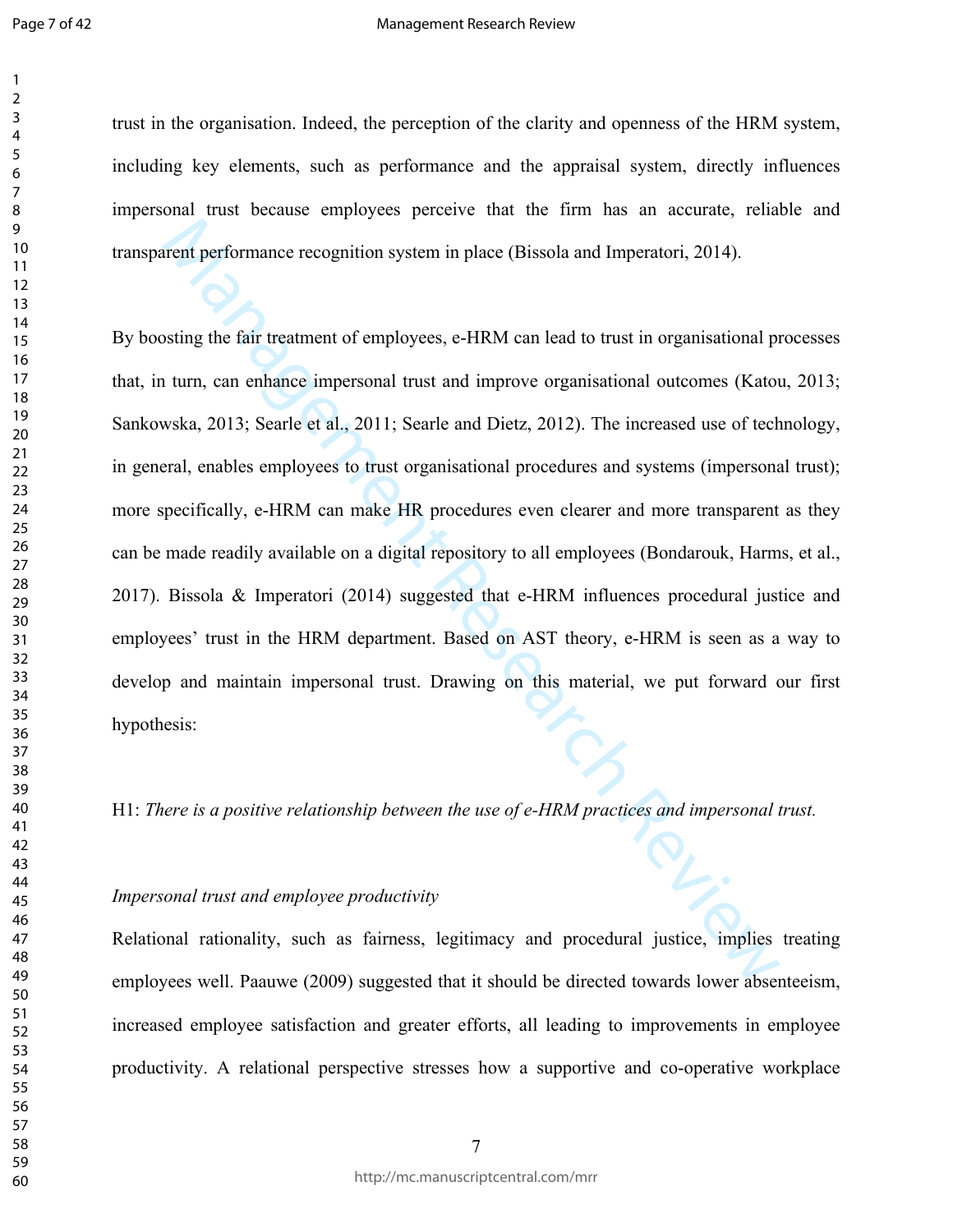sation performance indicators, such as employee productivity (Bhattacharya et al<br>
d et al., 2017; Vanhala and Ritala, 2016). Trust is regarded as the belief that bot<br>
t in a way that is consistent with previous commitments environment can increase productivity (Sun et al., 2007). In such situations, trust has a central role to play. A relational approach to HRM involves creating exchanges and interactions that lead to mutual benefits. Trust is widely recognised as a key value-creating factor influencing organisation performance indicators, such as employee productivity (Bhattacharya et al., 1998; Holland et al., 2017; Vanhala and Ritala, 2016). Trust is regarded as the belief that both actors will act in a way that is consistent with previous commitments. Several positive work-related outcomes have been reported as a consequence of impersonal trust (Vanhala et al., 2016; Vanhala and Dietz, 2015). For instance, Searl and Dietz (2012) proposed that employees increase their effort levels in an environment of trust. By contrast, a workplace environment where trust is low may lead to dysfunctional outcomes, such as cynicism, low employee motivation, low job satisfaction and low productivity (Seifert et al., 2016; Svensson, 2012; Katou, 2013; Alfes, Shantz and Truss, 2012; Gould-Williams, 2003). Thus, impersonal trust can help to improve employee productivity (Vanhala and Ritala, 2016). Therefore, we formulated the following hypothesis:

*H2: There is a positive relationship between impersonal trust and employee productivity*

## *e-HRM and perceived employee productivity*

Increases in productivity are often the chief motivation for companies to introduce information technology (Swierczek and Shrestha, 2003; Black and Lynch, 2001; Brynjolfsson and Young, 1996; Jalava and Pohjola, 2007; Qutaishat et al., 2012; Subriadi et al., 2013). Organisations invest in HRM systems to make effective use of their human capital and, thereby, to enhance employee productivity (Datta et al., 2005; Liao, Toya, Lepak, & Hong, 2009). Indeed, many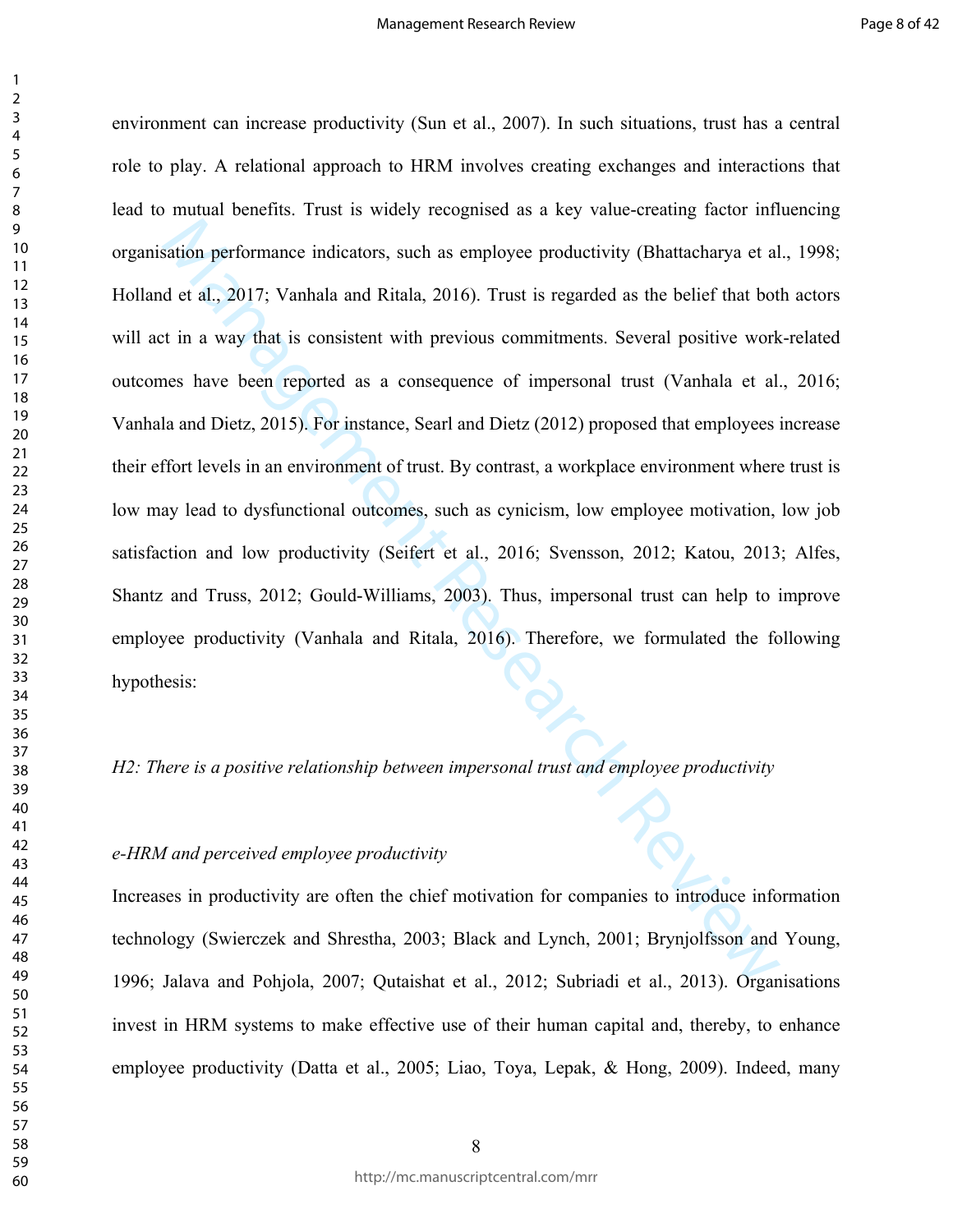#### Management Research Review

HRM departments have moved towards technology (Scudder and Kucic, 1991; Lempinen and Rajala, 2014), including e-HRM, to boost employee productivity (CedarCrestone, 2010, 2012, 2014).

ST theory provides a theoretical foundation for examining the impact of e-H<br>we productivity. e-HRM systems offer employees opportunities to enhance<br>lities and contribute to the organisation's success (Bissola and Imperator The AST theory provides a theoretical foundation for examining the impact of e-HRM on employee productivity. e-HRM systems offer employees opportunities to enhance their capabilities and contribute to the organisation's success (Bissola and Imperatori, 2013; Bonaruk and Ruel, 2013; Marler and Fisher, 2013; Panos & Bellou, 2016; Snell and Dean, 1992). e-HRM also increases productivity through automation and replacing low-value administrative tasks with high value-added tasks (Marler and Parry, 2016). In other words, non-HRM employees can perform some routine HRM transactions themselves, such as changing their personal information and registering for training opportunities, without having to 'go through' a HR employee.

Research shows that the use of e-HRM practices can improve employee productivity (Lengnick-Hall, and Moritz, 2003; Foster, 2009). In comparison to traditional HRM approaches, e-HRM can help to streamline transactional HRM activities; speed up HR processes; improve communication; reduce the HR headcount; and capture, create and transfer some HR knowledge more accurately and speedily. These advantages can help to increase employee productivity (Foster, 2010; CedarCrestone, 2010, 2014; Lengnick-Hall and Moritz 2003; Marler and Parry, 2016; Martin, Reddington and Alexander, 2008; Parry, 2011). More broadly, e-HRM, by increasing transparency and clarity over HR policies, may help to improve employee satisfaction with HR and, in turn, lead to greater employee productivity. Indeed, improving employee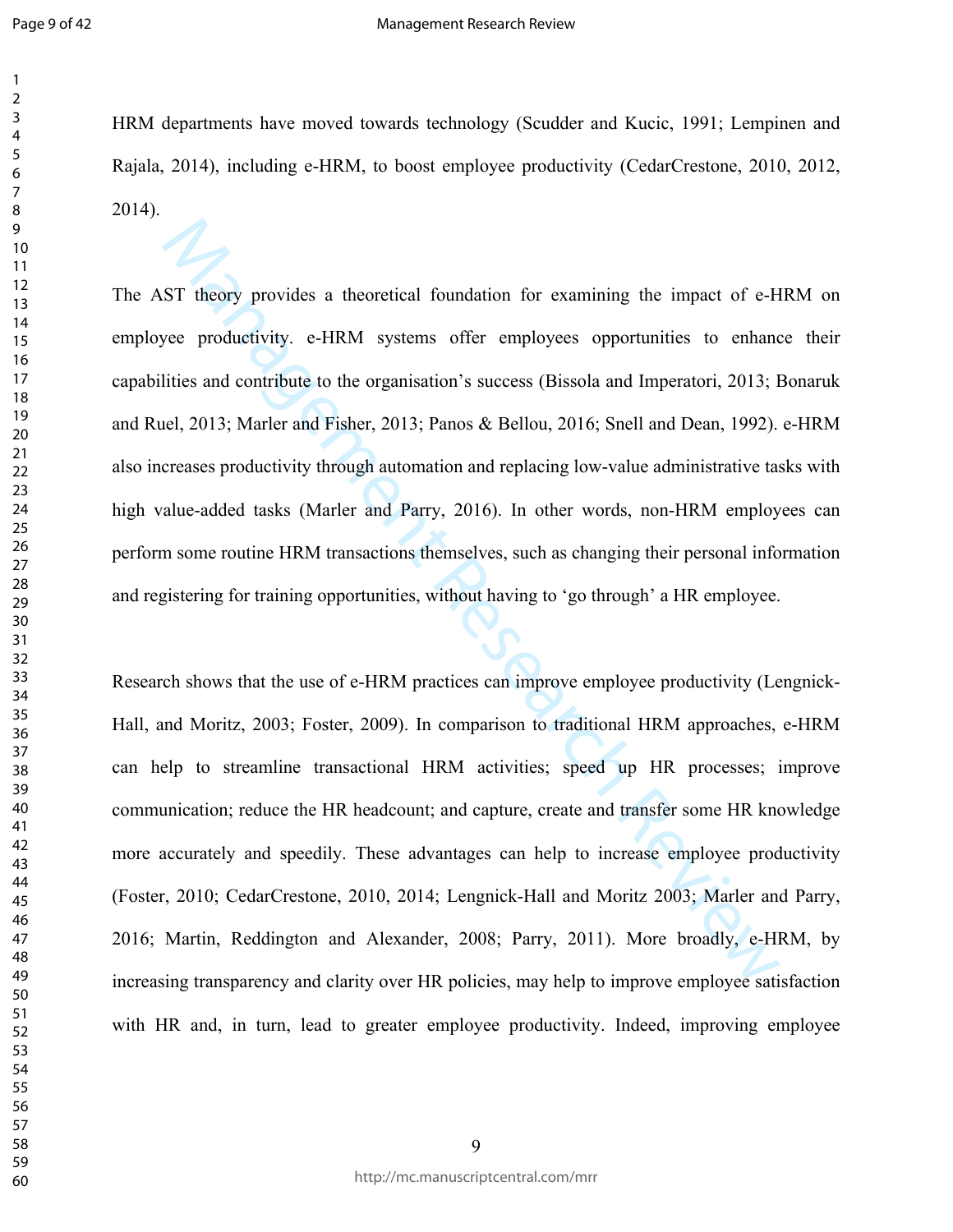productivity is one of the main reasons why organisations introduce e-HRM (CedarCrestone, 2008).Thus, we hypothesise:

*H3. There is a positive relationship between e-HRM and employee productivity.*

## *Intermediate effect of impersonal trust between e-HRM and employee productivity*

ere is a positive relationship between e-HRM and employee productivity.<br>
ediate effect of impersonal trust between e-HRM and employee productivity<br>
ediate effect of impersonal trust between e-HRM and employee productivity<br> Impersonal trust may influence the relationship between e-HRM practices and various outcomes. The links between impersonal trust and HRM may be examined in multiple ways. For example, trust can be examined as a consequence of HRM practices (Vanhala and Ahteela, 2011) or trust can be used as antecedent to improved HRM and organisational outcomes (Aryee et al., 2002; Katou, 2013, 2015; Shockley-Zalabak et al., 2000). Social exchange theory argues that 1) high levels of trust between employees and firms have benefits for companies and 2) HR activities need to focus on the development of trust to enhance firms' outcomes (Whitener, 1999). Impersonal trust also has been recognised as a key mediator between HRM and organisational outcomes. For example, Vanhala and Ritala (2016) recognised impersonal trust as a mediator between HRM and organisational outcomes. Based on social exchange theory, employees reciprocate the introduction of e-HRM, which often improves transparency and clarity, by demonstrating high levels of trust in their organisation and may become more productive.

Some recent e-HRM studies have stressed the importance of intervening variables to link e-HRM to various organisational outcomes (Panos & Bellou, 2016; Wahyudi and Park, 2014). Other research suggests that contingent variables are needed to explain the relationship between e-HRM and various organisational outcomes (Bondarouk and Ruel, 2013; Marler and Parry, 2016).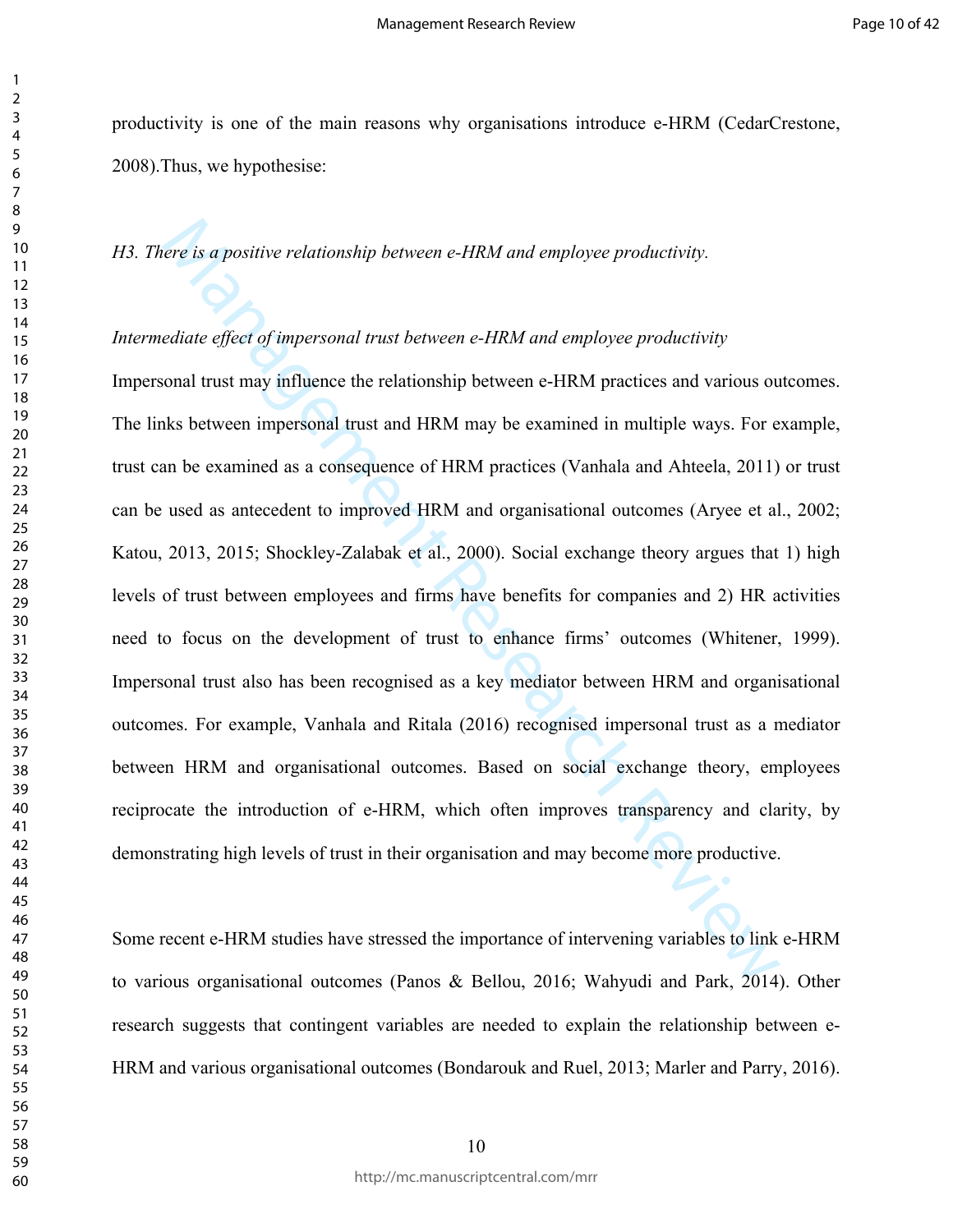This study hypothesises that impersonal trust mediates rather than moderates the relationship between e-HRM and employee productivity.

*H4: Impersonal trust mediates the relationship between e-HRM and employee productivity.* 

**SORREPTION** Figure 1 combines this paper's four hypotheses to provide the theoretical framework for this study.

Figure 1 about here

## **Methodology**

### *Context*

The context of the Pakistani banking sector is appropriate for this study. This sector has been characterised over the last few decades by de-regulation, technological changes and increases in competition. It comprises local and foreign-owned banks as well as privatised banks. Banking organisations of Pakistan represent 95 per cent of the country's financial sector (World Economic Forum, 2009). The history of the banking sector of Pakistan can be categorised into pre-nationalisation, nationalisation, and privatisation stages. Privatisation increased the number of banks and state bank reforms have facilitated the entry of new banks into the sector and, hence, increased competition. As a result, banks started to emphasise more heavily their HRM practices to improve employees' organisational trust and productivity in order to ensure they remained competitive. Research buttresses the view that HRM can, by improving organisational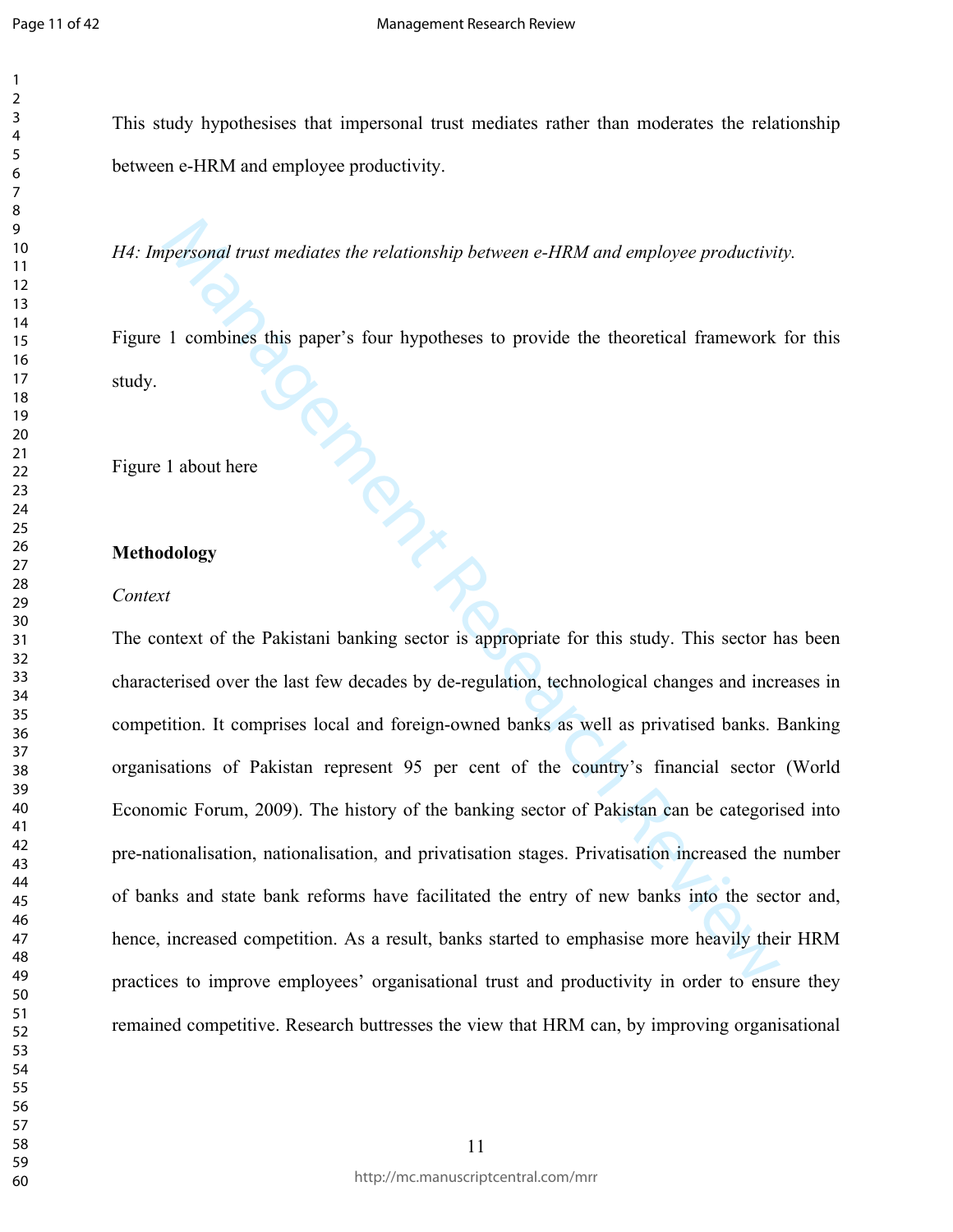trust, enhance employee performance in Pakistan (Ahmad et al., 2015; Khilji & Wang, 2006; Mahmood et al., 2014).

mie crises in Pakistan have encouraged some firms to enhance their management p to improve organisational performance, leading to the use of e-HRM both for reasformational outcomes. For instance, 1qbal and Mansoor (2016) n Economic crises in Pakistan have encouraged some firms to enhance their management practices (to try) to improve organisational performance, leading to the use of e-HRM both for relational and transformational outcomes. For instance, Iqbal and Mansoor (2016) noted that banking organisations in Pakistan have increased their use of e-HRM practices. Nasreen et al. (2016) argued that e-HRM in Pakistan is used to minimise recruitment costs. Iqbal et al. (2018a) found that firms in Pakistan have increasingly used e-HRM in an attempt to improve HR service quality and to make employees more productive. Moreover, Iqbal et al. (2018b) found a positive and significant relationship between e-HRM and employee productivity. Therefore, banking organisations in Pakistan have turned to e-HRM to boost productivity and maintain/improve their strengths in a more competitive market. There is some evidence to indicate that e-HRM has helped them to achieve their goals; however, how e-HRM enables them to improve their productivity remains unclear

## **Sample**

In order to benefit from single sector analysis, we decided to select our sample from the banking sector in Pakistan. Conducting research in multiple sectors with different competitive environments may, in some cases, lead to inappropriate findings, as companies in one industry may stress market-share, while those in another may prioritise profits, suggesting that singleindustry studies are more appropriate and valid than multiple-industry ones for examining the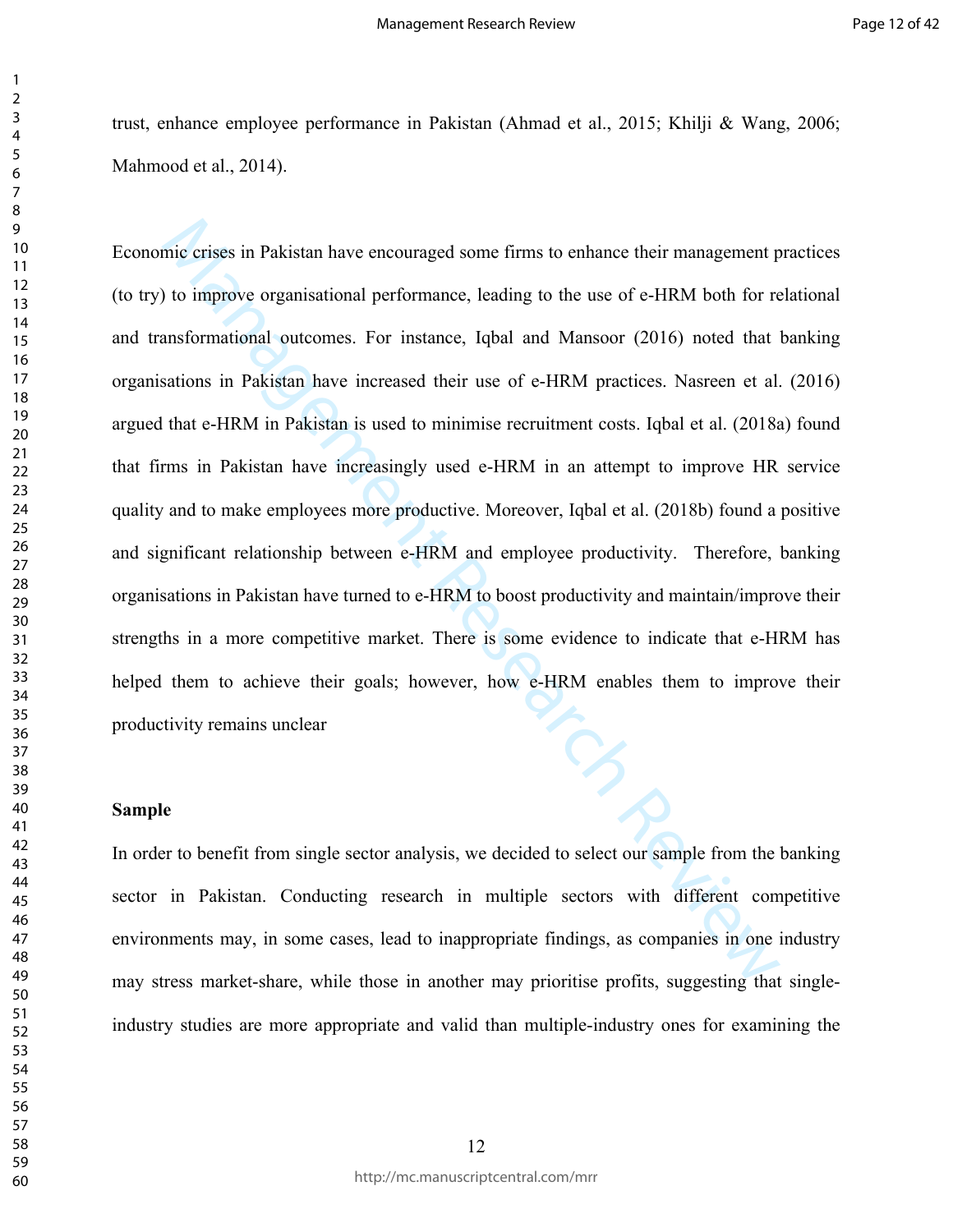link between e-HRM and performance indicators, such as employee productivity (Khilji and Wang, 2006).

pulation consists of all the branch establishments of 17 private and privatised com<br>that have been using e-HRM for at least the last two years. Our unit of analysi<br>of the relevant banking organisation, as we seek to explor Our population consists of all the branch establishments of 17 private and privatised commercial banks that have been using e-HRM for at least the last two years. Our unit of analysis is the branch of the relevant banking organisation, as we seek to explore the links between e-HRM, impersonal trust and employee productivity. Keenoy (1999) and Khilji et al. (2006) support the assertion that the truth (about HRM) lies outside the HRM department. HR activities, including e-HRM, are delivered through HRM professionals, line managers, branch managers and information technology (Obeidat, 2016; Parry, 2011; Iqbal et al., 2018; Strohmeier, 2007). Therefore, we need to ensure that our data contain information from different groups and not just those within the HRM department (Ruël et al., 2004; p 365).

We collected the data using a self-administered questionnaire from branch managers and operational managers in bank branches. Using a random sampling approach, the study invited managers, both branch and operational managers, from 772 bank branches to participate in the research. Overall, we received completed and usable responses from 323 branches of commercial banks, resulting in a response rate of 42 per cent. Questionnaires were sent to each branch; therefore, the unit of analysis is the branch establishment. Only those organisations have been selected that used e-HRM for at least two years within and outside the HRM department for HRM activities. Studies suggest that two years of maturity creates an appropriate zone for e-HRM research, as respondents have a good understanding of e-HRM (Bondarouk, Harms, et al., 2017; Ruël et al., 2004). The majority of the respondents in the sampled banks have been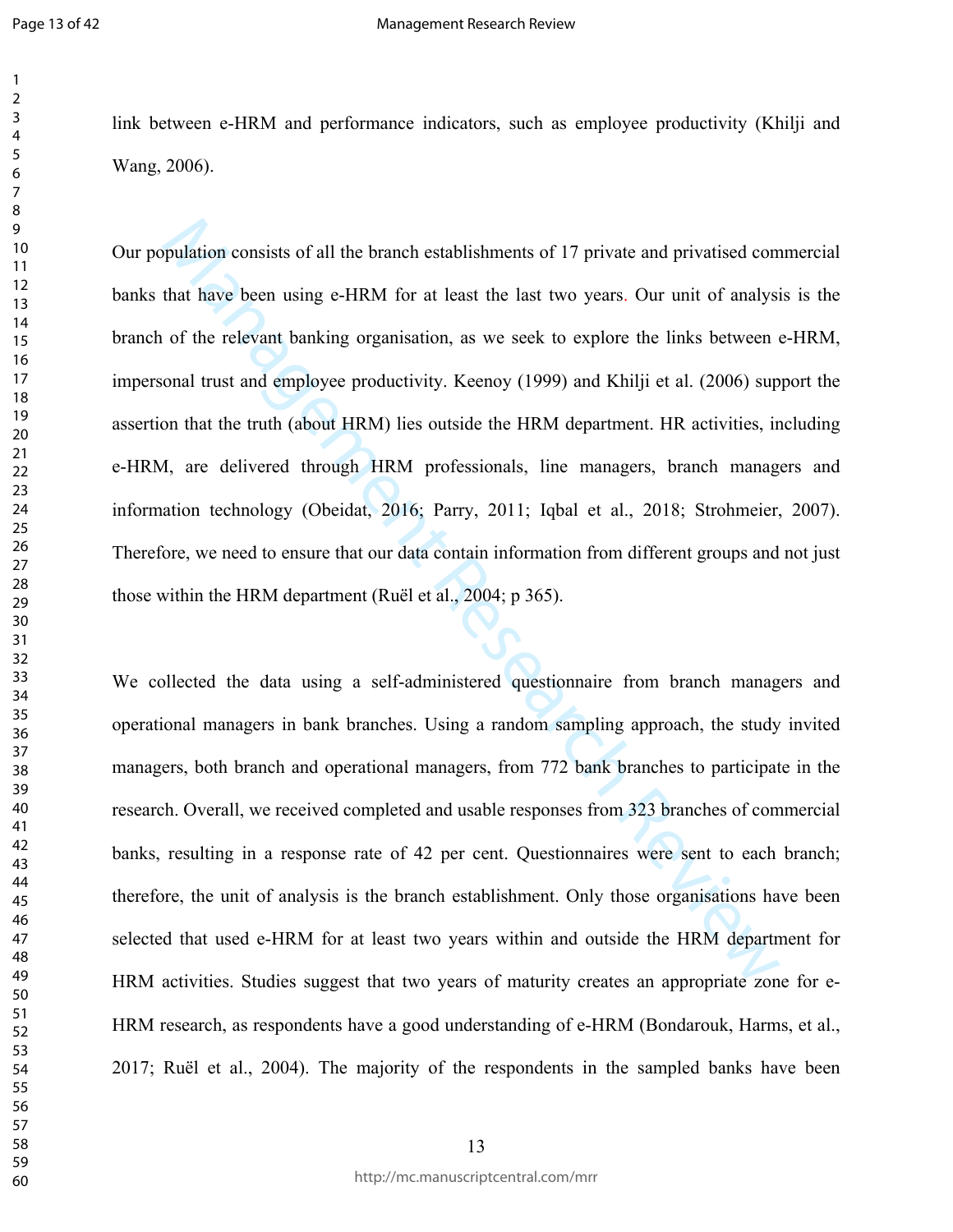working in Pakistan for at least 20 years. On average, the branches in our sample had 11-20 employees. A simple majority of our respondents had a formal business education (48%), suggesting that our respondents will understand HRM policies and practices. Table 1 shows the correlations between our variables.

Table 1 about here

## *Common method variance*

ions between our variables.<br>
a about here<br>
con method variance<br>
content and variance<br>
content and variance<br>
content and variance<br>
content and variance Review Call, 2009; Reio, 2010). Podsakoff et al. (2003)<br>
colural remedy The most common problem associated with quantitative studies, such as surveys, is *common method bias* (Spector, 2006; Richardson et al., 2009; Reio, 2010). Podsakoff et al. (2003) provide a procedural remedy for controlling CMV by suggesting that both predictor and criterion measures should come from different sources. To address CMV, we sent questionnaires to operational and branch managers within the same branch. The branch manager provided information on employee productivity, organisation age and size, while the operational manager provided information on the e-HRM practices and impersonal trust. We also conducted a full collinearity assessment approach (Kock, 2015) that is used to test common method bias in PLS-SEM. Collinearity results well below the threshold value of 3 suggested that common method bias is not a threat for this study.

## **Measures**

A four section questionnaire was developed to test the hypothesis of the study: the use of relational e-HRM practices, impersonal trust, perceived employee productivity and demographic of the study, including branch size and age of the organisation.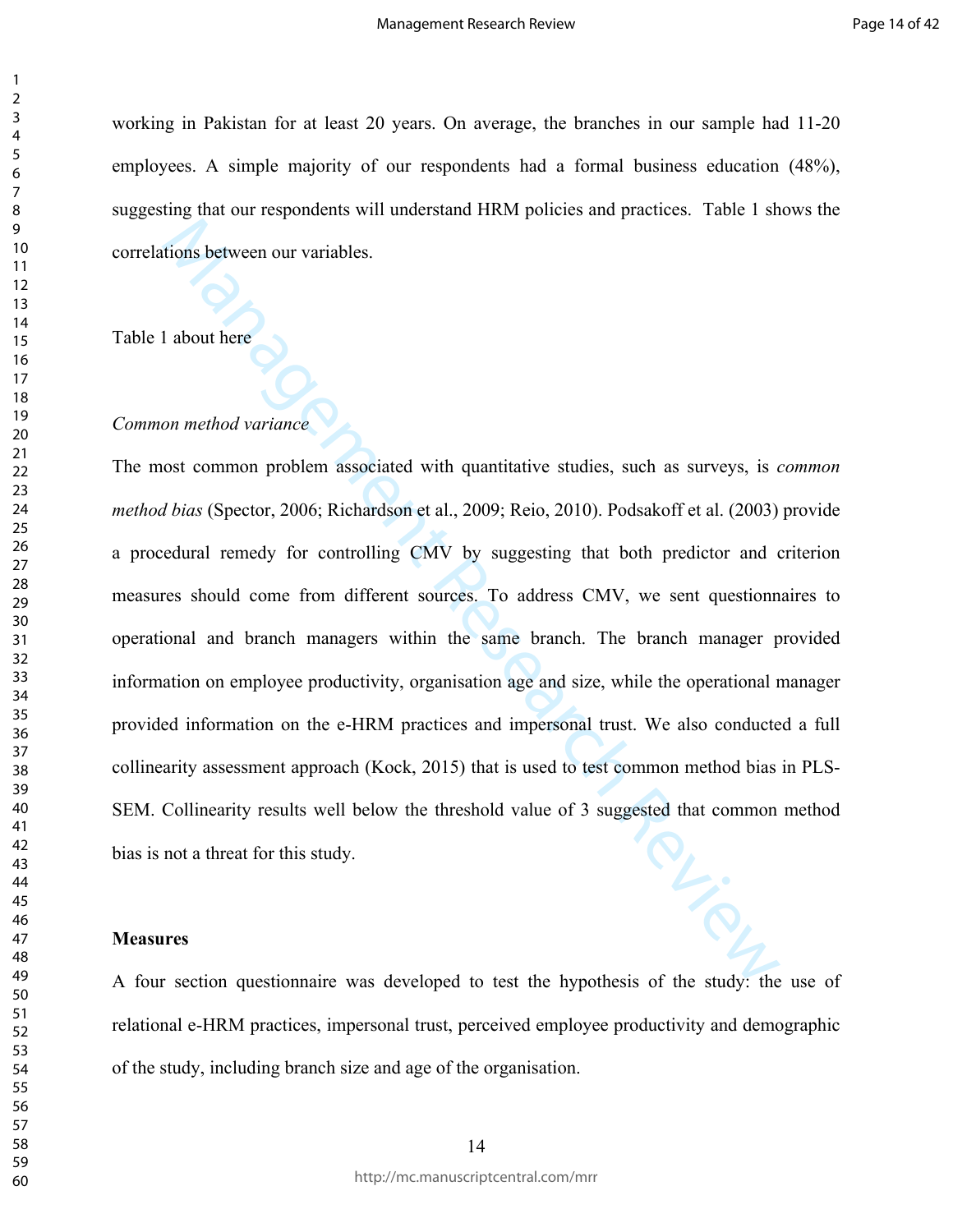## *Independent variable: e-HRM practices*

mine the relational impact of e-HRM; therefore, the study used seven relational<br>es that HR and line managers in the banking industry validated in in-depth inter<br>the instrument's validity. The study used seven important e-H We measured the *e-HRM practices* as an exogenous latent variable. The objective of the study is to examine the relational impact of e-HRM; therefore, the study used seven relational e-HRM practices that HR and line managers in the banking industry validated in in-depth interviews to ensure the instrument's validity. The study used seven important e-HRM practices that are commonly used in the banking industry of Pakistan, which were e-performance management, eperformance appraisal, e-benefit management, e-recruitment and selection, e-training and development, e-grievance management, and knowledge management. Table 2 provides details of this study's measures. Using a seven-point Likert scale, the questionnaire asked respondents to indicate the use of particular relational e-HRM practices. The scale was: 1, habitually used; 2, quite frequently used; 3, slightly frequently used; 4, neither frequently nor infrequently used; 5, infrequently used; 6, slightly infrequently used; 7, not used.

## *Mediating variable: impersonal trust*

The study defines *impersonal trust* as an employee's trust in 'impersonal organizational factors, such as vision and strategy, top management, the management group's goals and capability, technological and commercial competence, justice, fair processes and structures, roles, technology and reputation, and HRM policies' (Vanhala, Puumalainen and Blomqvist, 2011: 486). Higher levels of impersonal trust are likely to reduce workplace conflict between employees and their organisation and to strengthen employee-employer relationships. Impersonal trust was measured through Vanhala et al.'s (2011) scale. This scale was specifically designed to assess impersonal phenomena of organisational trust and was developed through a systematic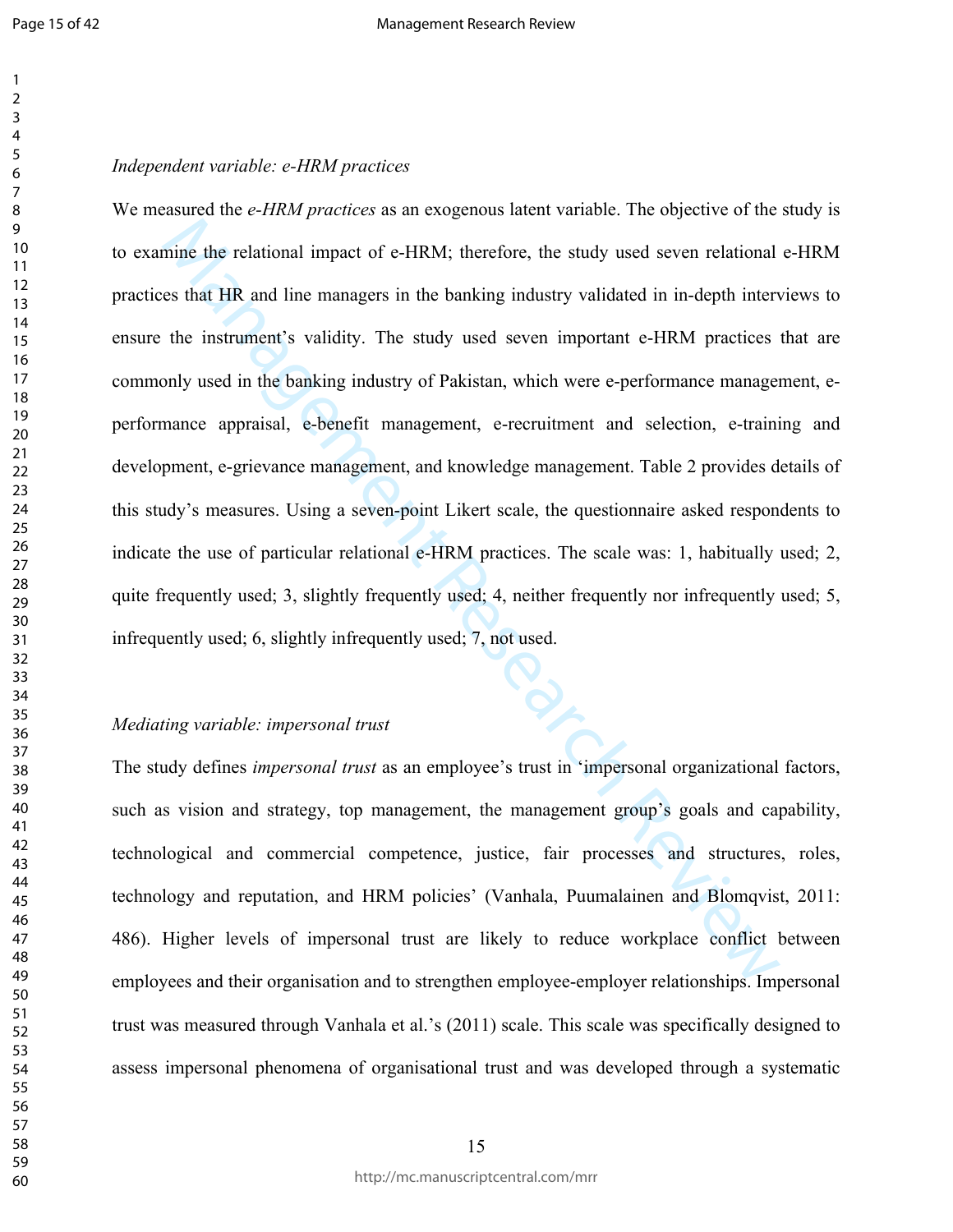review of the trust literature and an inductive examination of employee and employer perception regarding trust in firms. The participants were asked to report their perception regarding impersonal trust in their branches on a five-point Likert scale. Our measure of impersonal trust draws on Vanhala et al.'s (2011) scale. We did not retain all of the dimensions and items in that scale, as we focused on those dimensions most pertinent to the objectives of our study (organizing activities, technological reliability, fairness in HRM, and communication). Within these dimensions, we did not use all of the items due to low factor loading and cross-loading.

## *Dependent variable*

on Vanhala et al.'s (2011) scale. We did not retain all of the dimensions and item<br>as we focused on those dimensions most pertinent to the objectives of ou<br>izing activities, technological reliability, fairness in HRM, and A number of organisational outcomes potentially reflect the effectiveness of e-HRM. The study uses *percieved employee productivity* as an organisational outcome. The face validity of the employee productivity measure is very high (Datta et al., 2005). Second, it is a key indicator for examining how investment in e-HRM supports organisations' efforts to employ human capital more efficiently. The importance of employee productivity for e-HRM studies is evident in surveys by HRM consultants (CedarCrestone, 2012). Drawing on previous studies, we used five items of perceived employee productivity (Ahmad and Allen, 2015; Iqbal et al., 2018; Patel and Conklin, 2012; WERS, 2004) on a seven-point Likert scale (ranging from 'a lot below average' to 'a lot better than average'). Table 2 provides our measures of employee productivity.

Table 2 about here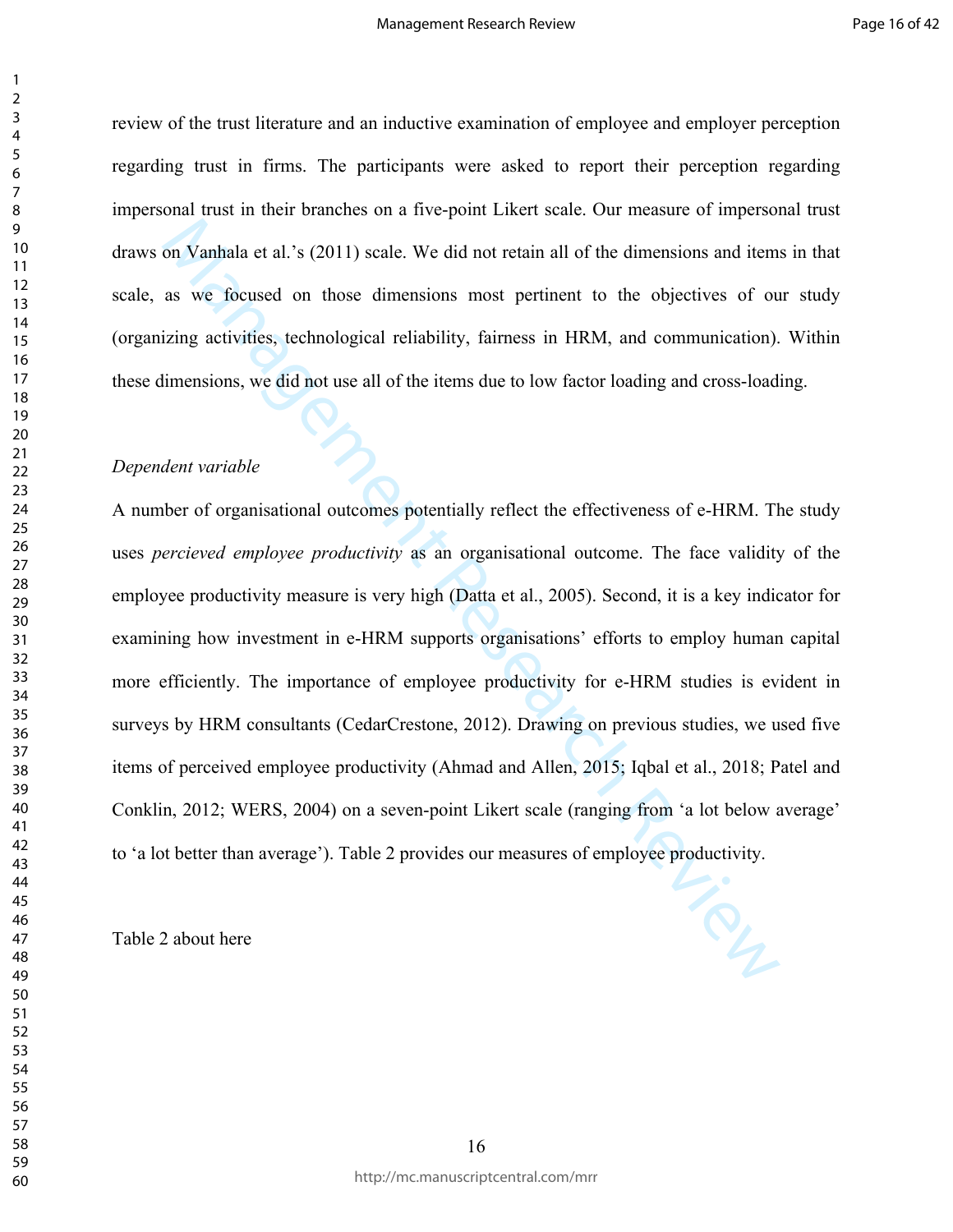## 

## *Control variables*

e-HRM studies often use organisational age and branch size as control variables (Parry, 2011). To assess organisational size, respondents were asked about the number of employees in their branches (Ohana, 2014). In line with existing HRM/employee productivity research (e.g. Chadwick et al., 2015), bank branch age was measured as the number of years the branch had been operating in Pakistan.

## **Data Analysis Approach**

cs (Ohana, 2014). In line with existing HRM/employee productivity research Colorative Research Review Research Review Review Review Review Press the bra<br>perating in Pakistan.<br>Manalysis Approach Review Review Review Review We used partial least squares structural equation modelling (PLS-SEM) to evaluate the study's conceptual model – business and management studies use this technique extensively (Hair et al., 2016; Hair et al., 2014; Henseler et al, 2015). The literature (e.g Ringle et al., 2018) suggests that HRM researchers use PLS-SEM when (a) the sample is small (b) data distribution is non-normal and (c) the purpose is theory development. Mardia's coefficient of normality indicates that our data are not normally distributed. PLS-SEM is a good option to evaluate structural model and when the data was non normal (Hair et al., 2017). PLS-SEM has no distribution and sampling assumption due to its non-parametric characteristic (Vinzi et al., 2010). e-HRM is also an undertheorised area. Therefore, we concluded that variance-based structured equation modeling, i.e. PLS-SEM, is more suited to this study to draw valid inferences to answer our research questions. Missing data treatment, outliers, multi-collinearity, common method variance and normality test at both a univariate and a multivariate level were performed to ensure the data are suitable for structure equation modelling. We used SMART PLS software to test our measurement and structural models (Chin, 1998; Hair et al., 2014).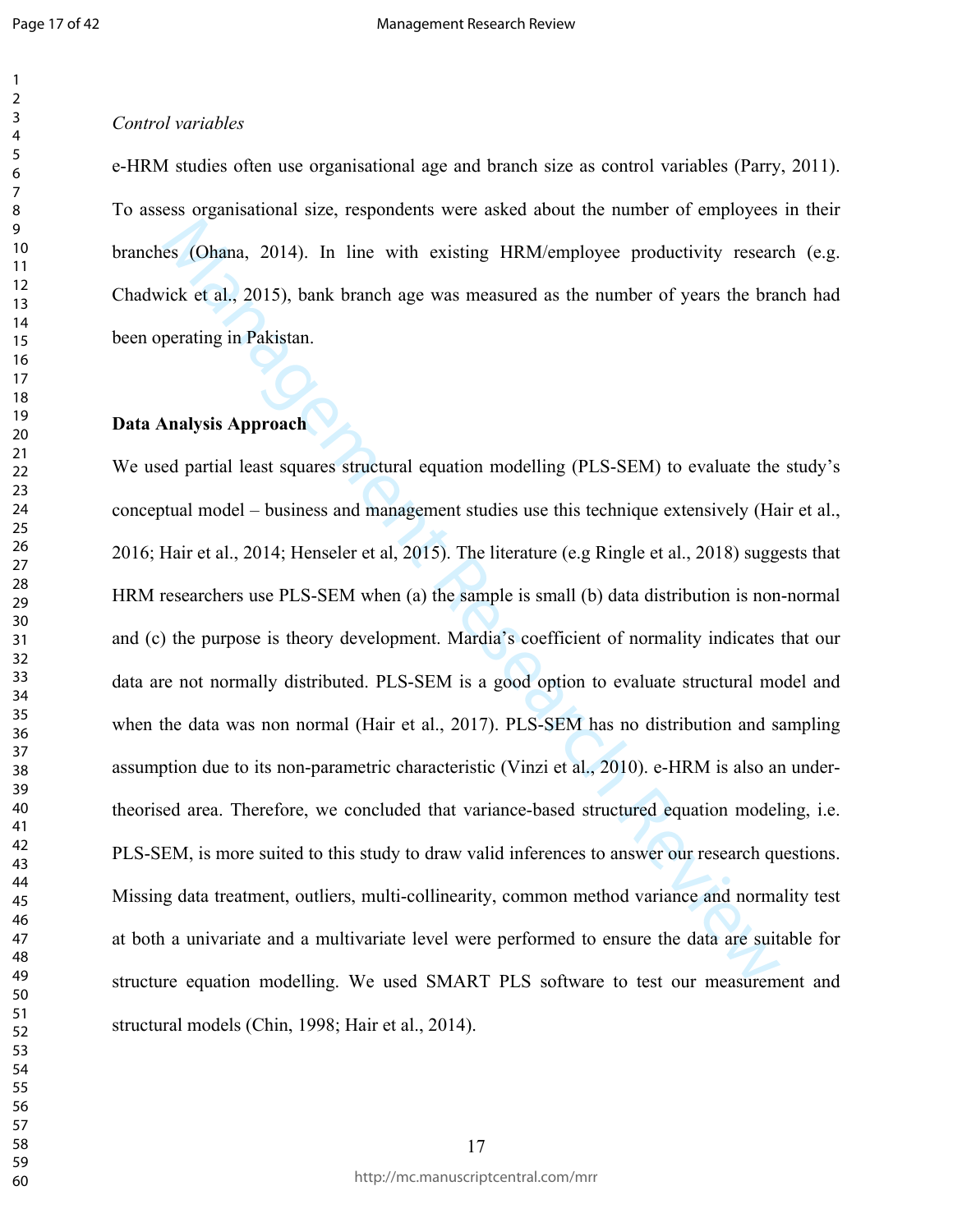The measurement model is the first step in SEM analysis and provides the basis for the assessment of the fitness and constructs reliability and validity of the conceptual model. We evaluated our measurement model through internal consistency reliability, indicators reliability, and convergent and discriminate validity, as proposed by Hair et al., (2014). The second step is referred to as a structural model that aims to test the significance of proposed theoretical linkages (Hair et al., 2014). These two sequential processes are essential for evaluating and testing causal relationships (Anderson and Gerbing, 1988; Hair et al., 2014).

## **Empirical Results**

#### *Measurement model*

The correlational matrix demonstrates that latent variables are linearly correlated with each other. In PLS-SEM, the reflective measurement model was assessed through the indicator reliability, internal consistency, convergent and discriminate validity by following Chin (2010) and Hair et al., (2014).

## *Construct reliability*

mergent and discriminate validity, as proposed by Hair et al., (2014). The second<br>
do as a structural model that aims to test the significance of proposed theoretical 1<br>
tal., 2014). These two sequential processes are esse The first criterion to evaluate our reflective outer model is *internal consistency* i.e. each set is supposed to be homogeneous as well as uni-dimensional (Hair et al., 2014; Vinzi et al., 2010). We do not use Cronbach  $\alpha$  to estimate internal consistency because of its limitations. Instead, to assess internal consistency, we use composite reliability (CR) that reveals the degree to which indicators represent a common latent-construct (Hair et al., 2014). Table 2 shows that the composite reliability ranged from 0.846 to 0.920 for our proposed model, surpassing the proposed acceptable limit of CR > 0.70 (Hair et al., 2014; Sarstedt et al., 2014).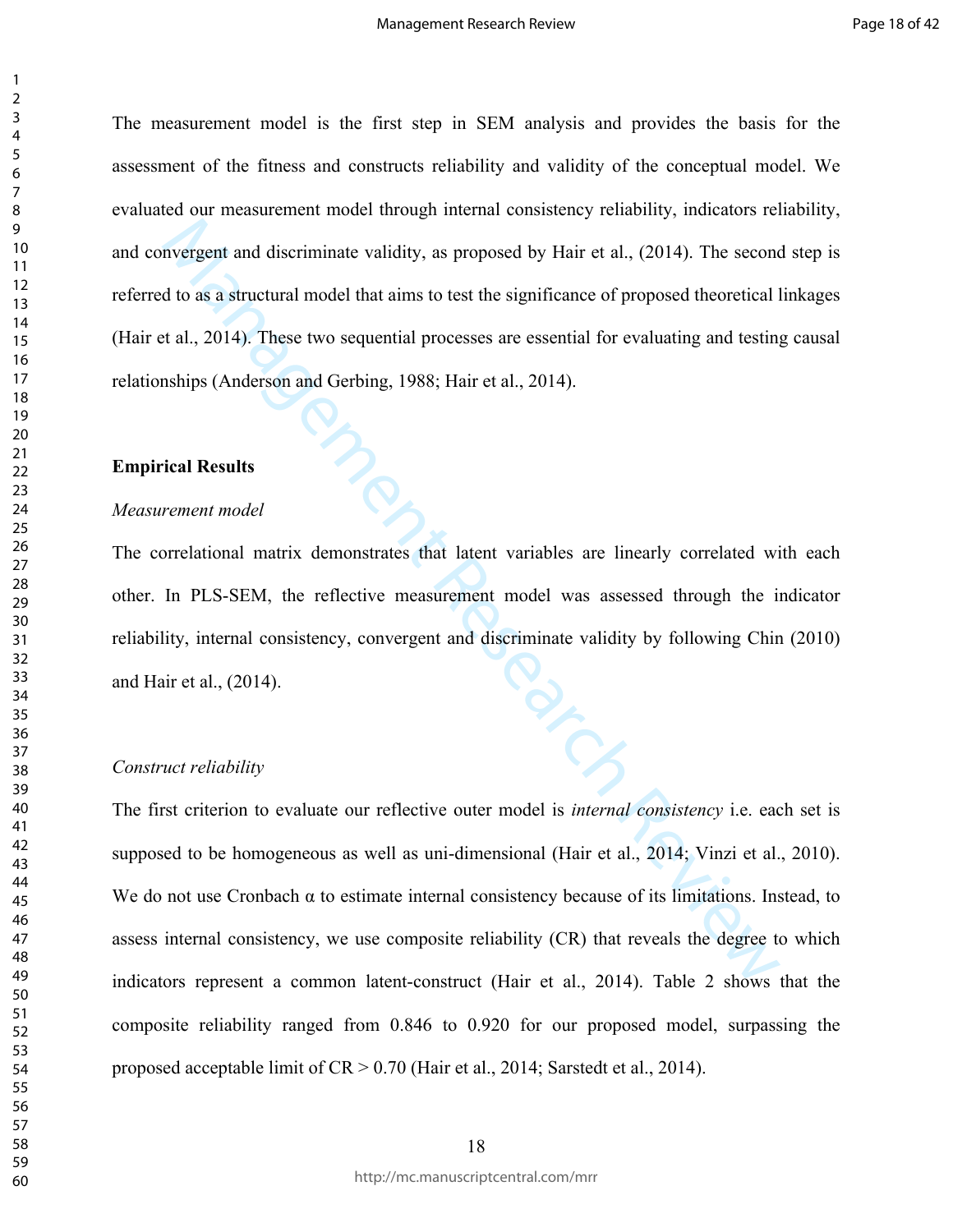## *Convergent validity*

boosts researchers' confidence in construct validity. In this study we also a<br>gent validity through recommended procedures in the form of factor loading and<br>ac extracted (AVE) (Hair et al., 2010). The former is used to ass Confirmation of convergent validity is imperative for testing the reflective measurement model that boosts researchers' confidence in construct validity. In this study we also assessed convergent validity through recommended procedures in the form of factor loading and average variance extracted (AVE) (Hair et al., 2010). The former is used to assess convergent validity at the item level, while the latter is used at the construct level. Table 2 demonstrates that convergent validity is ensured because factor loading and AVE is greater than the threshold value and all items are significantly loaded on their respective construct (Hair et al., 2014).

## *Discriminate validity*

Cross loading and Fornell-Larker was used to evaluate discriminate validity. Table 3 illustrates that no cross loading was found that suggested discriminate validity was ensured at the item level. To ensure discriminate validity at the construct level, we used the Fornell-Larker criterion. Table 4 demonstrates that the square-root of each construct's AVE (Fornell-Larker criterion) is not less than the correlation with other construct, indicating that discriminate validity at the construct level was ensured.

Table 3 about here

Table 4 about here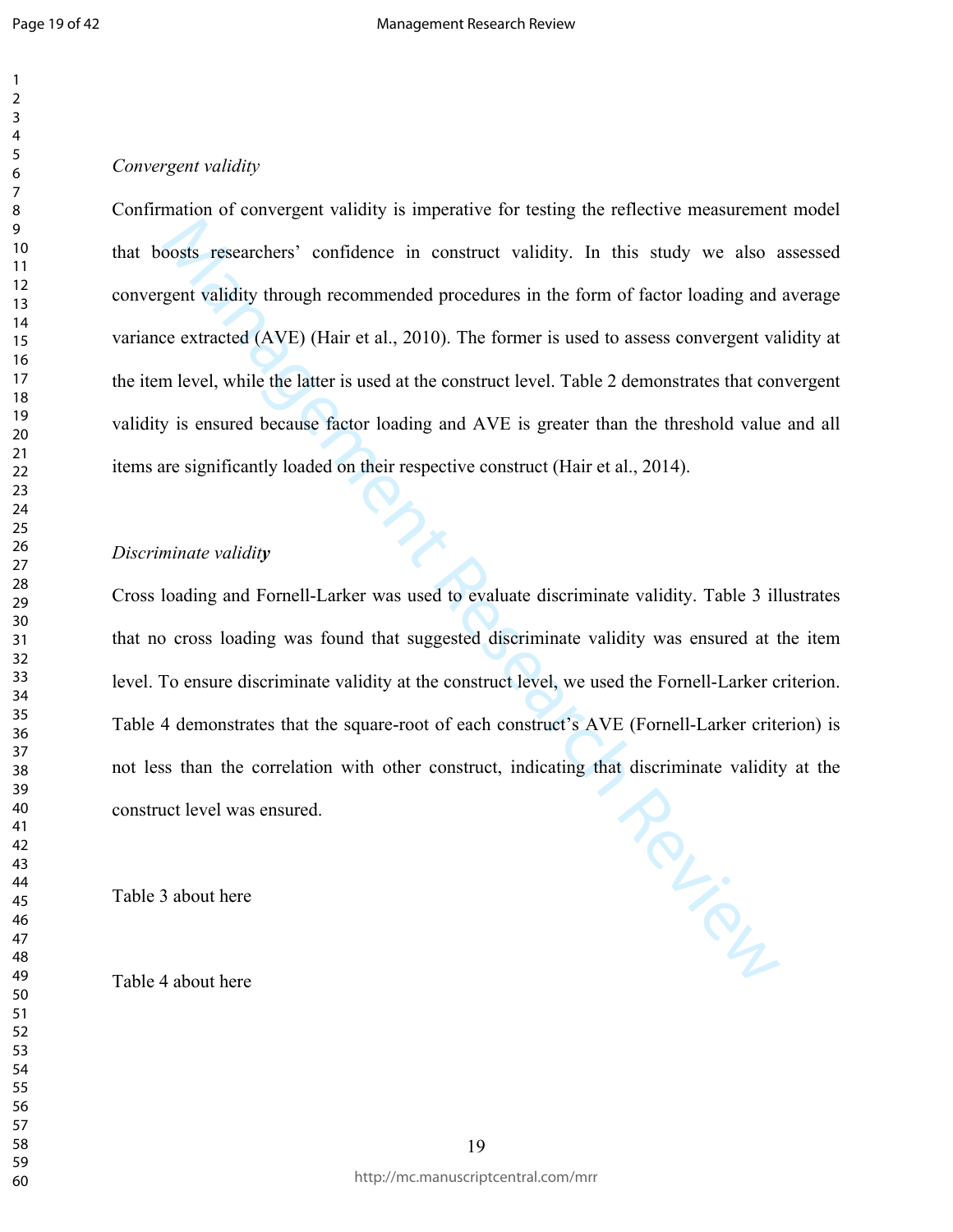Example 1 and order to test the relationships between our endogenous and exections.<br>The goal of the structural model was to evaluate the relationships between<br>these search Reviewital model allows the assessment of multipl We investigated the relationships between latent variables by estimating a structural model after verifying that the measuring items are reliable and valid. Table 5 presents the results of the structural model in order to test the relationships between our endogenous and exogenous variables. The goal of the structural model was to evaluate the relationships between our constructs. The structural model allows the assessment of multiple structural equations through path analysis (Chin, 2010). We used the 'coefficient of determination  $(R^2)$ ' for the endogenous latent variable, and the estimation of 'path coefficient (β)', 'path significance' to estimate the structural model (Gotz, Liehr-Gobbers, and Krafft, 2010; Chin, 2010; Vinzi et al., 2010; Hair et al, 2014). We assessed  $R^2$  and path coefficient through the PLS algorithm. Table 5 illustrates that relational e-HRM practices explained 31.6 per cent of the variance in impersonal trust  $(R<sup>2</sup>=0.316)$ , suggesting that the relational e-HRM practices have an important role in building organisational trust. The results of the study indicated that the latent variable explained 41 per cent of the variance in employee productivity  $(R^2=0.410)$ . In order to assess the predictive ability of the model, we estimated  $Q^2$ . Table 5 illustrates that  $Q^2$  values were above zero to exhibit the predictive relevance of the model. It demonstrates that the model is well framed and has an excellent explanatory capability for our focal latent variable. excellent explanatory capability for our focal latent variable.

Table 5 about here

The significance of the relationship was evaluated through bootstrapping procedures of SMART PLS. The result of the bootstrapping analysis illustrated that most of the relationships were significant as shown in Table 5. Hypothesis 1 proposes that e-HRM influences employee

http://mc.manuscriptcentral.com/mrr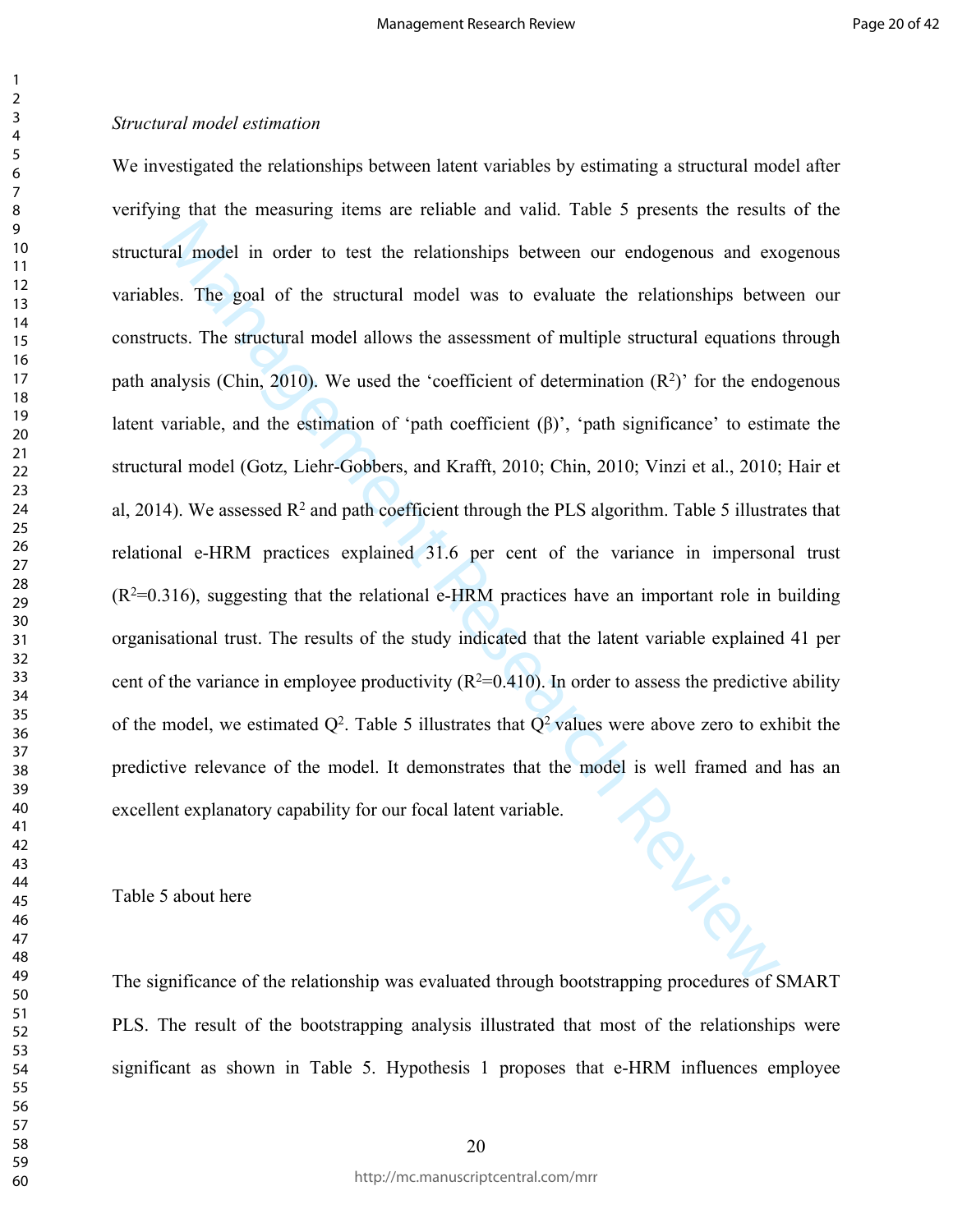#### Management Research Review

productivity in private commercial banks in Pakistan. Table 5 demonstrates that the relationship between e-HRM and employee productivity was positive and significant ( $\beta$  = 0.316; t = 4.935, p  $=$  \*\*\*). It implies that e-HRM practices have a positive and direct impact on employee productivity. Thus, hypothesis 1 was confirmed.

tivity. Thus, hypothesis 1 was confirmed.<br>
strivity. Thus, hypothesis 1 was confirmed.<br>
pothesises that the greater use of e-HRM practices will lead to enhanced imperson<br>
internal customers of the firm. The hypothesised r H2 hypothesises that the greater use of e-HRM practices will lead to enhanced impersonal trust among internal customers of the firm. The hypothesised relationship between e-HRM practices and impersonal trust was significant  $(β = 0.562; t = 11.927; p = ***)$ , indicating that e-HRM has a direct impact on increasing impersonal trust (IPT) in the organisation. Therefore, H2 is confirmed. H3 proposes that high impersonal trust (IPT) has a positive effect on employee productivity. Table 5 demonstrates a positive, significant and direct association between impersonal trust (IPT) and employee productivity ( $\beta = 0.382$ ;  $t = 6.067$ ;  $p =$ \*\*\*). Thus, H3 is accepted.

## **Evaluating Mediating Relationship**

The study followed Hair et al. (2017) to examine the mediating effect of impersonal trust between e-HRM and employee productivity. By following Hair et al. (2017), the bootstrapping results demonstrate that the relationship between e-HRM practices and impersonal trust (mediator) was significant  $(t=11.927)$  and the relationship between impersonal trust and employee productivity  $(t=6.067)$  indicates that the indirect path is significant. Mediation exists when the coefficient of the independent variable is reduced or the independent variable becomes insignificant when the mediator is added to the model. The coefficient for the relationship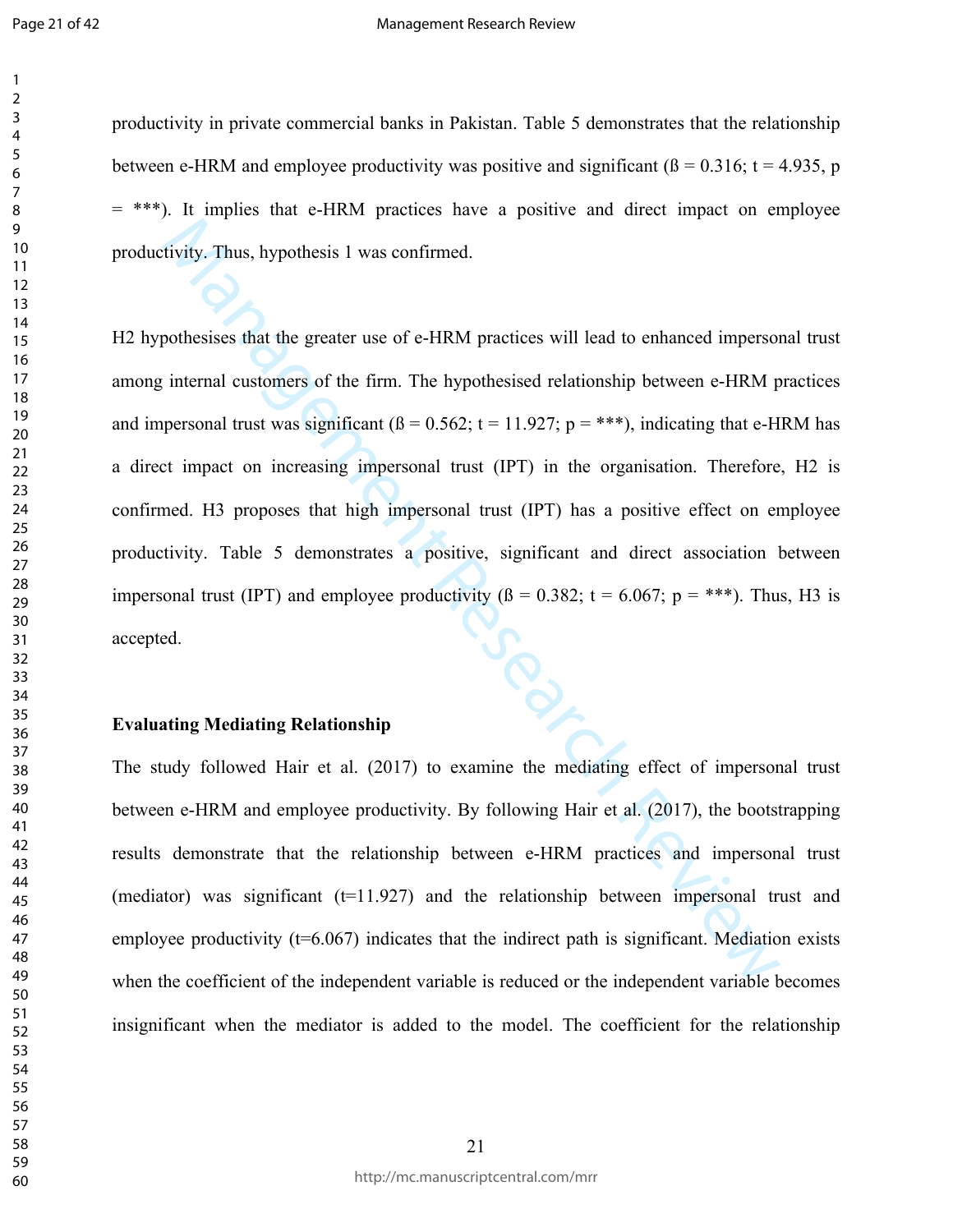between e-HRM and employee productivity is reduced from .539 to .316, indicating that impersonal trust mediates the relationship between e-HRM and employee productivity.

gh some previous research has tested for a mediating effect, it has some limitation<br>g to estimate the magnitude of the indirect effect in total effect as well as missin<br>ediation effect; i.e. type II errors' (Hair et al., 2 Although some previous research has tested for a mediating effect, it has some limitations, such as failing to estimate the magnitude of the indirect effect in total effect as well as missing 'some true mediation effect; i.e. type II errors' (Hair et al., 2014; Zhao et al., 2010;Mackinnon et al., 2007). In this context, the VAF estimate is suggested by Hair et al. (2014, 2017) and Iqbal et al. (2018) for PLS-SEM. Therefore, the study used the VAF to assess the magnitude of indirect effect. Table 6 demonstrates that impersonal trust partially mediates the relationship between e-HRM and employee productivity as VAF is greater than 0.20. Thus H4 was accepted.

Table 6 about here

## **Discussion and Conclusion**

The latest e-HRM review by Bondarouk et al., (2017) argued that e-HRM may enhance human resource effectiveness and contribute to the achievement of organisational goals. This study explored the role of e-HRM for impersonal trust and employee productivity. We developed four hypotheses to examine the roles of e-HRM and impersonal trust in influencing employee productivity.

The results of this study demonstrate that e-HRM positively and significantly influences impersonal trust. Various authors have argued that there is a deep connection between HRM practices and this form of trust. Research based on social exchange theory suggested that HRM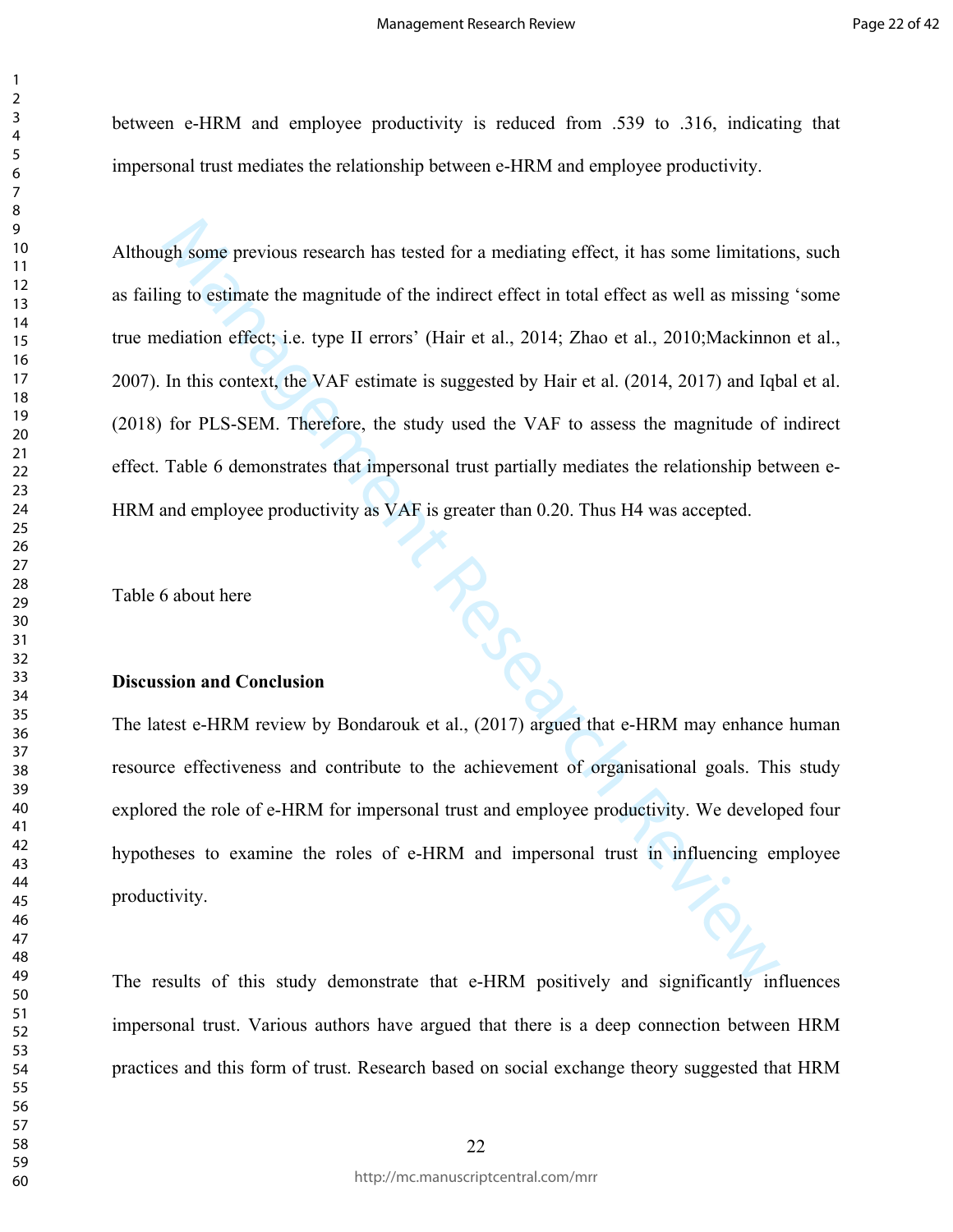#### Management Research Review

practices and employees' perception of the HRM system influence employees' attitudes. e-HRM practices would appear to have a positive role in developing and increasing organisational trust. This study, by analysing the data of the banking sector of Pakistan, validates the notion that e-HRM can act as a trust-building mechanism for organisations.

Many scholars from different disciplines seem to believe that trust offers several benefits to the firm. Building on this, we formulated H3 to examine whether impersonal trust influences employee productivity. Our results reveal that impersonal trust is positively associated with employee productivity.

Example and a transformation and the interest of the increased by using e-HRM paid and Direct at the search Review and The is several to the productivity. Our results reveal that impersional trust offers several beneficial In line with recent trend in HRM, this study theoretically and empirically developed the relationship between e-HRM and employee productivity through impersonal trust. The results of this study illustrate that the indirect relationship between relational e-HRM and employee productivity is statistically significant, suggesting that impersonal trust mediates the relationship between relational e-HRM and employee productivity; this is in line with social exchange theory. Hypothesis H4 was accepted and supports existing studies that demonstrate that impersonal phenomena of organisational trust mediate the relationship between HRM and organisational outcomes (Vanhala and Dietz, 2015; Vanhala and Ritala, 2016).

This study reveals that employees' impersonal trust may be increased by using e-HRM practices because it is associated with a perception among employees that top management and HR managers will not do anything that is harmful for them. Believing that, employees do not resist the changes in the organisation but also accept changes and learn new technology and skills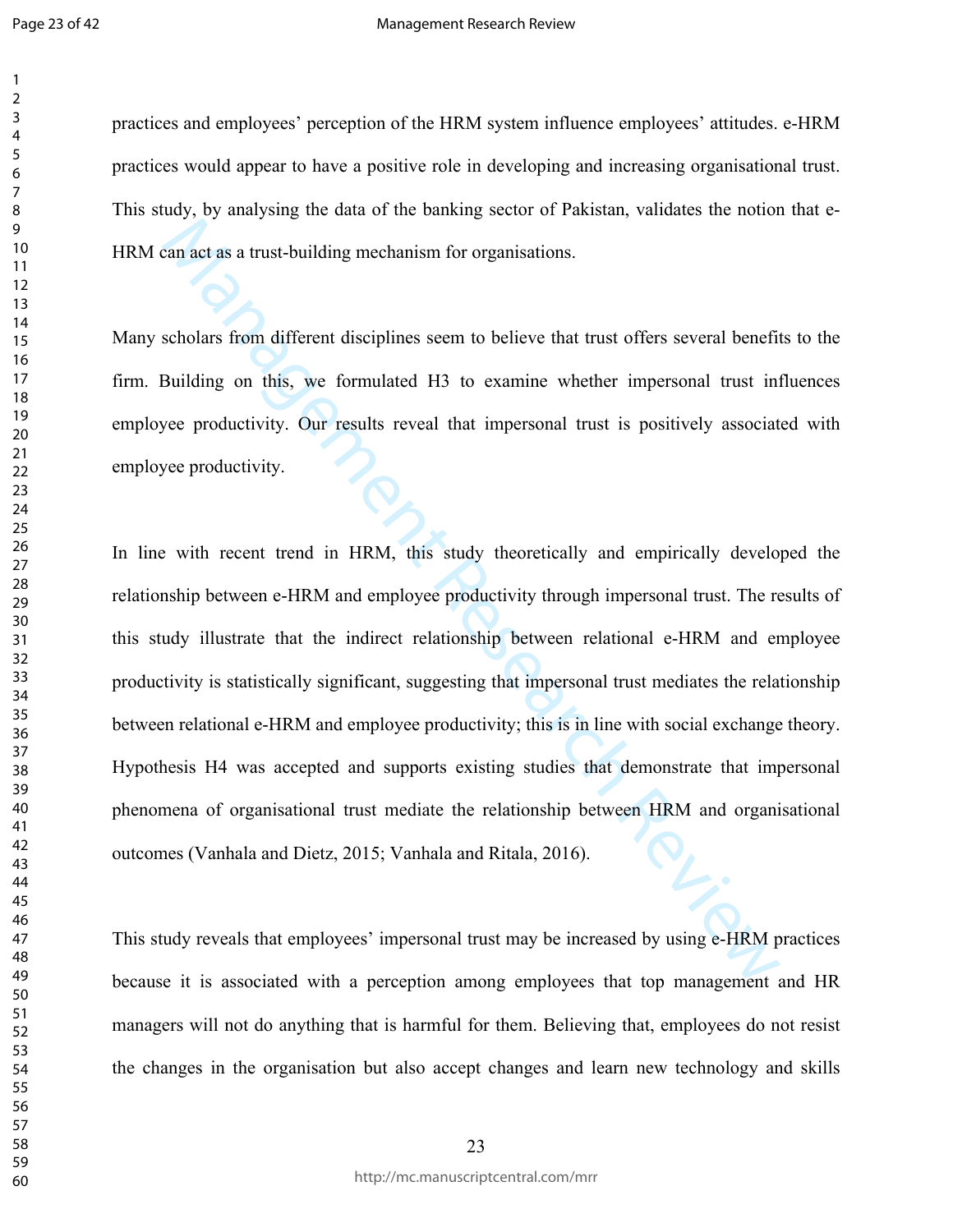resulting in improved employee productivity. It is one of the pioneer studies that has used impersonal phenomena of organisational trust in an e-HRM context. The findings of the study demonstrate an association between e-HRM and impersonal trust that suggests that relational e-HRM is a key way to potentially improve organisational trust.

is a key way to potentially improve organisational trust.<br>
udy tried to unlock the black box of HRM by identifying theoretically and empiric<br>
rough which e-HRM may deliver value to the organisation via the mediator of impe This study tried to unlock the black box of HRM by identifying theoretically and empirically the path through which e-HRM may deliver value to the organisation via the mediator of impersonal trust. Various studies examine the mediating role of impersonal trust in a HRM context. For instance, Vanhala & Ritala (2016) empirically examined whether impersonal trust mediates the relationship between HRM practices and organisational innovativeness. However, the mediating effect of impersonal trust between e-HRM and employee productivity has not been tested before. This study, therefore, contributes to the HRM and growing e-HRM literature by establishing the relationship between impersonal trust and employee productivity.

## *Theoretical contribution*

This study contributes to the HRM literature by establishing the relationship between impersonal trust and employee productivity. The study's findings support social exchange theory: e-HRM is associated with increases in employees' trust in an organisation and helps to ensure that organisations recognise the importance of employees. As a result employees reciprocate by having a positive attitude towards the organisation, helping to improve employee productivity. Existing studies examined the relationship between impersonal trust and other organisational outcomes, such as organisational innovativeness. However, recent literature suggested that relationship between e-HRM and employee productivity is still a grey area. This study found that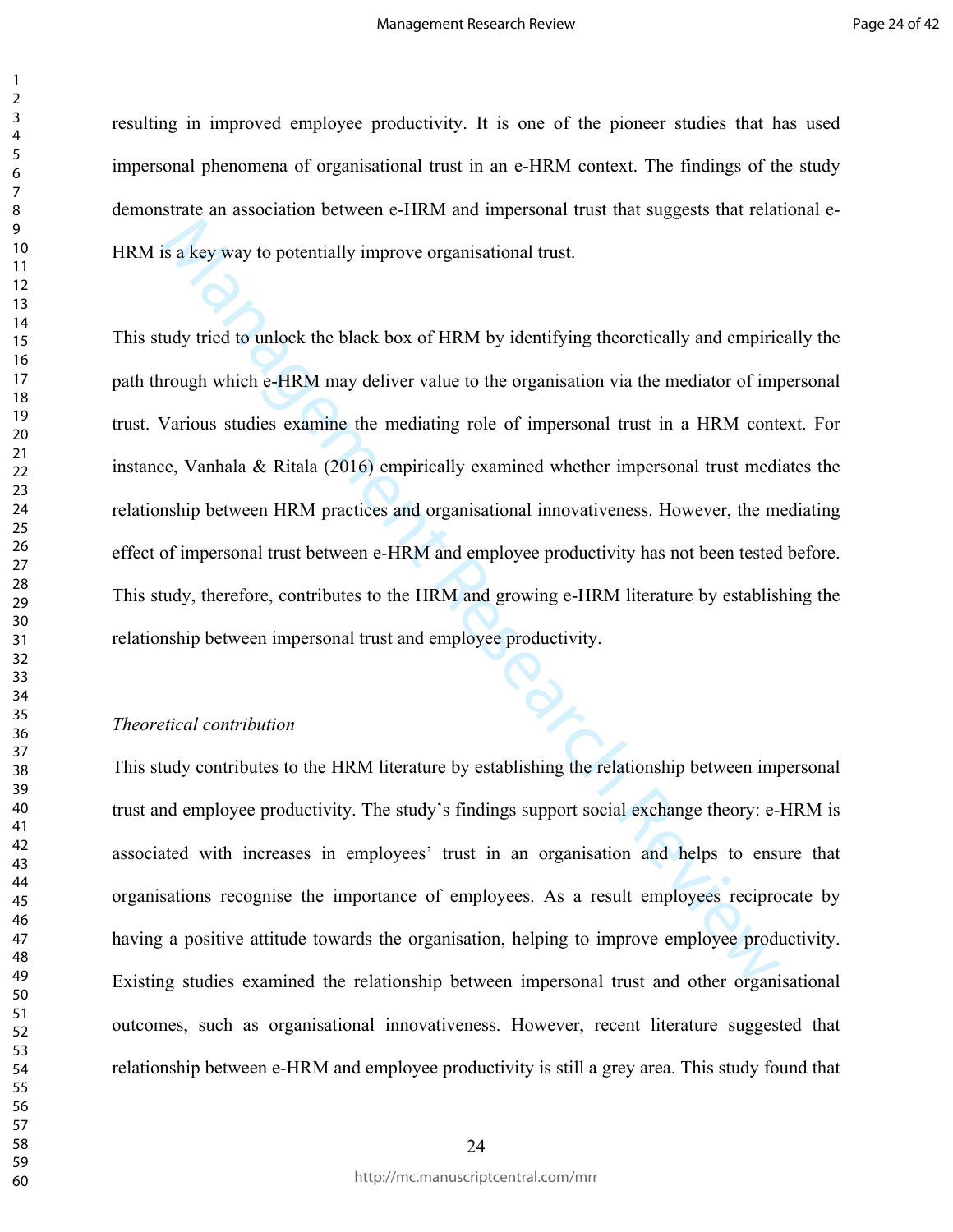e-HRM has a positive and significant impact on employee productivity. The study stresses the relational impact of e-HRM to improve employee productivity: e-HRM should be used to increase employee trust in HRM systems and procedures. Relational e-HRM is equally important for organizational success, suggesting that theoretical e-HRM models should focus on a variety of outcomes, including relational ones.

## *Practical implications*

anizational success, suggesting that theoretical e-HRM models should focus on a<br>comes, including relational ones.<br>Lead implications<br>sults of the study suggest that employees in high-trust firms are more production<br>in low-t The results of the study suggest that employees in high-trust firms are more productive than those in low-trust ones. This study also provides evidence to HR practitioners that e-HRM may help to increase employees' trust in organisational procedures and systems and thus can help to encourage higher productivity. Such value is hard to intimate and may act as a potential source of competitive advantage (Barney and Hansen, 1994; Vanhala & Dietz, 2015). e-HRM can enable HRM policies to become more transparent and credible to employees; this is likely to be especially important in Pakistan as some decisions by managers in organisations may not be aligned to company policies, potentially leading to dissatisfaction amongst employees (Ahmad and Allen, 2015). e-HRM can, therefore, represent a commitment by managers to providing unambiguous policies and decisions within the workplace, enhancing levels of trust.

Our findings also demonstrate that e-HRM and impersonal trust are linked to improved employee productivity in the commercial banks of Pakistan. The study provides valuable information to the practitioner by suggesting that e-HRM is associated with improved employee productivity when it enables an organisation and its HRM department to develop and maintain impersonal trust. Both e-HRM and impersonal trust are key predictors for improving employee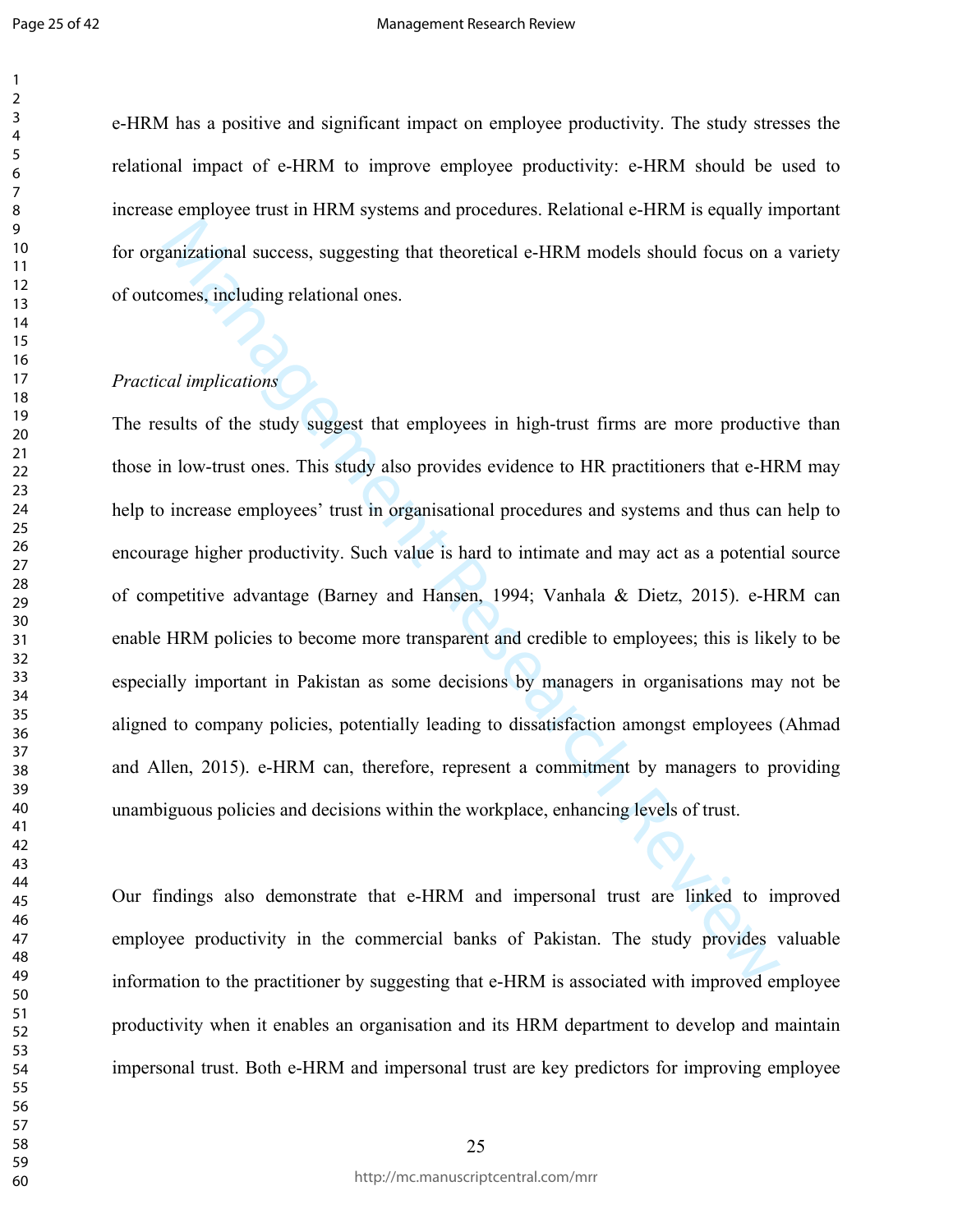productivity. For HR managers who wish to develop impersonal trust, relational e-HRM practices are important for achieving such goals; this work provides a valuable insight to managers and policy makers about relational e-HRM is a value proposition for the firm. This study provides evidence to HR practitioners that e-HRM can be used as a tool that is associated with increased employee trust in HRM systems and, thus, is associated with higher levels of procedural justice and higher productivity in the banking sector in Pakistan.

browides evidence to HR practitioners that e-HRM can be used as a tool that is as<br>recassed employee trust in HRM systems and, thus, is associated with higher land<br>justice and higher productivity in the banking sector in Pa It provides valuable information for policy makers that they can consider e-HRM as a tool to improve relational outcome for banking organisations. Zak (2017) reported that trust can enhance productivity up to 50 per cent. Improving efficiency is important for banks in Pakistan as competition in the industry has increased significantly. It can also help to use valuable resources more efficiently, enabling banks to focus on their key role of acting as intermediaries between borrowers and those who require funds to invest. In other words, improving the efficiency of Pakistani banks could have wider benefits. One of the causes of relatively poor economic growth in Pakistan in recent years has been low labour productivity (Ahmad and Allen, 2015). If e-HRM can help to improve employee productivity, the social and working conditions of many Pakistanis could be improved, aiding policy makers to achieve one of their key objectives. The banking industry is one of the sectors that policy makers see as crucial to enhancing productivity and economic growth (Ahmad and Allen, 2015). e-HRM could help to do that.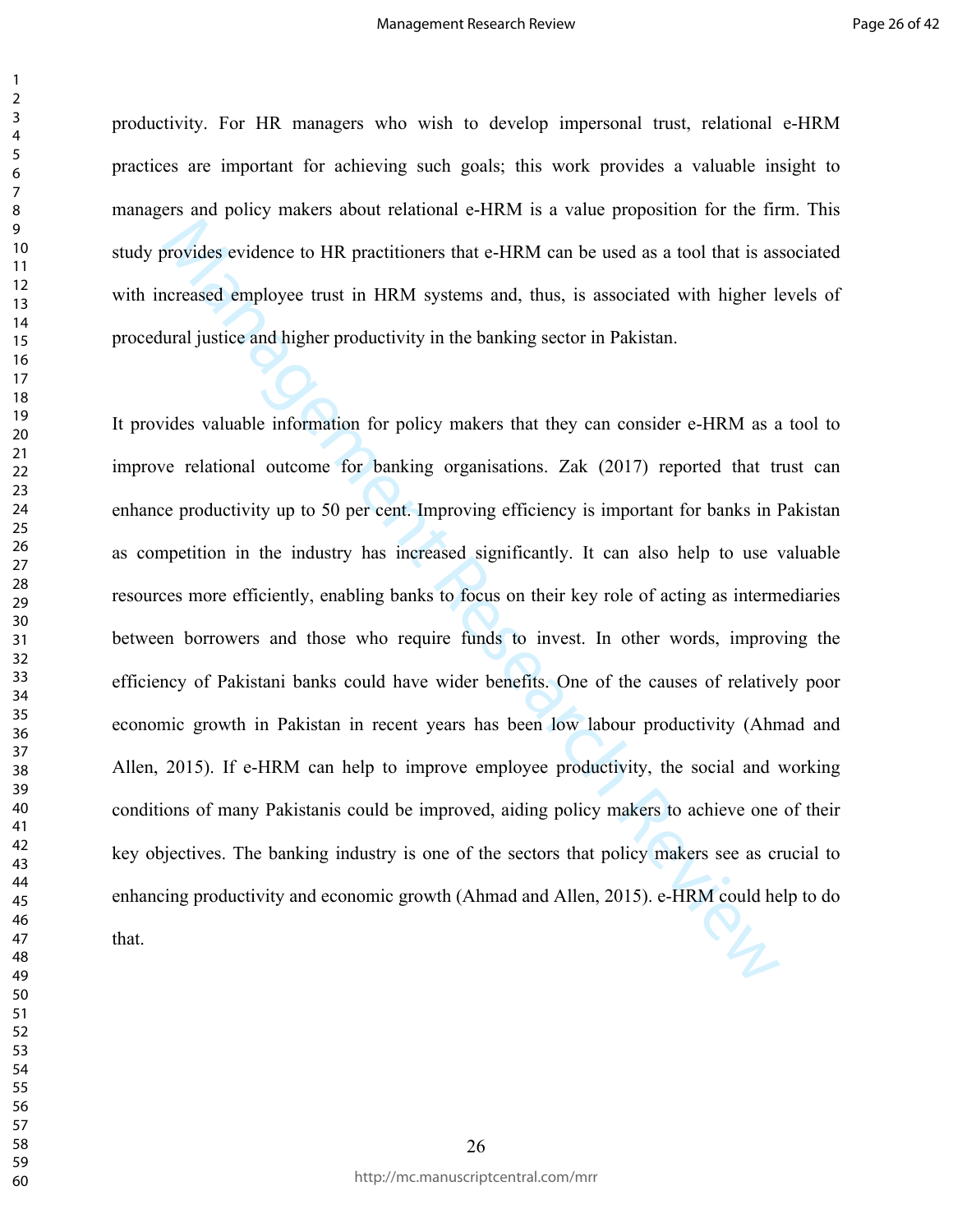## **Limitation and Future Study**

et perhaps some that rely on low-skilled labour, may not potentially seek to fost of impersonal trust amongst employees and yet other sectors may promote organising other means and may not seek to use e-HRM to do so. In ad This study is limited to the banking sector only; analysing the proposed relationship in multiple sectors would shed further light on the e-HRM employee productivity causal chain. Other sectors, perhaps some that rely on low-skilled labour, may not potentially seek to foster high levels of impersonal trust amongst employees and yet other sectors may promote organisational trust using other means and may not seek to use e-HRM to do so. In addition, Weblins (2016) suggested that national culture influences the successful diffusion of e-HRM; therefore, future studies should examine how national culture influences the relationship between e-HRM and performance. As this research is conducted on banking organisations in Pakistan, evidence from other national contexts would provide insight about e-HRM as a value creation proposition.

## **References**

- Ahmad, M. and Allen, M.M.C. (2015). High Performance HRM and Establishment Performance in Pakistan: an Empirical Analysis. Employee Relations, 37(5): 506 – 524.
- Anderson, J.C. and Gerbing, D.W. (1988). Structural equation modeling in practice, a review and recommended two-step approach. Psychological Bulletin, 103(3), 411-423.
- Ajjan, H., Kumar, R. L., & Subramaniam, C. (2016). Information technology portfolio management implementation: a case study. Journal of Enterprise Information Management, 29(6), 1–32.
- Aryee, S., Budhwar, P. S., & Chen, Z. X. (2002). Trust as a mediator of the relationship between organizational justice and work outcomes: Test of a social exchange model. Journal of Organizational Behavior, 23(3), 267-285.

Alfes, K., Shantz, A., & Truss, C. (2012). The link between perceived HRM practices,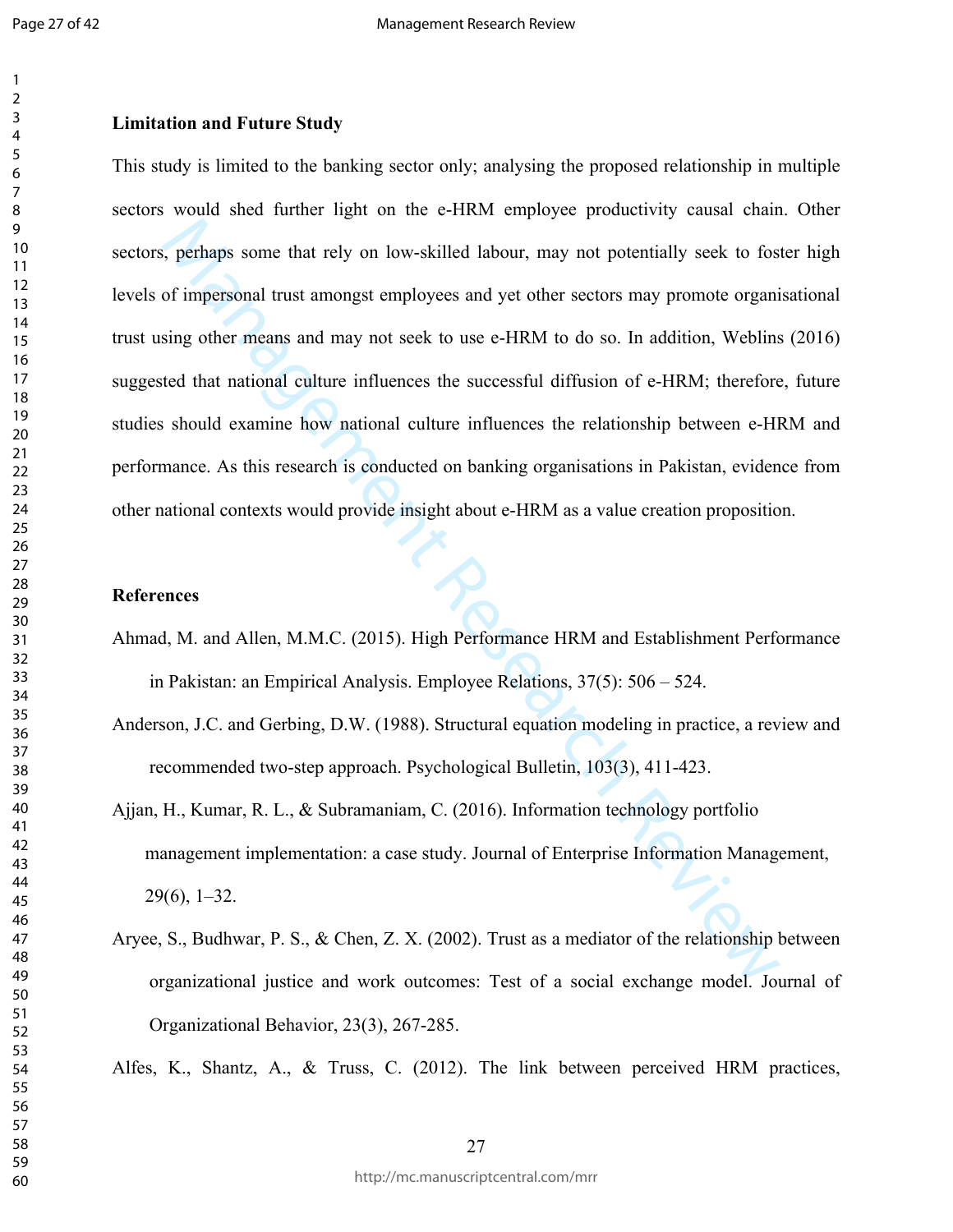performance and well-being: The moderating effect of trust in the employer. Human Resource Management Journal, 22(4), 409–427.

- Barney, J.B. and Hansen, M.H. (1994), Trustworthiness as a source of competitive advantage, Strategic Management Journal, 15(2), 175-90
- Bhattacharya, R., Devinney, T. and Pilluda, M. (1998). A Formal Model of Trust Based on Outcomes, Academy of Management Review, 23(3), 459-472.
- Bissola, R. and B. Imperatori (2013). Facing e-HRM: the consequences on employee attitude towards the organisation and the HR department in Italian SMEs. European Journal of International Management 7(4): 450-468.
- Bissola, R., & Imperatori, B. (2014). The unexpected side of relational e-HRM: Developing trust in the HR department. Employee Relations, 36(4), 376-397
- Black, S. E., & Lynch, L. M. (2001). How to compete: the impact of workplace practices and information technology on productivity. The Review of Economics and Statistics, 83(3), 434-445.
- Irategie Management Journal, 15(2), 175-90<br>
Irategie Management Journal, 15(2), 175-90<br>
Irategie Management Review, 23(3), 459-472.<br>
I.e., R. and B. Imperatori (2013). Facing e-HRM: the consequences on employee<br>
wards the Bondarouk, T., Parry, E., & Furtmueller, E. (2017). Electronic HRM: four decades of research on adoption and consequences. The International Journal of Human Resource Management, 28(1), 98-131.
- Bondarouk, T. and Ruël, H. (2013). The strategic value of e-HRM: results from an exploratory study in a governmental organization. The International Journal of Human Resource Management, 24(2): 391-414.
- Bondarouk, T., Parry, E., & Furtmueller, E. (2017). Electronic HRM: four decades of research on adoption and consequences. The International Journal of Human Resource Management, 28(1), 98-131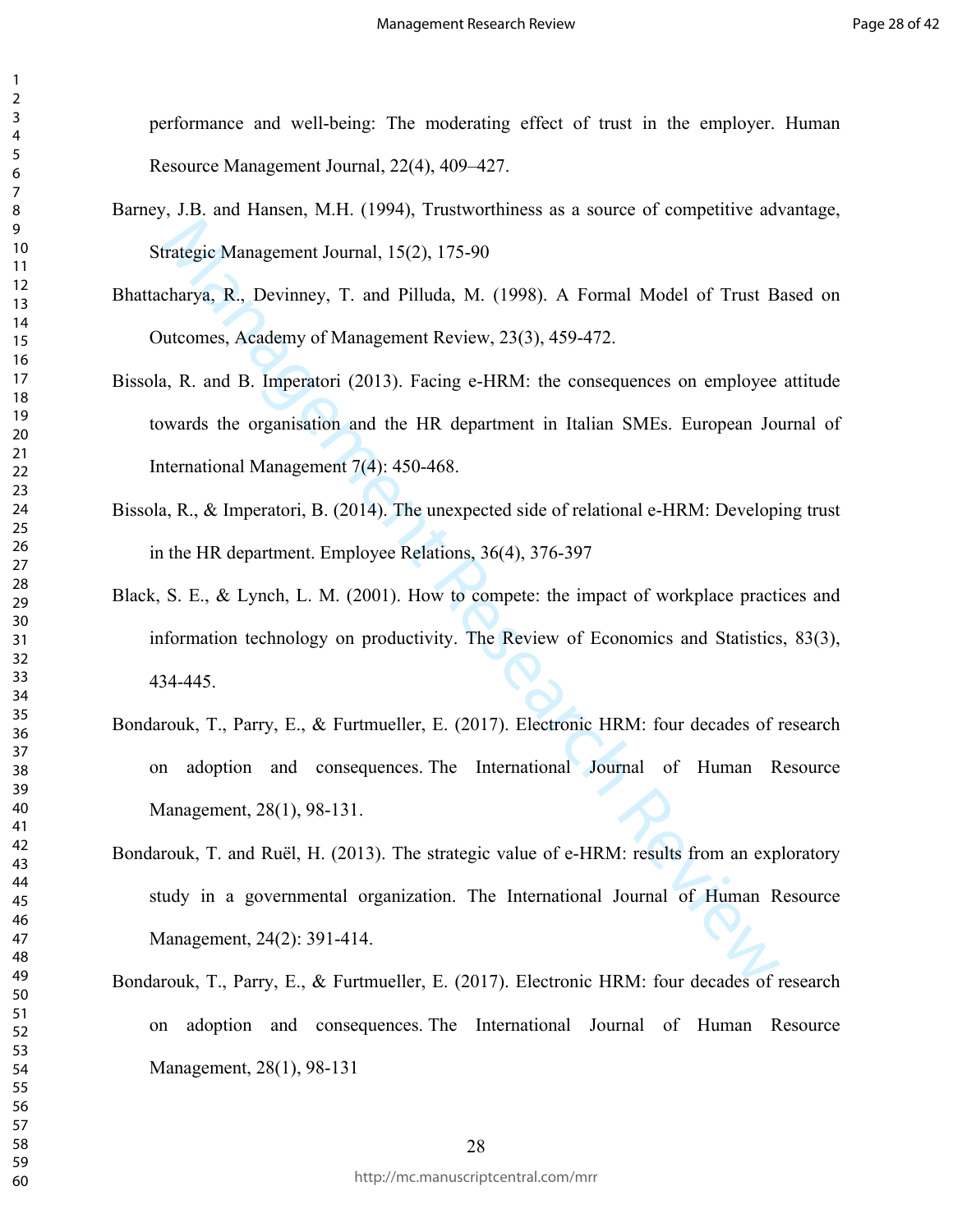- Bondarouk, T., Harms, R., & Lepak, D. (2017). Does e-HRM lead to better HRM service?. The International Journal of Human Resource Management, 28(9), 1332-1362.
- Brynjolfsson, E., & Yang, S. (1996). Information Technology and Productivity : A Review of the Literature MIT Sloan School of Management, 43, 179–214.
- CedarCrestone (2010). CedarCrestone 2009–2010 HR Systems Survey: HR Technologies, Deployment Approaches, Value, and Metrics (12th Annual Edition). Albany, New York.
- CedarCrestone (2012). CedarCrestone 2011–2012 HR Systems Survey– European Highlights (14th Annual Edition). Albany, New York.
- CedarCrestone (2014). CedarCrestone 2013–2014 HR Systems Survey: HR Technologies, Deployment Approaches, Value, and Metrics (15th Annual Edition). Albany, New York.
- iterature MIT Sloan School of Management, 43, 179–214.<br>
Crestone (2010). CedarCrestone 2009-2010 HR Systems Survey: HR Techn<br>
eployment Approaches, Value, and Metrics (12th Amual Edition). Albany, New Y<br>
Crestone (2012). C Chadwick, C., Super, J. F., & Kwon, K. (2015). Resource orchestration in practice: CEO emphasis on SHRM, commitment‐based HR systems, and firm performance. Strategic Management Journal, 36(3), 360-376.
- Chaplin, J.,Mangla, J., Purdon, S. and Airey, C. (2005), The Workplace Employment Relations Survey (WERS) 2004 Technical Report (Cross-Section and Panel Surveys), prepared for Department of Trade and Industry.
- Chin, W. W. (1998). The partial least squares approach for structural equation modeling. in G. A. Marcoulides (Ed.), Modern methods for business research (pp. 295–236). London: Lawrence Erlbaum Associates.
- Chin, W. W. (2010). How to write up and report PLS analyses. In V. E. Vinzi, W. W. Chin, J. Henseler & H. Wang (Eds.), Handbook of Partial Least Squares: Concepts, Methods and Applications in Marketing and Related Fields (pp. 655–690). Berlin: Springer

Datta, D. K., Guthrie, J. P., & Wright, P. M. (2005). Human Resource Management and Labor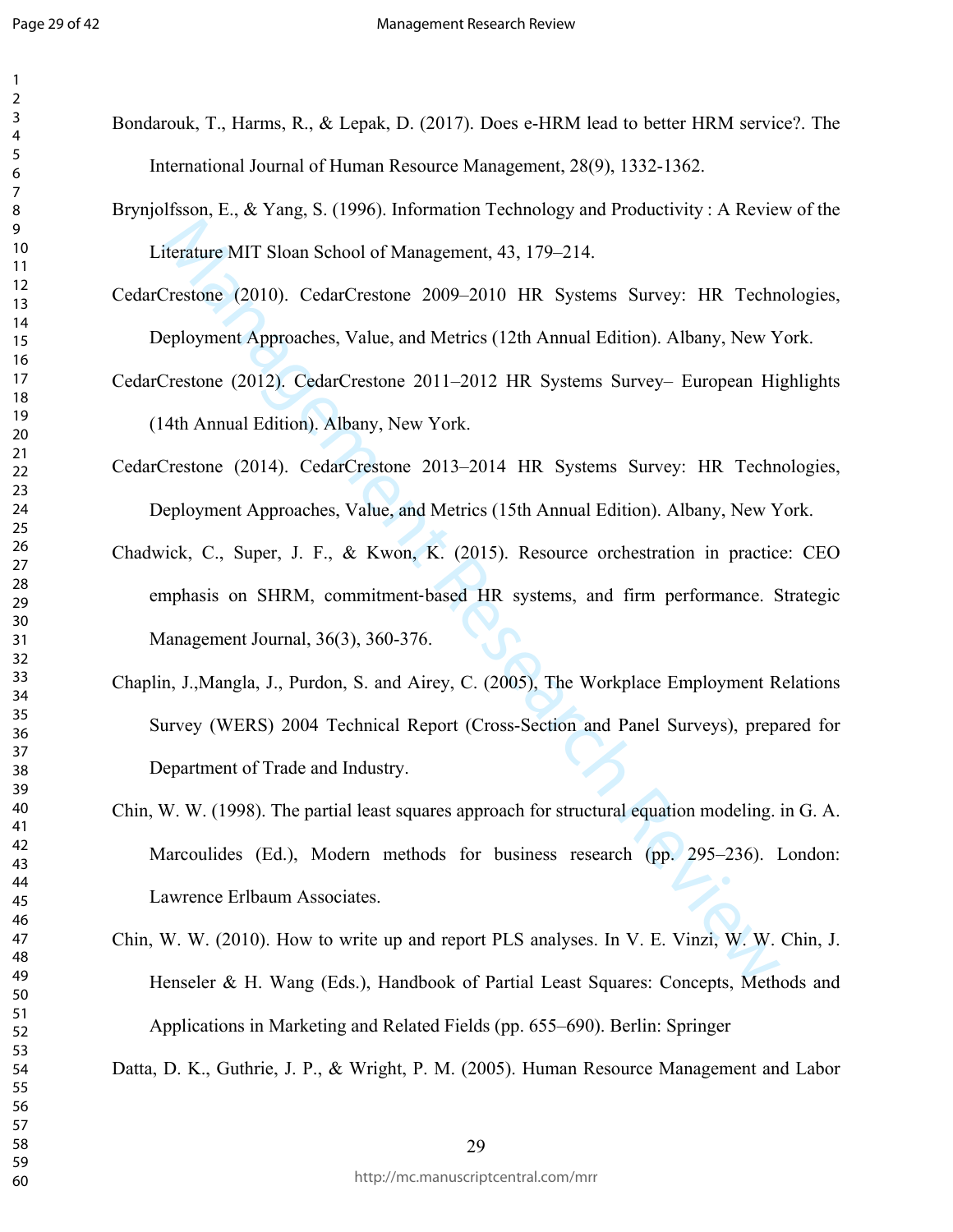Productivity: Does Industry Matter?. Academy of Management Journal, 48(1), 135–145.

- DeRosa, D. M., Hantula, D. A., Kock, N., & D'Arcy, J. (2004). Trust and leadership in virtual teamwork: A media naturalness perspective. *Human Resource Management. 43*(2‐3), 219-  $232.7$
- DeSanctis, G., & Poole, M. S. (1994). Capturing the complexity in advanced technology use: Adaptive structuration theory. *Organization science*, 5(2), 121-147.

Foster, S. (2010). Creating HR value through technology. Strategic Direction, 26(8), 3-5.

- Foster, S. (2009). Making sense of e-HRM: Technological frames, value creation and competitive advantage (Doctrol Thesis). Hertfordshire: University of Hertfordshire.
- Gould-Williams, J. (2003). The importance of HR practices and workplace trust in achieving superior performance: a study of public-sector organizations. The International journal of human resource management, 14(1), 28-54.
- 2.<br>
2. etis, G, & Poole, M. S. (1994). Capturing the complexity in advanced technology<br>
e: Adaptive structuration theory. *Organization science*, 5(2), 121-147.<br>
S. (2010). Creating HR value through technology. Strategic Graham, M. and Tarbell, L. (2006). The importance of the employee perspective in the competency development of human resource professional. Human Resource Management, 45(3), 337–355.
- Greenberg, J. (1986). Determinants of perceived fairness of performance evaluations. Journal of applied psychology, 71(2): 340.
- Hair, J. F., Black, W. C., Babin, B. J., & Anderson, R. E. (2010), Multivariate data analysis. Englewood Cliffs: Prentice Hall.
- Hair, J. F., Hult, G. T. M., Ringle, C., & Sarstedt, M. (2016). A primer on partial least squares structural equation modeling (2nd ed). Thousand Oaks, CA: Sage Publications.
- Hair, J. F., Hult, G. T. M., Ringle, C. M., & Sarstedt, M. (2014). Partial least squares structural equation modeling ( PLS-SEM ). Thousand Oaks: SAGE Publications, Inc.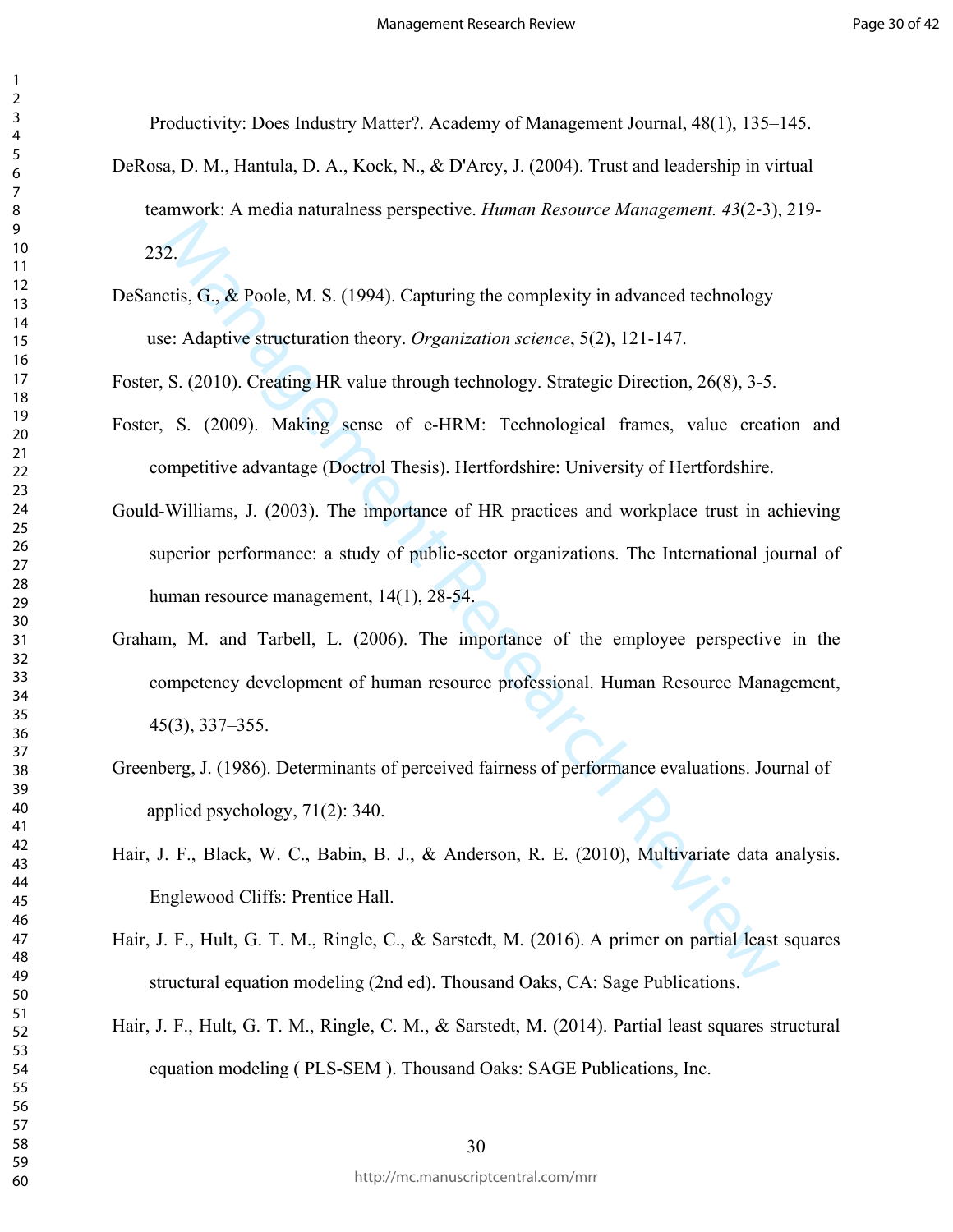- Hair J. F., Sarstedt, M., Hopkins, L., & Kuppelwieser, V. G. (2014). Partial least squares structural equation modeling (PLS-SEM). European Business Review, 26(2), 106–121.
- Hayes, A. F. (2013). Introduction to mediation, moderation, and conditional process analysis: A regression-based approach'. Guilford Press.
- Expression-based approach'. Guilford Press.<br>
er, J., Ringle, C. M., & Sarstedt, M. (2015). A new criterion for assessing discretion, F., T., Ringle, C. M., & Sarstedt, M. (2015). A new criterion for assessing discretidity Henseler, J., Ringle, C. M., & Sarstedt, M. (2015). A new criterion for assessing discriminant validity in variance-based structural equation modeling. Journal of the Academy of Marketing Science, 13(1), 115–135.
- Holland, P., Cooper, B., & Sheehan, C. (2016). Employee Voice, Supervisor Support, And Engagement: Mediating Role Of Trust. Human Resource Management, 56(6), 915–929.
- Iqbal.N, Ahmad.M, Allen.M, Raziq.M.M. (2018). Does e-HRM improve labour productivity? A study of commercial bank workplaces in Pakistan", Employee Relations: The International Journal, Doi.org/10.1108/ER-01-2017-0018.
- Jalava, J., & Pohjola, M. (2007). ICT as a source of output and productivity growth in Finland. Telecommunications Policy, 31(8-9), 463–472.
- Katou, A. A. (2013). Justice, trust and employee reactions: an empirical examination of the HRM system. Management Research Review, 36(7), 674–699.
- Katou, A. A. (2015) Transformational leadership and organisational performance: Three serially mediating mechanisms. Employee Relations, 33(3): 329–353.
- Kock, N. (2015). Common method bias in PLS-SEM: A full collinearity assessment approach. International Journal of e-Collaboration, 11(4), 1-10.
- Lengnick-hall, M. L. and S. Moritz (2003). The Impact of e-HR on the Human Resource Management Function. Journal of Labour Research 24(3), 365-379.

Lempinen, H., & Rajala, R. (2014). Exploring multi-actor value creation in IT service processes.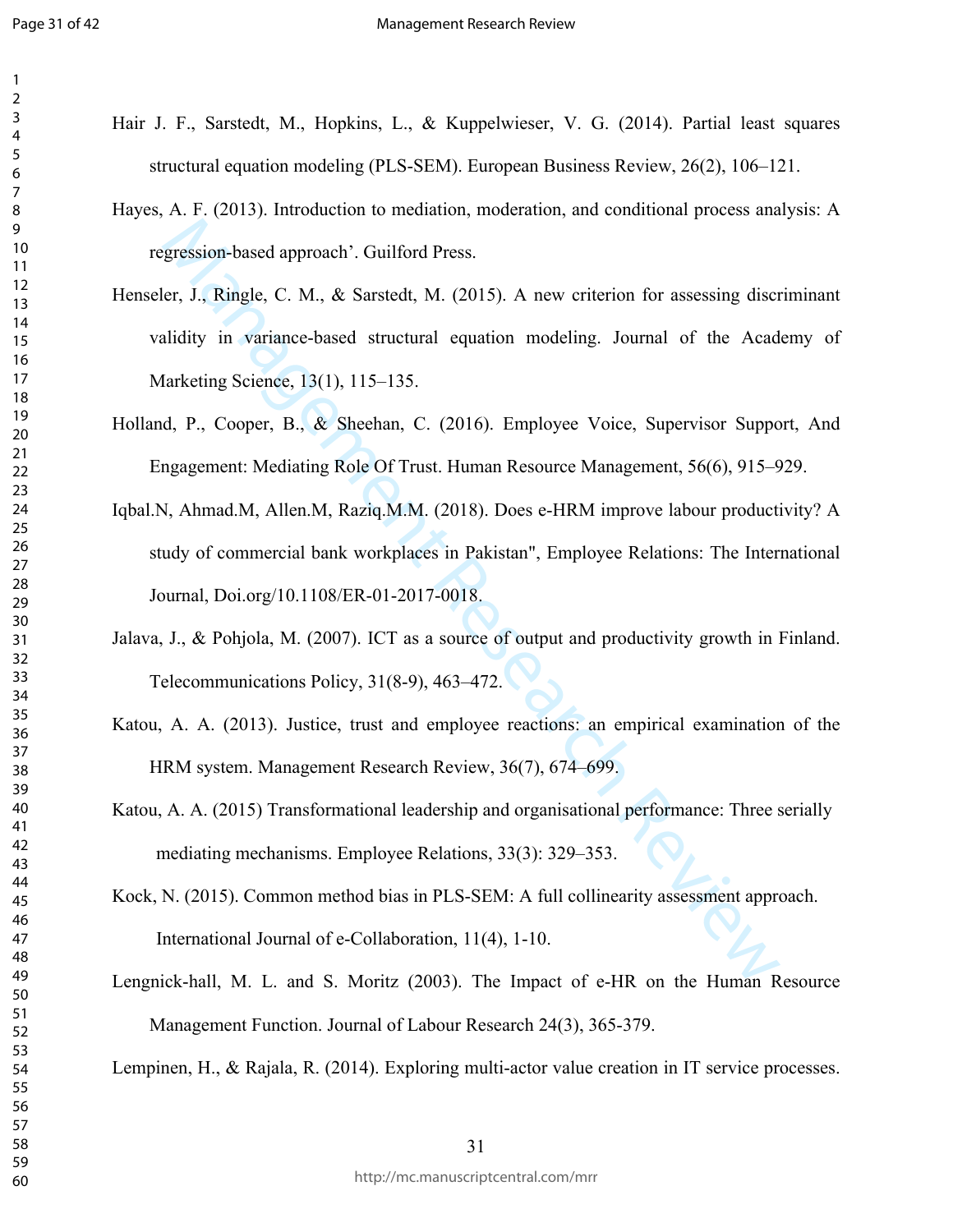Journal of Information Technology, 29(2), 170–185.

- Liao, H., Toya, K., Lepak, D. P., & Hong, Y. (2009). Do they see eye to eye? Management and employee perspectives of high-performance work systems and influence processes on service quality. Journal of Applied Psychology, 94(2), 371–391
- Marler, J. H., & Fisher, S. L. (2016). The eHRM Value Proposition: Introduction to the Special Section. Canadian Journal of Administrative Sciences, 33(2), 91–94.
- Marler, J. H., & Parry, E. (2016). Human resource management, strategic involvement and e-HRM technology. The International Journal of Human Resource Management, 27(19), 2233–2253.
- Evice quality. Journal of Applied Psychology, 94(2), 371–391<br>
1. J. H., & Fisher, S. L. (2016). The eHRM Value Proposition: Introduction to the<br>
ection. Canadian Journal of Administrative Sciences, 33(2), 91–94.<br>
1. J. H. Maatman, M., Bondarouk, T., & Looise, J. K. (2010). Conceptualising the capabilities and value creation of HRM shared service models. Human Resource Management Review, 20(4): 327-339.
- Martins, E. C., & Terblanche, F. (2003). Building organisational culture that stimulates creativity and innovation. European journal of innovation management, 6(1), 64-74.
- McCauley, D.P. and Kuhnert, K.W. (1992), A theoretical review and empirical investigation of employee trust in management, Public Administration Quarterly, 16(2), 265-284.
- MacKinnon, D. P., Fairchild, A. J., & Fritz, M. S. (2007). Mediation analysis, Annual Review of Psychology. 58, 593–614.
- Rahman, M., Mordi, C., & Nwagbara, U. (2018). Factors influencing E-HRM implementation in government organisations: Case studies from Bangladesh. *Journal of Enterprise Information Management*, *31*(2), 247-275.
- Obeidat, S. M. (2016). The link between e-HRM use and HRM effectiveness: an empirical study. Personnel Review, 45(6), 1281–1301.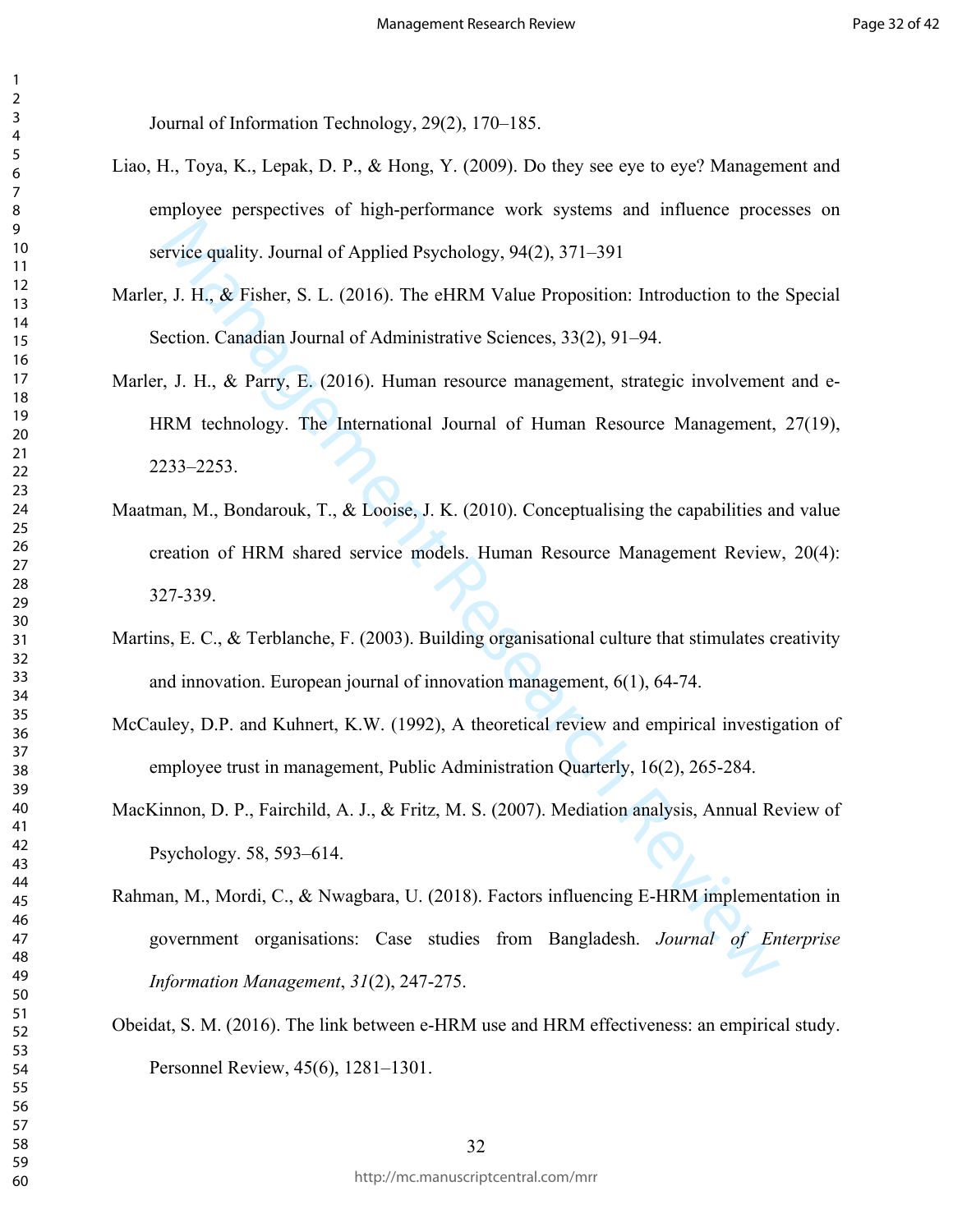| Ohana, M. (2014). A multilevel study of the relationship between organizational justice and |  |  |  |
|---------------------------------------------------------------------------------------------|--|--|--|
| affective commitment: The moderating role of organizational size and tenure. Personnel      |  |  |  |
| Review, $43(5)$ , $654-671$ .                                                               |  |  |  |

- Podsakoff, P.M., MacKenzie, S.B. and Lee, J. (2003). Common Method Biases in Behavioral Research: A Critical Review of the Literature and Recommended Remedies. Journal of Applied Psychology, 88(5), 879-903.
- Panos, S., & Bellou, V. (2016). Maximizing e-HRM outcomes: a moderated mediation path. Management Decision, 54(5), 1088–1109.
- Parry, E. (2011). An examination of e-HRM as a means to increase the value of the HR function. The International Journal of Human Resource Management 22(5), 1146-1162.
- Parry, E. and S. Tyson (2011). Desired goals and actual outcomes of e-HRM. Human Resource Management Journal, 21(3), 335-354.
- Patel, P. C., & Conklin, B. (2012). Perceived Labor Productivity in Small Firms-The Effects of High-Performance Work Systems and Group Culture Through Employee Retention. Entrepreneurship: Theory and Practice, 36(2), 205–235.
- coff, P.M., MacKenzie, S.B. and Lee, J. (2003). Common Method Biases in Beararch: A Critical Review of the Literature and Recommended Remedies. Jordinal Review of the Literature and Recommended Remedies. Jordinal Psycholog Qutaishat, F. T., Khattab, S. A., Khair, M., Abu, S., & Amer, E. (2012). The Effect of ERP Successful Implementation on Employees ' Productivity , Service Quality and Innovation : An Empirical Study in Telecommunication Sector in Jordan. International Journal of Business and Management, 7(19), 45–54.
- Ruël, H., Bondarouk T., and Looise, J. K. (2004), E-HRM: Innovation or irritation; An explorative empirical study in five large companies on web-based HRM. Management Review, 15( 3), 364-380.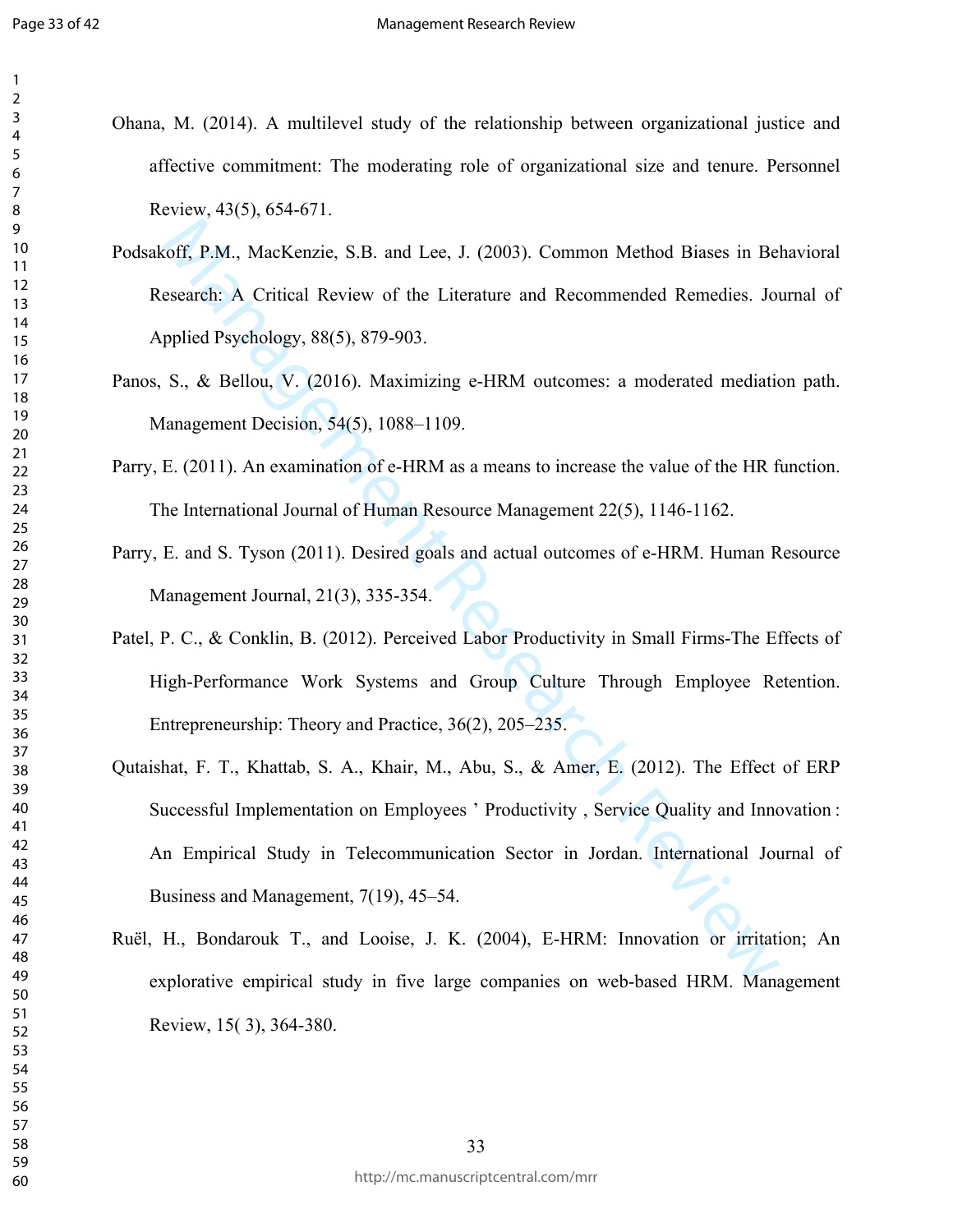Ringle, Christian M., Marko Sarstedt, Rebecca Mitchell,and Siegfried P. Gudergan (2018), Partial Least Squares Structural Equation Modeling in HRM Research. International Journal of Human Resource Management (published electronically January 7), DOI: 10.1080/09585192.2017.1416655

- Sarstedt, M., Ringle, C. M., & Hair, J. F. (2014). PLS-SEM: Looking Back and Moving Forward. Long Range Planning, 47(3), 132–137.
- Sankowska, A. (2013). Relationships between organizational trust, knowledge transfer, knowledge creation, and firm's innovativeness. The Learning Organization, 20(1), 85–100.
- Shockley-Zalabak, P., Ellis, K., & Winograd, G. (2000). Organizational trust: What it means, why it matters. Organization Development Journal, 18(4), 35.
- Scudder, R. A., & Kucic, A. R. (1991). Productivity measures for information systems. Information & Management, 20(5), 343–354.
- Searle, R. H., & Dietz, G. (2012). Editorial: Trust and HRM: Current insights and future directions. Human Resource Management Journal, 22(4), 333–342.
- 10.1080/09585192.2017.1416655<br>
11.1080/09585192.2017.1416655<br>
11. M., Ringle, C. M., & Hair, J. F. (2014). PLS-SEM: Looking Back and<br>
11. M., Ringle, C. M., & Hair, J. F. (2014). PLS-SEM: Looking Back and<br>
11. Mow and Area Searle, R., Den Hartog, D. N., Weibel, A., Gillespie, N., Six, F., Hatzakis, T., & Skinner, D. (2011). Trust in the employer: The role of high-involvement work practices and procedural justice in European organizations. The International Journal of Human Resource Management, 22(05), 1069-1092.
- Seifert, Matthias; Brockner, Joel; Bianchi, Emily C; Moon, H. (2016). How Workplace Fairness Affects Employee Commitment. MIT Sloan Management Review, 57(2), 15–17.
- Strohmeier, S. (2007). Research in e-HRM: Review and implications. Human Resource Management Review 17(1): 19-37.

Subriadi, A. P., Hadiwidjojo, D., Djumahir, Rahayu, M., & Sarno, R. (2013). Information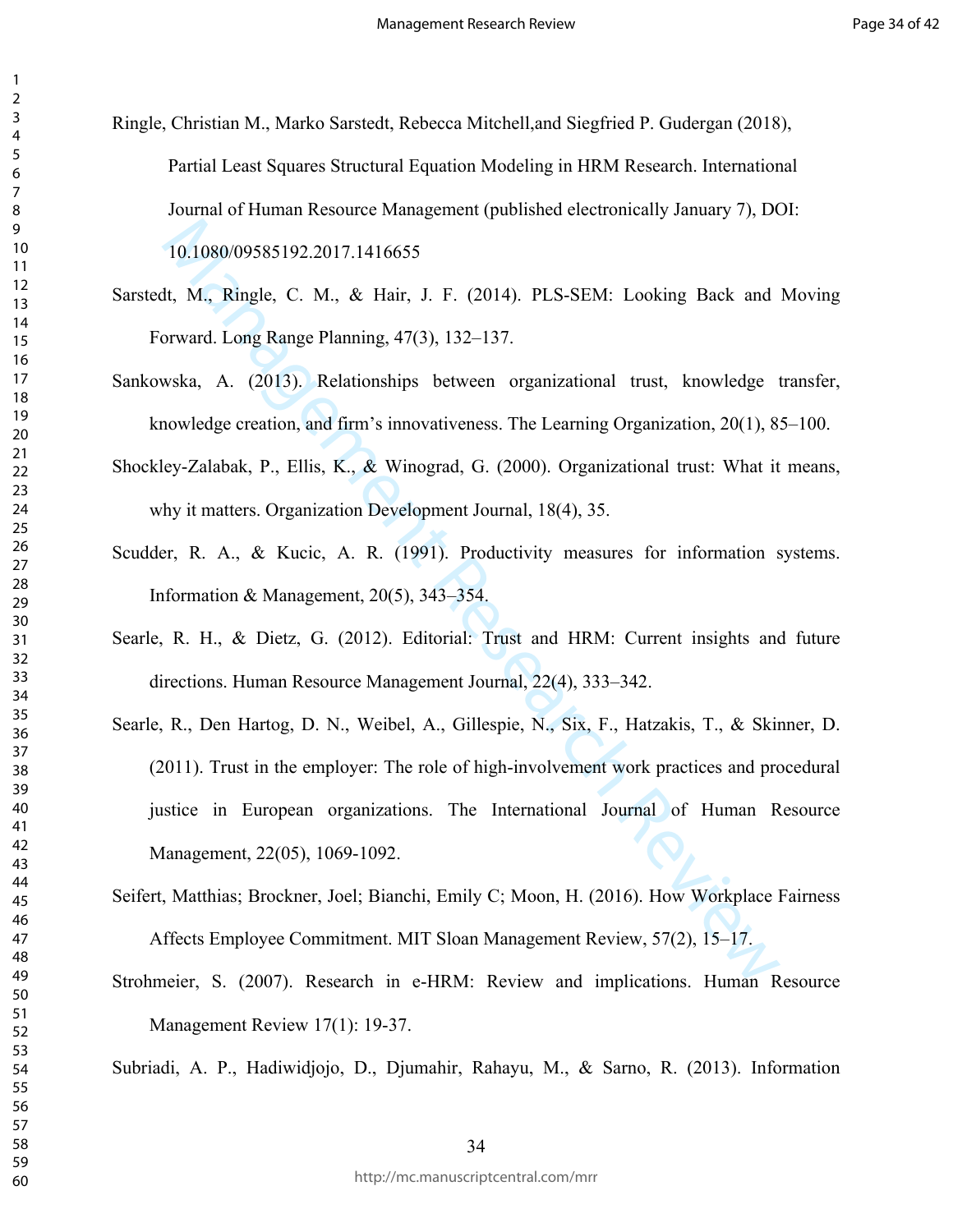technology productivity paradox: A resource-based view and information technology strategic alignment perspective for measuring information technology contribution on performance. Journal of Theoretical and Applied Information Technology, 54(3), 541–552.

- Svensson, S. (2011). Flexible working conditions and decreasing levels of trust. Employee Relations, 34(2), 126-137.
- on, S. (2011). Flexible working conditions and decreasing levels of trust. Ententions, 34(2), 126-137.<br>
Elations, 34(2), 126-137.<br>
Elations, 34(2), 126-137.<br>
Elections, 44(2), 269-288.<br>
I.a, M., & Ahteela, R. (2011). The e Swierczek, F. W., & Shrestha, P. K. (2003). Information technology and productivity: A comparison of Japanese and Asia-Pacific banks. Journal of High Technology Management Research, 14(2), 269–288.
- Vanhala, M., & Ahteela, R. (2011). The effect of HRM practices on impersonal organizational trust. Management Research Review, 34(8), 869–888.
- Vanhala, M., & Dietz, G. (2015). HRM , Trust in Employer and Organizational Performance, Knowledge and Process Management, 22(4), 270–287.
- Vanhala, M., & Ritala, P. (2016). HRM practices, impersonal trust and organizational innovativeness. Journal of Managerial Psychology, 31(1), 95–109.
- Vanhala, M., Heilmann, P., & Salminen, H. (2016). Organizational trust dimensions as antecedents of organizational commitment. Knowledge and Process Management, 23(1), 46-61.
- Vanhala, M., Puumalainen, K. and Blomqvist, K. (2011), Impersonal trust the development of the construct and the scale, Personnel Review, 40(4), 485-51.
- Vinzi.V. E., Chin, W. W., Henseler, J., & Wang, H. (2010). Handbook of partial least squares Concepts, methods and applications: Springer, Berline.
- Wahyudi, E., & Park, S. (2014). Unveiling the Value Creation Process of Electronic Human Resource Management An Indonesian Case. Public Personnel Management, 43(1), 83–117.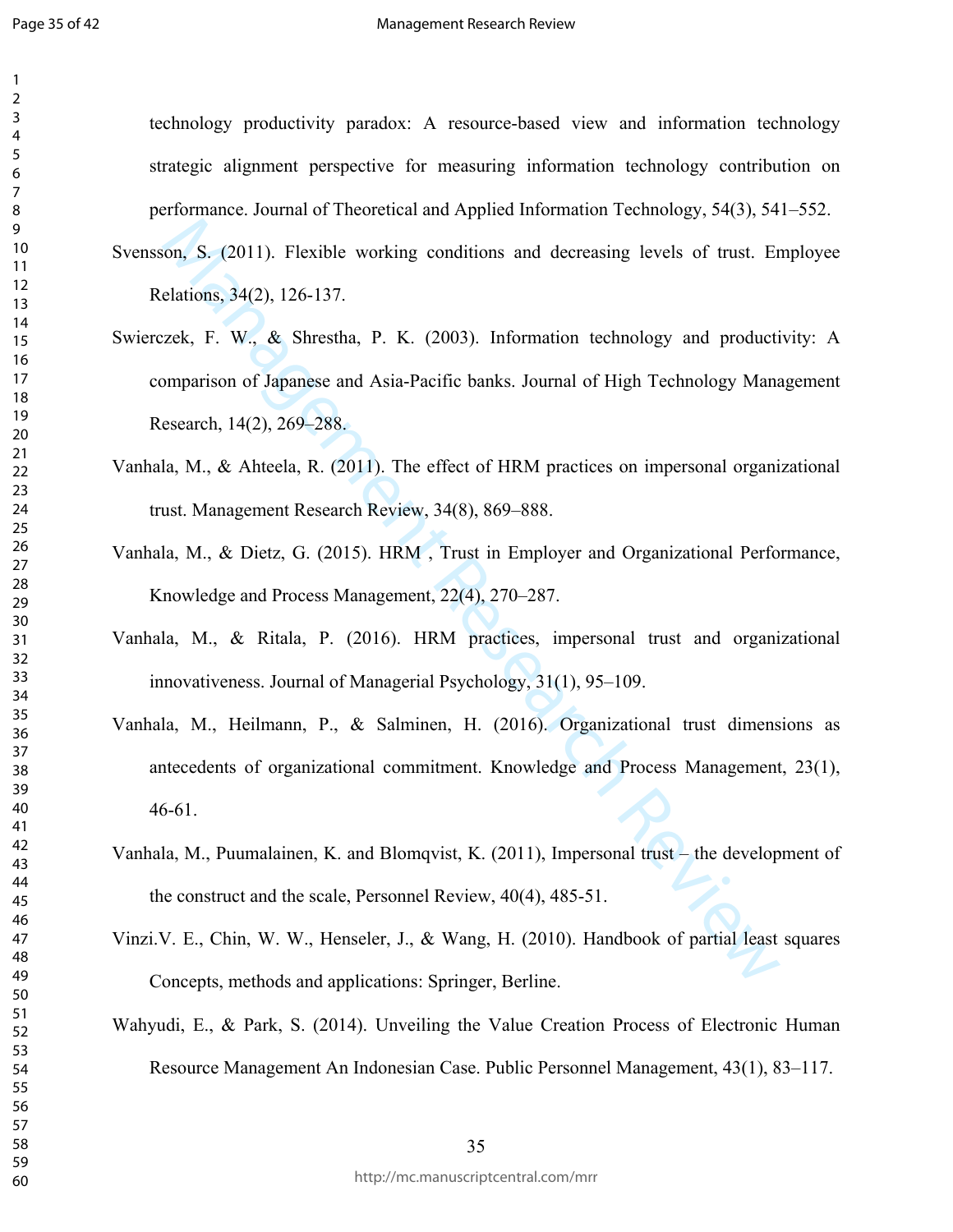Youssef, E. M., Youssef, M. A., & Ahmed, A. M. M. (2014). Total quality management intensity and its impact on HRM practices in manufacturing firms. International Journal of Productivity and Quality Management, 13(4), 495-512.

 $M_{\odot}$ <br>  $M_{\odot}$ <br>  $M_{\odot}$ <br>  $M_{\odot}$ <br>  $M_{\odot}$ <br>  $M_{\odot}$ <br>  $M_{\odot}$ <br>  $M_{\odot}$ Zak, P. J. (2017) The Neuroscience of Trust. Harvard Business Review, January-February, 84-

90.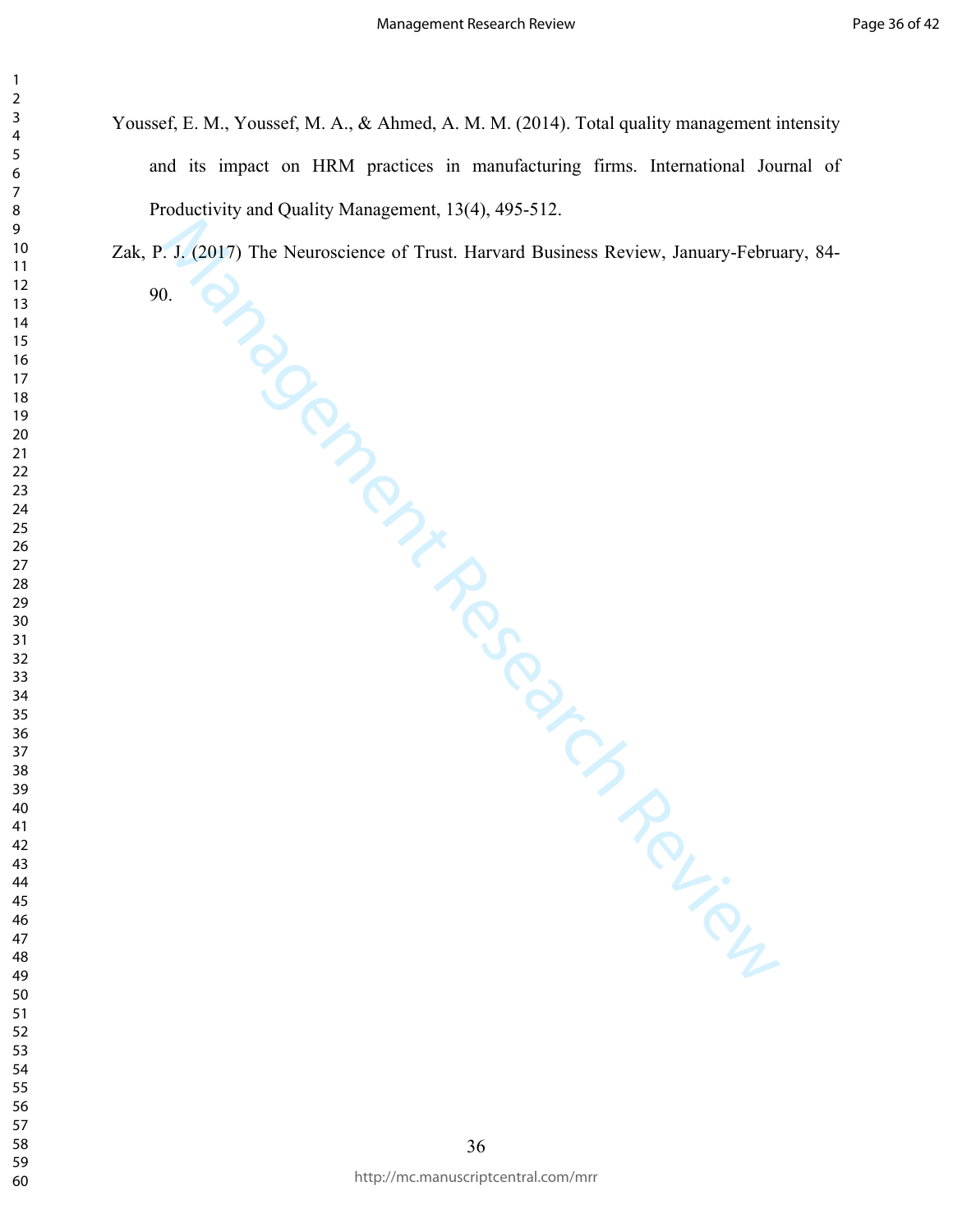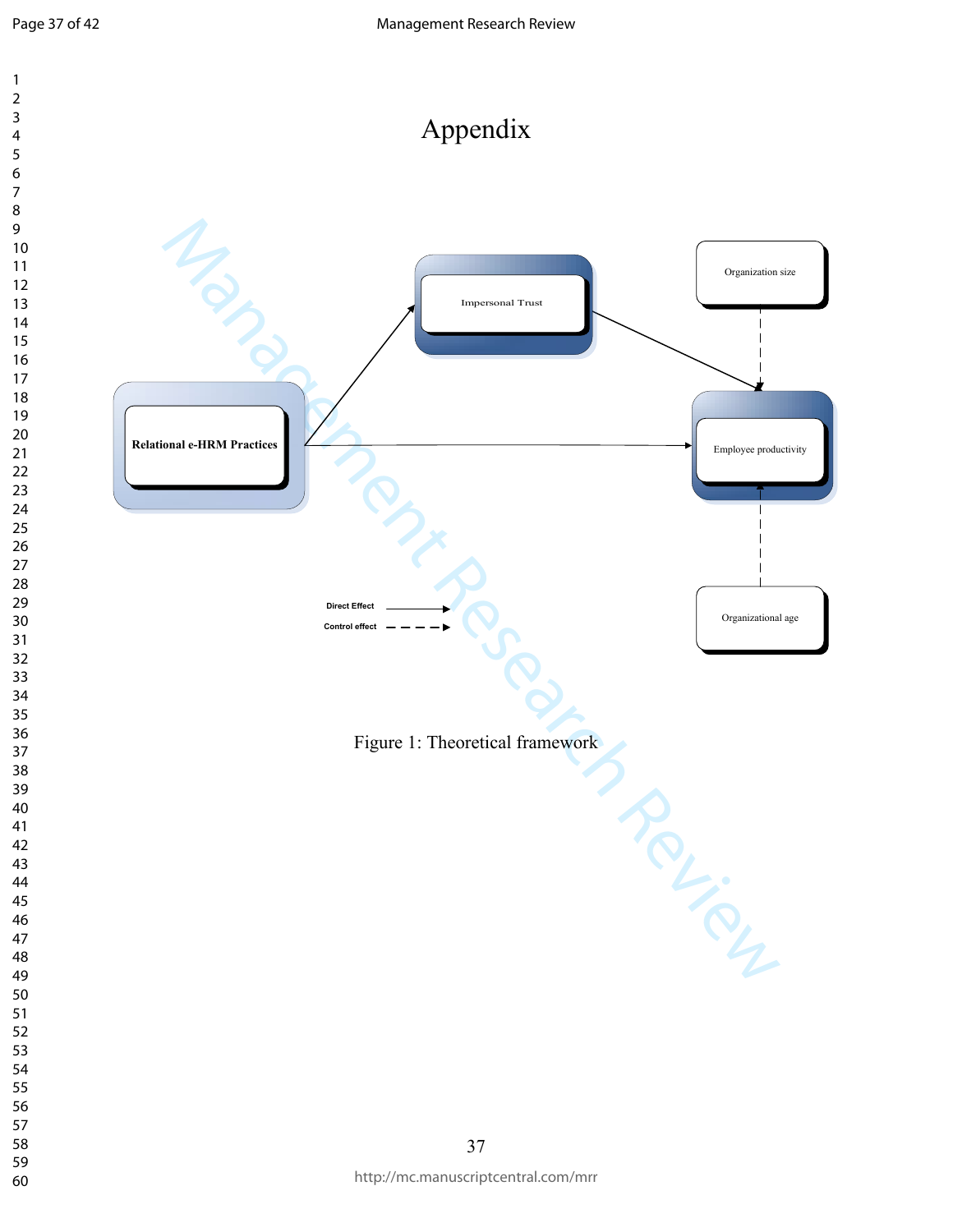## Table 1 Correlation Matrix

|              | <b>EHRMP</b> | <b>Trust</b> | $\mathbf{E}\mathbf{P}$ | Org_age      | Org_size     |
|--------------|--------------|--------------|------------------------|--------------|--------------|
| <b>EHRMP</b> | $\mathbf{1}$ |              |                        |              |              |
| <b>TRUST</b> | 0.5623       | $\mathbf{1}$ |                        |              |              |
| $\rm EP$     | 0.5430       | 0.5734       | $\mathbf{1}$           |              |              |
| Org_age      | $-0.1321$    | $-0.1458$    | $-0.1874$              | $\mathbf{1}$ |              |
| Org_size     | $-0.0066$    | $-0.0037$    | $-0.0459$              | $-0.0502$    | $\mathbf{1}$ |
|              |              | in p         | TROUTED                | <b>PL-10</b> |              |

 http://mc.manuscriptcentral.com/mrr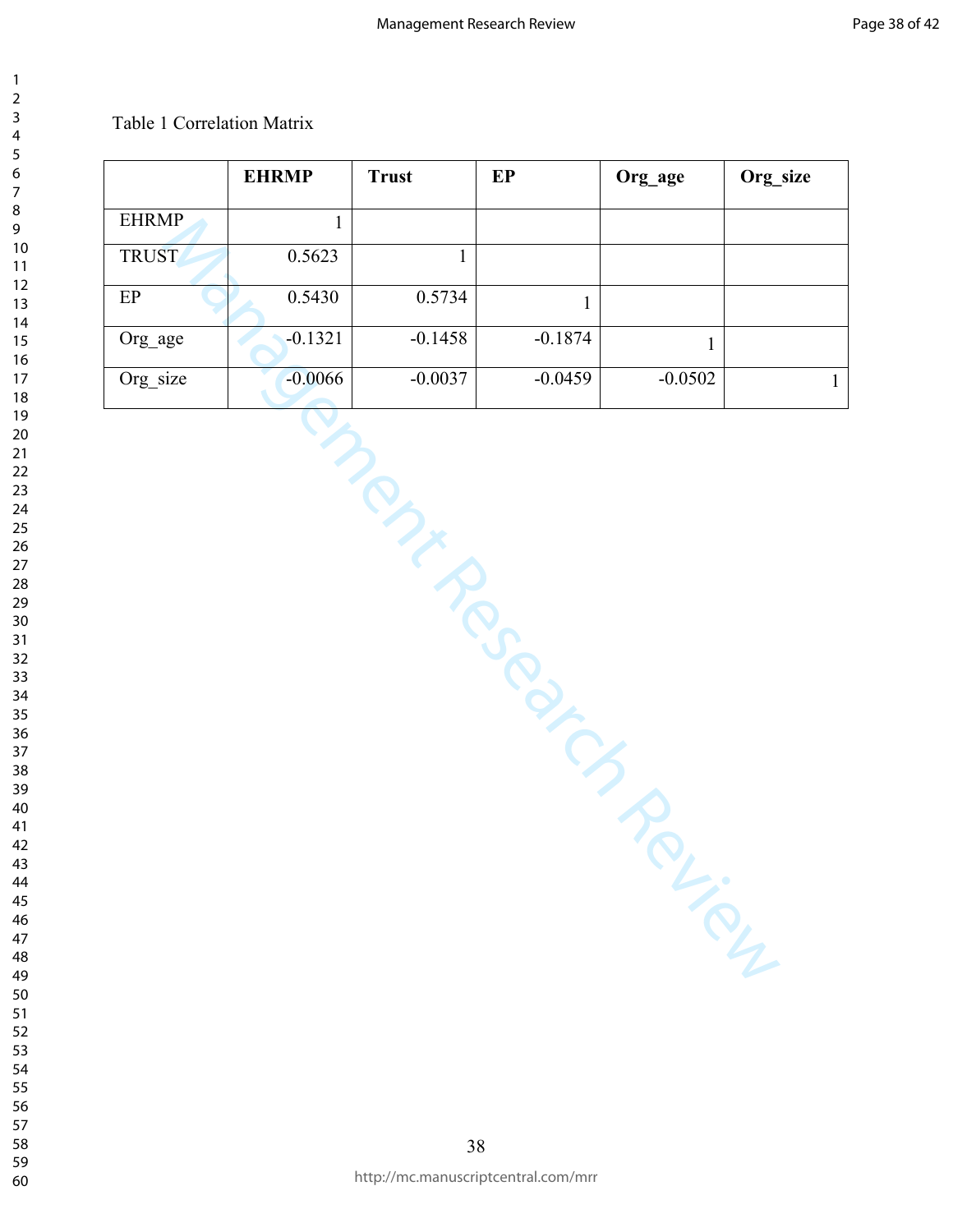| 1                                 |  |
|-----------------------------------|--|
| Ž                                 |  |
| 3                                 |  |
| 4                                 |  |
| 5                                 |  |
|                                   |  |
| 6<br>7                            |  |
| 8                                 |  |
| 9                                 |  |
| 10                                |  |
| 1<br>1                            |  |
| 1<br>$\overline{2}$               |  |
| 1<br>3                            |  |
| $\mathbf{1}$<br>4                 |  |
| 5<br>$\mathbf{1}$                 |  |
|                                   |  |
| 16<br>17                          |  |
| 18                                |  |
| ,<br>19                           |  |
| $\overline{20}$                   |  |
| $\frac{1}{2}$                     |  |
| $\frac{2}{2}$<br>23               |  |
|                                   |  |
| .<br>24                           |  |
| $\overline{25}$                   |  |
|                                   |  |
| -<br>26<br>27                     |  |
| 28                                |  |
|                                   |  |
| 29<br>30<br>31<br>32<br>33        |  |
|                                   |  |
|                                   |  |
|                                   |  |
|                                   |  |
| 34<br>35<br>36                    |  |
|                                   |  |
| $\frac{1}{37}$                    |  |
|                                   |  |
| $\frac{3}{5}$<br>S                |  |
| 39                                |  |
| 40                                |  |
| 41                                |  |
| $\overline{4}$<br>$\overline{c}$  |  |
| $\overline{4}$<br>ξ               |  |
| 44                                |  |
| 45                                |  |
| 46                                |  |
| 47                                |  |
| 48                                |  |
| 49                                |  |
| 50                                |  |
| 51                                |  |
| 5.<br>$\overline{c}$              |  |
| $\overline{\mathbf{5}}$<br>ľ<br>ξ |  |
| $\overline{5}4$<br>ľ              |  |
| $\overline{5}$<br>ľ               |  |
| 56                                |  |
| 57<br>ľ                           |  |
| 58                                |  |
| l<br>59                           |  |

| Table 2 Constructs, Measures, Reliability and Convergent Validity |  |  |  |
|-------------------------------------------------------------------|--|--|--|
|-------------------------------------------------------------------|--|--|--|

|              |                                                                                                                                          | Indicator          | Loading | t-value | CR    | <b>AVE</b> |
|--------------|------------------------------------------------------------------------------------------------------------------------------------------|--------------------|---------|---------|-------|------------|
| <b>EHRMP</b> | We use e-HRM for formal<br>grievances & complaints                                                                                       | EHRMP1             | 0.669   | 14.604  | 0.875 | 0.503      |
|              | e-HRM is used for performance<br>appraisal in our organisation                                                                           | EHRMP2             | 0.659   | 18.892  |       |            |
|              | Our organisation uses e-HRM for<br>managing employee benefits                                                                            | EHRMP3             | 0.581   | 11.608  |       |            |
|              | Our organisation uses e-HRM to<br>receive formal information about<br>a wide range of issues relevant to<br>the branch and its operation | EHRMP4             | 0.774   | 21.912  |       |            |
|              | E-HRM is used for assessment of<br>training needs                                                                                        | EHRMP5             | 0.857   | 40.003  |       |            |
|              | E-HRM is used for posting and<br>transfer                                                                                                | EHRMP6             | 0.690   | 14.714  |       |            |
|              | We use e-HRM for online training<br>and learning                                                                                         | EHRMP7             | 0.705   | 17.630  |       |            |
| <b>Trust</b> | I receive assistance with technical<br>problems whenever I need it<br>$(TT1)$ .                                                          | Trust1             | 0.902   | 59.965  | 0.926 | 0.759      |
|              | There are work practices in my<br>organisation that help us to<br>overcome exceptional situations.<br>(IT2).                             | Trust <sub>2</sub> | 0.901   | 80.746  |       |            |
|              | Top management never put their<br>success ahead of that of the<br>employees (IT3).                                                       | Trust 3            | 0.773   | 17.599  |       |            |
|              | Information I get in my<br>organisation is up to date (IT4)                                                                              | Trust 4            | 0.904   | 75.502  |       |            |
| $E$ P        | Compared<br>with<br>other<br>establishments<br>in<br>the<br>same<br>industry how you would assess<br>your employee productivity?         | EP1                | 0.669   | 21.744  | 0.920 | 0.698      |
|              | Average absentee rates are<br>reduced in last 12 months as<br>compared to other organisations.                                           | EP <sub>2</sub>    | 0.659   | 49.815  |       |            |
|              | Change in employee productivity<br>over the last 12 months.                                                                              | EP3                | 0.581   | 82.159  |       |            |
|              | Change in employee productivity<br>over the last 2 years.                                                                                | EP4                | 0.774   | 32.862  |       |            |
|              | Change in employee productivity<br>over the last 3 years.                                                                                | EP5                | 0.857   | 27.965  |       |            |

Note. EHRMP=e-HRM practices; Trust=impersonal trust; EP=Employee productivity; Org age=Organisational age; Org size=Organisational size; (CR=composite reliability; AVE=average variance extracted.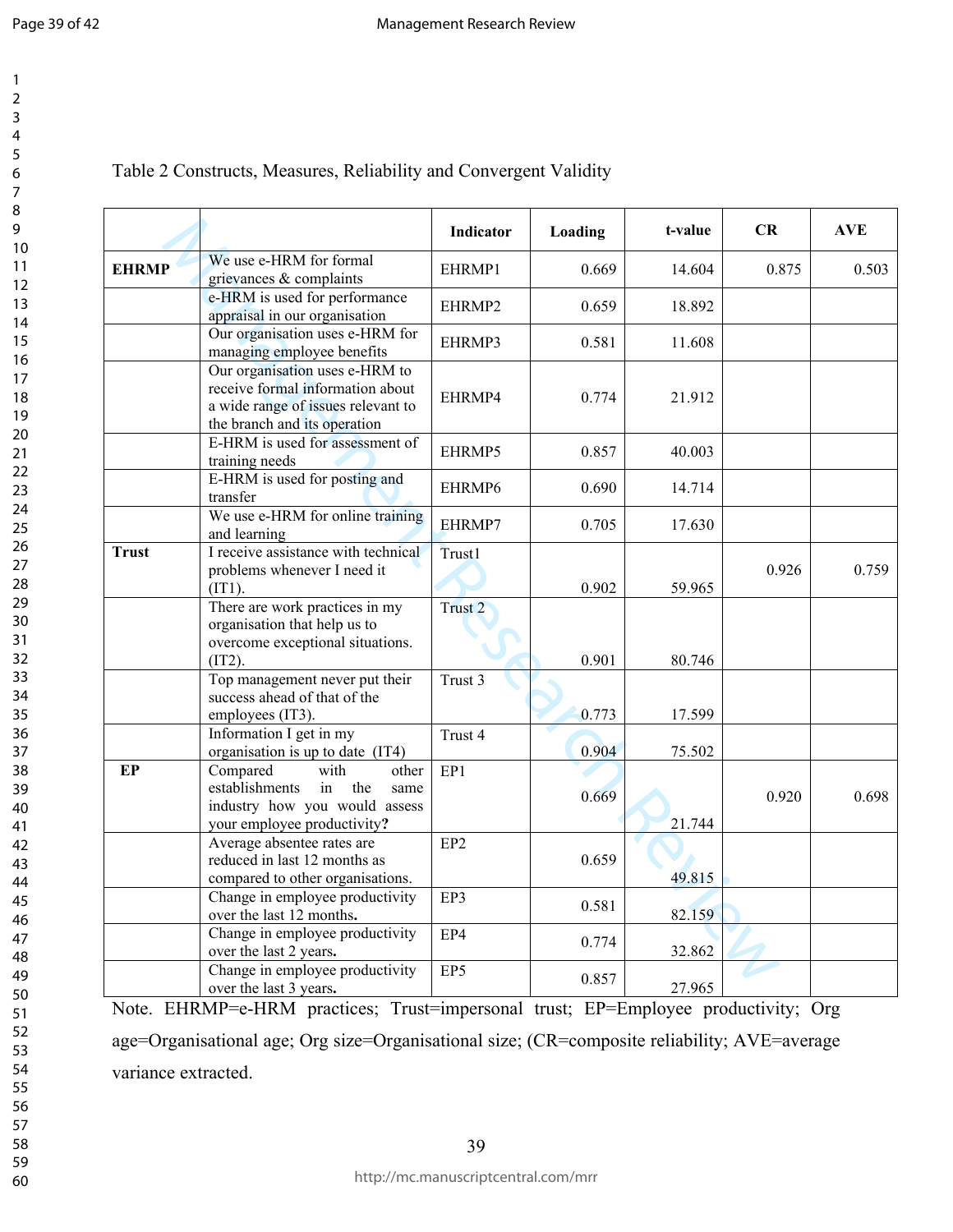| $\overline{ }$                               |   |
|----------------------------------------------|---|
|                                              |   |
| ∩ 4 5 6 7 8 9 10 11 12 −                     |   |
|                                              |   |
|                                              |   |
|                                              |   |
|                                              |   |
|                                              |   |
|                                              |   |
|                                              |   |
|                                              |   |
|                                              |   |
|                                              |   |
|                                              |   |
|                                              |   |
|                                              |   |
|                                              |   |
|                                              |   |
|                                              |   |
|                                              |   |
|                                              |   |
|                                              |   |
|                                              |   |
| 13<br>14<br>15<br>16<br>17<br>18             |   |
|                                              |   |
|                                              |   |
|                                              |   |
|                                              |   |
| 1222234567893131                             |   |
|                                              |   |
|                                              |   |
|                                              |   |
|                                              |   |
|                                              |   |
|                                              |   |
|                                              |   |
|                                              |   |
|                                              |   |
|                                              |   |
|                                              |   |
|                                              |   |
|                                              |   |
| 31<br>32<br>33<br>34<br>35<br>36<br>37<br>38 |   |
|                                              |   |
|                                              |   |
|                                              |   |
|                                              |   |
|                                              |   |
|                                              |   |
|                                              |   |
|                                              |   |
|                                              |   |
|                                              |   |
|                                              |   |
| $\mathbf{S}$                                 | 9 |
| 40                                           |   |
| 41                                           |   |
|                                              |   |
| 4.                                           |   |
| 4                                            | ξ |
|                                              |   |
| 44                                           |   |
| 45                                           |   |
|                                              |   |
| 46                                           |   |
| 47                                           |   |
|                                              |   |
| 48                                           | ₹ |
| 49                                           |   |
| 50                                           |   |
|                                              |   |
| 51                                           |   |
| $\overline{\mathbf{5}}$                      | 2 |
|                                              |   |
| $\overline{\mathbf{5}}$                      | ξ |
| 54                                           |   |
|                                              |   |
| 55                                           |   |
| 56                                           |   |
|                                              |   |
| $\overline{5}$                               |   |
| 58                                           |   |
| 59                                           |   |
|                                              |   |

## Table 3 Cross-loading of latent variable items

|                           | <b>EHRMP</b> | <b>Trust</b> | EP          | Org age     | Org size    |
|---------------------------|--------------|--------------|-------------|-------------|-------------|
| EHRMP1                    | 0.669476     | 0.342500     | 0.307744    | $-0.241496$ | 0.046851    |
| EHRMP2                    | 0.658753     | 0.303654     | 0.277460    | $-0.066898$ | $-0.005098$ |
| EHRMP3                    | 0.580813     | 0.124941     | 0.270796    | 0.063432    | $-0.041777$ |
| EHRMP4                    | 0.774012     | 0.476033     | 0.539905    | $-0.024846$ | $-0.053989$ |
| EHRMP5                    | 0.857391     | 0.455804     | 0.523592    | $-0.142086$ | 0.030071    |
| EHRMP6                    | 0.689535     | 0.397046     | 0.330898    | $-0.107513$ | 0.021512    |
| EHRMP7                    | 0.704966     | 0.532484     | 0.329917    | $-0.099434$ | $-0.030509$ |
| Trust1                    | 0.430200     | 0.772886     | 0.567890    | $-0.124029$ | $-0.077460$ |
| Trust2                    | 0.536468     | 0.903557     | 0.561325    | $-0.131078$ | 0.070628    |
| Trust3                    | 0.502076     | 0.901701     | 0.439042    | $-0.094201$ | 0.000094    |
| Trust4                    | 0.481690     | 0.900879     | 0.405257    | $-0.158947$ | $-0.01444$  |
| EP1                       | 0.309818     | 0.372779     | 0.753504    | $-0.094156$ | $-0.013829$ |
| EP <sub>2</sub>           | 0.530031     | 0.510192     | 0.851165    | $-0.244644$ | $-0.031314$ |
| EP3                       | 0.574659     | 0.480313     | 0.901401    | $-0.134603$ | $-0.037935$ |
| EP4                       | 0.447786     | 0.562281     | 0.839696    | $-0.136102$ | $-0.071259$ |
| EP5                       | 0.342729     | 0.438857     | 0.824713    | $-0.153850$ | $-0.028566$ |
| Org_age (single<br>item)  | $-0.132071$  | $-0.145805$  | $-0.187413$ | 1.000000    | $-0.050189$ |
| Org_size (single<br>item) | $-0.006608$  | $-0.003686$  | $-0.045891$ | $-0.050189$ | 1.000000    |

Note. EHRMP= e-HRM practices; Trust=impersonal trust; EP=Employee productivity;

Org age= Organisational age; Org size=branch size.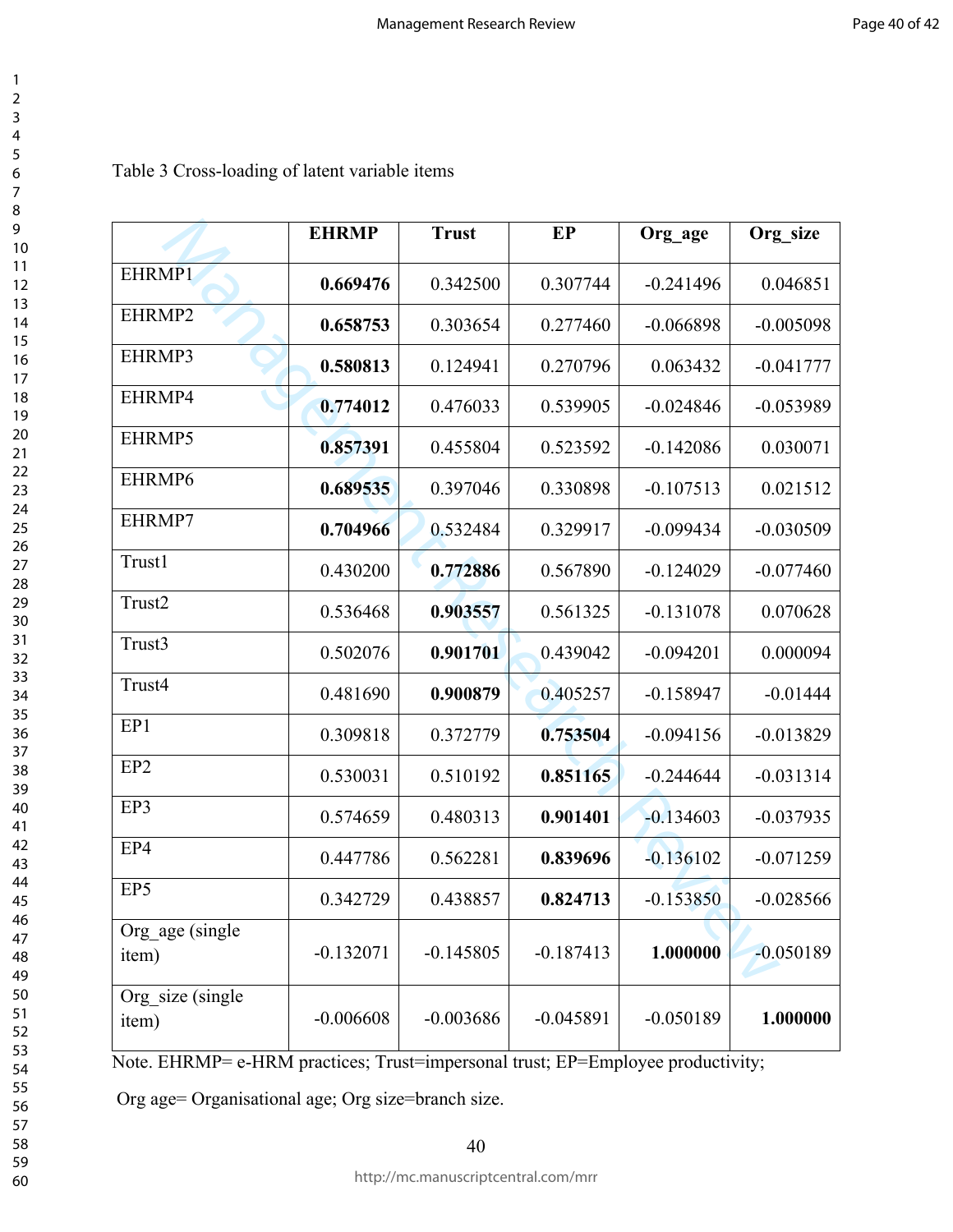## Table 4 Fornell-Larker Criterion

| 0.709<br><b>EHRMP</b><br>0.871<br>0.562<br>Trust |       |
|--------------------------------------------------|-------|
|                                                  |       |
|                                                  |       |
| 0.543<br>0.573<br>EP                             | 0.835 |

Table 5 Hypothesis testing

| Variable                   | <b>EHRMP</b> | <b>Trust</b>      | EP      |                                                                                       |                 |
|----------------------------|--------------|-------------------|---------|---------------------------------------------------------------------------------------|-----------------|
| <b>EHRMP</b>               | 0.709        |                   |         |                                                                                       |                 |
| <b>Trust</b>               | 0.562        | 0.871             |         |                                                                                       |                 |
| EP                         | 0.543        | 0.573             | 0.835   |                                                                                       |                 |
|                            |              |                   |         |                                                                                       |                 |
| Table 5 Hypothesis testing |              |                   |         |                                                                                       |                 |
| <b>Hypotheses</b>          |              | t-value           | $\beta$ | Significant                                                                           | <b>Decision</b> |
|                            |              |                   |         | hypothesised                                                                          |                 |
|                            |              |                   |         | relation                                                                              |                 |
| H1                         |              | 4.935             | 0.316   | EHRMP->EP                                                                             | Accepted        |
| H2                         |              | 11.927            | 0.562   | EHRMP->Trust                                                                          | Accepted        |
|                            |              |                   |         |                                                                                       |                 |
| H3                         |              | 6.067             | 0.382   | Trust>EP                                                                              | Accepted        |
|                            |              |                   |         |                                                                                       |                 |
| Predictor variable         |              | Endogenous        | R2      | $\rm{Q^2}$                                                                            |                 |
| <b>EHRMP</b>               |              | variable<br>Trust | .316    | .7597                                                                                 |                 |
| EHRMP, Trust,              |              | EP                | .410    | .5447                                                                                 |                 |
| org_size, org_age          |              |                   |         |                                                                                       |                 |
|                            |              |                   |         | Note: EHRMP = e-HRM practices' use; QHRS=HR service quality; EP=Employee productivity |                 |